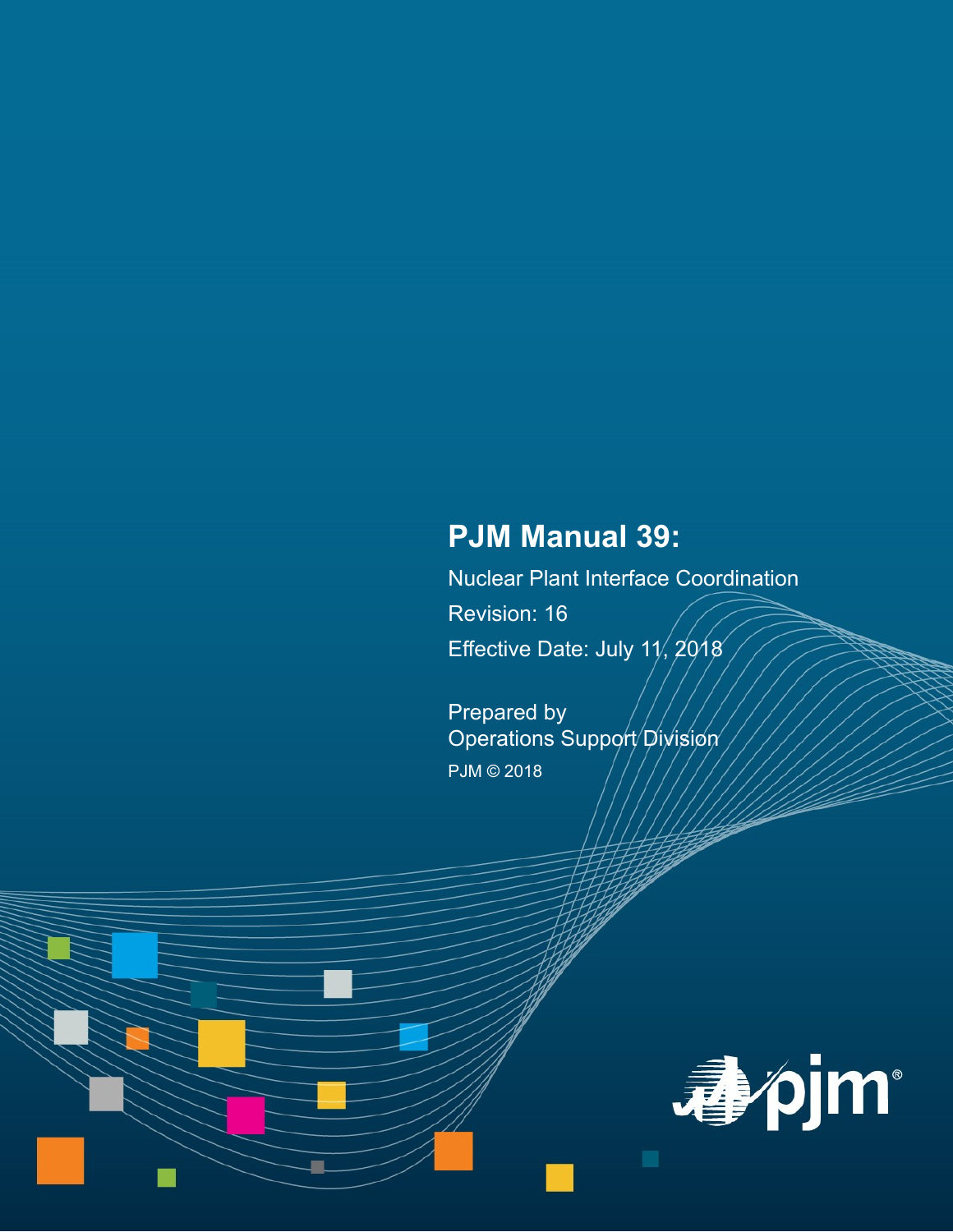

# **Table of Contents**

|                                                                     | $\mathbf{A}$ |
|---------------------------------------------------------------------|--------------|
|                                                                     |              |
|                                                                     |              |
|                                                                     |              |
|                                                                     |              |
|                                                                     |              |
|                                                                     |              |
| Section 1: Nuclear Plant Interface Requirements (NPIR) 9            |              |
|                                                                     |              |
|                                                                     |              |
|                                                                     |              |
|                                                                     |              |
|                                                                     |              |
|                                                                     |              |
| 2.4 Notification and Mitigation Protocols for NPIR Voltage Limits14 |              |
|                                                                     |              |
|                                                                     |              |
|                                                                     |              |
|                                                                     |              |
|                                                                     |              |
|                                                                     |              |
|                                                                     |              |
|                                                                     |              |
|                                                                     |              |
|                                                                     |              |
| Section 4: NUC-001 Requirements Not Addressed by M39 21             |              |
|                                                                     |              |
| Attachment A: Nuclear Plant Communications Protocol 23              |              |
|                                                                     | 23           |
|                                                                     |              |
|                                                                     |              |
|                                                                     |              |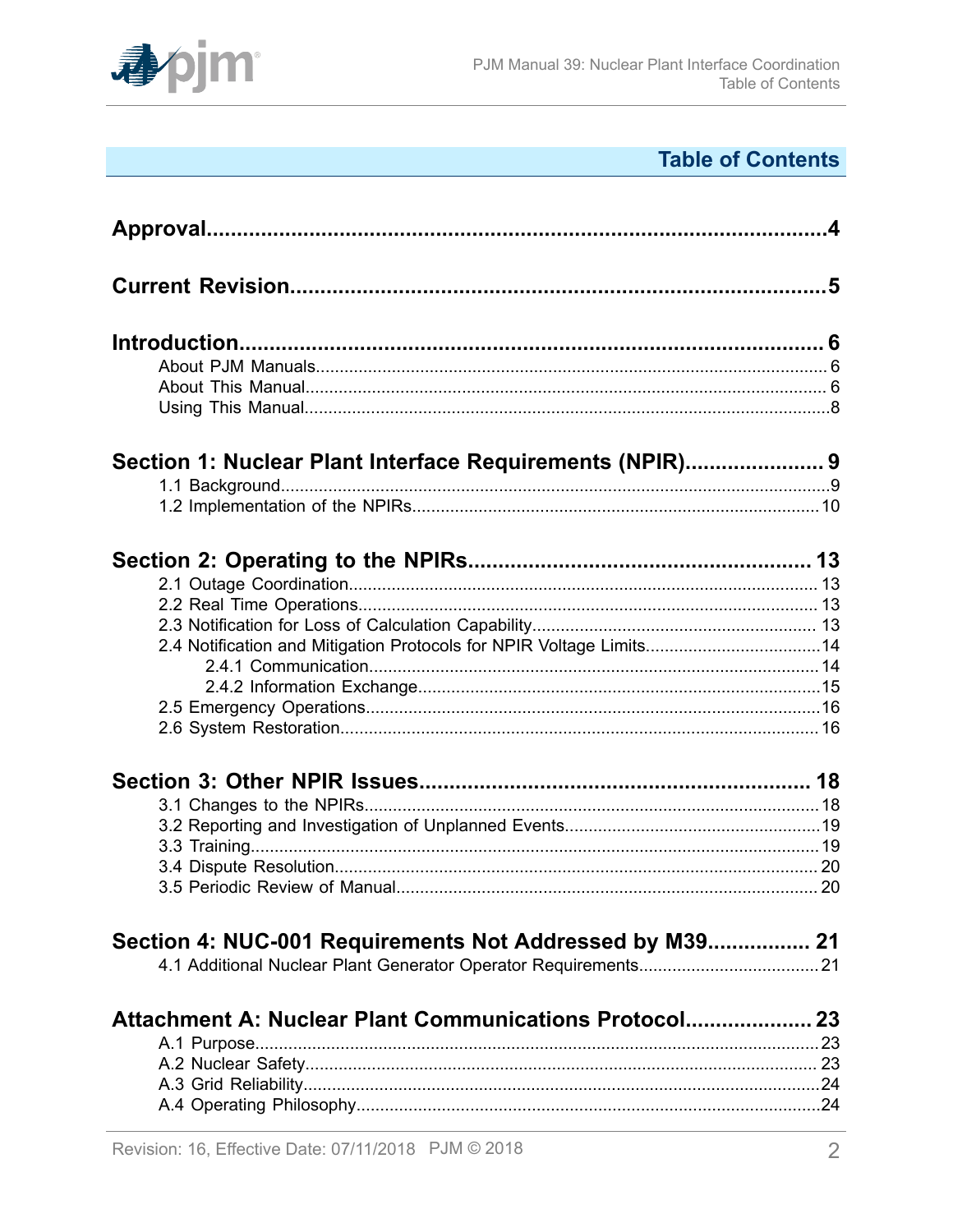

| Attachment C: Plant Specific NPIRs Revision History 42 |  |
|--------------------------------------------------------|--|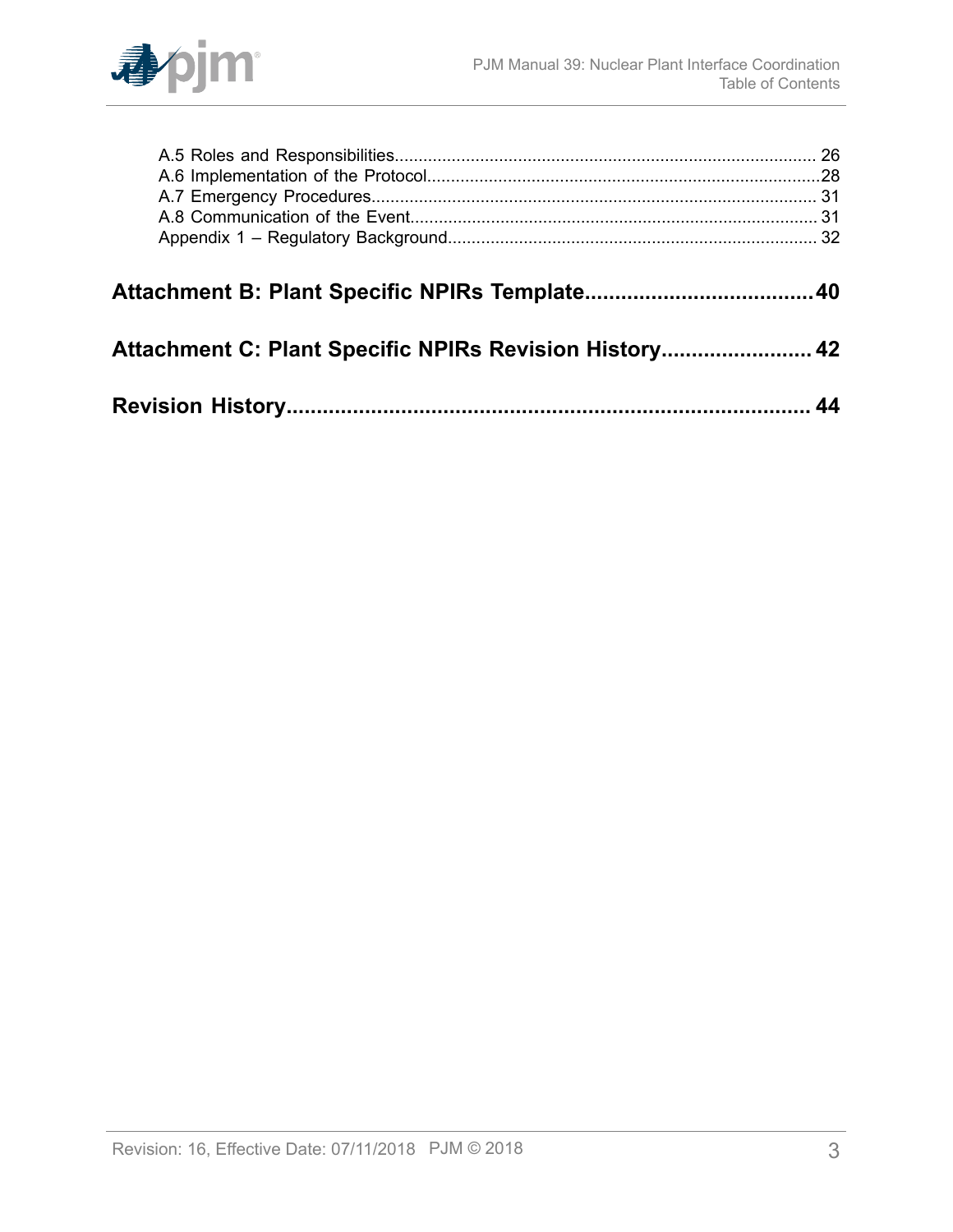

# <span id="page-3-0"></span>**Approval**

Approval Date: 07/05/2018 Effective Date: 07/11/2018

David Schweizer, Manager Generation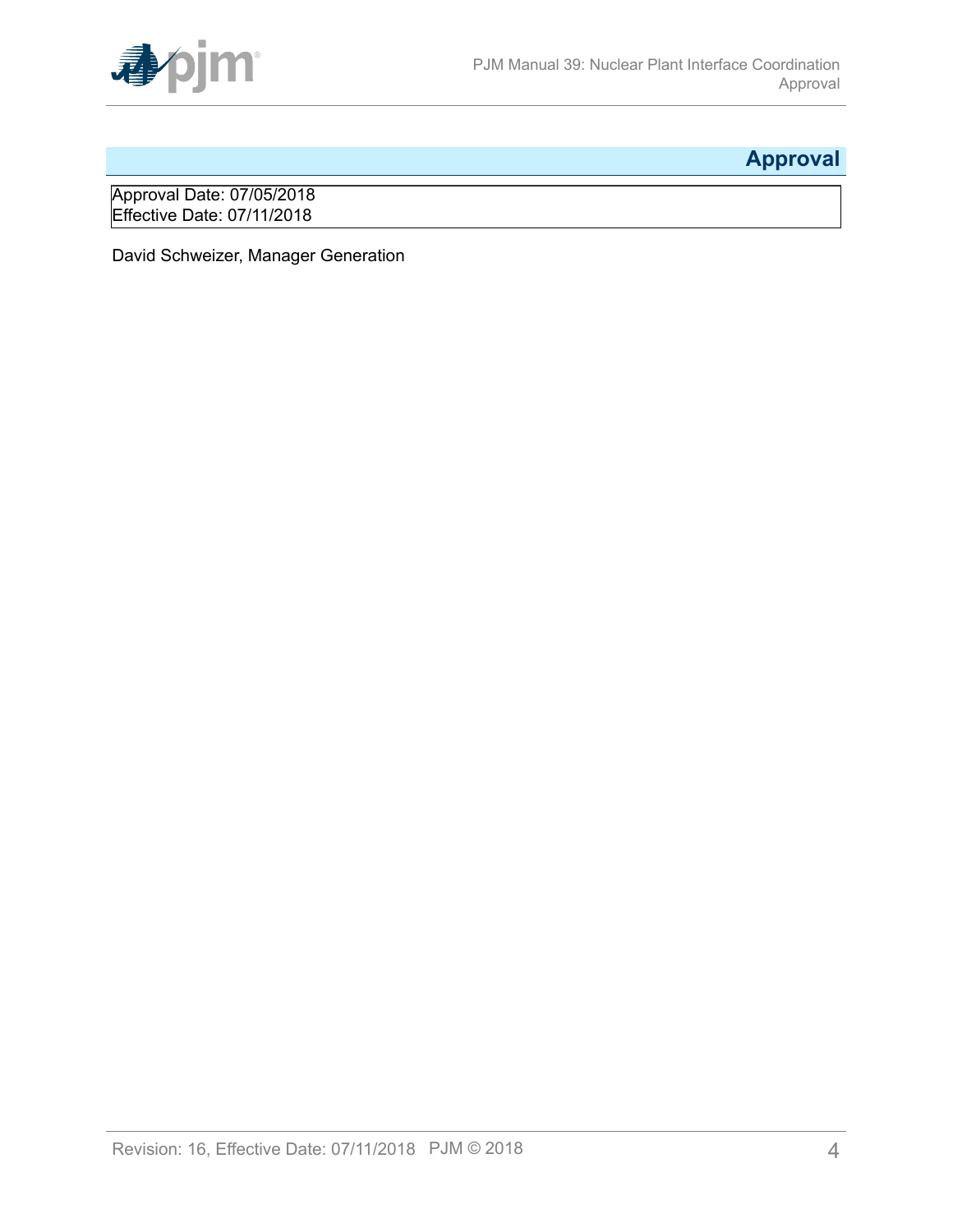

# <span id="page-4-0"></span>**Current Revision**

# **Revision 16 (07/11/2018):**

• Attachment C: Plant Specific NPIRs Revision History: NPIR revision update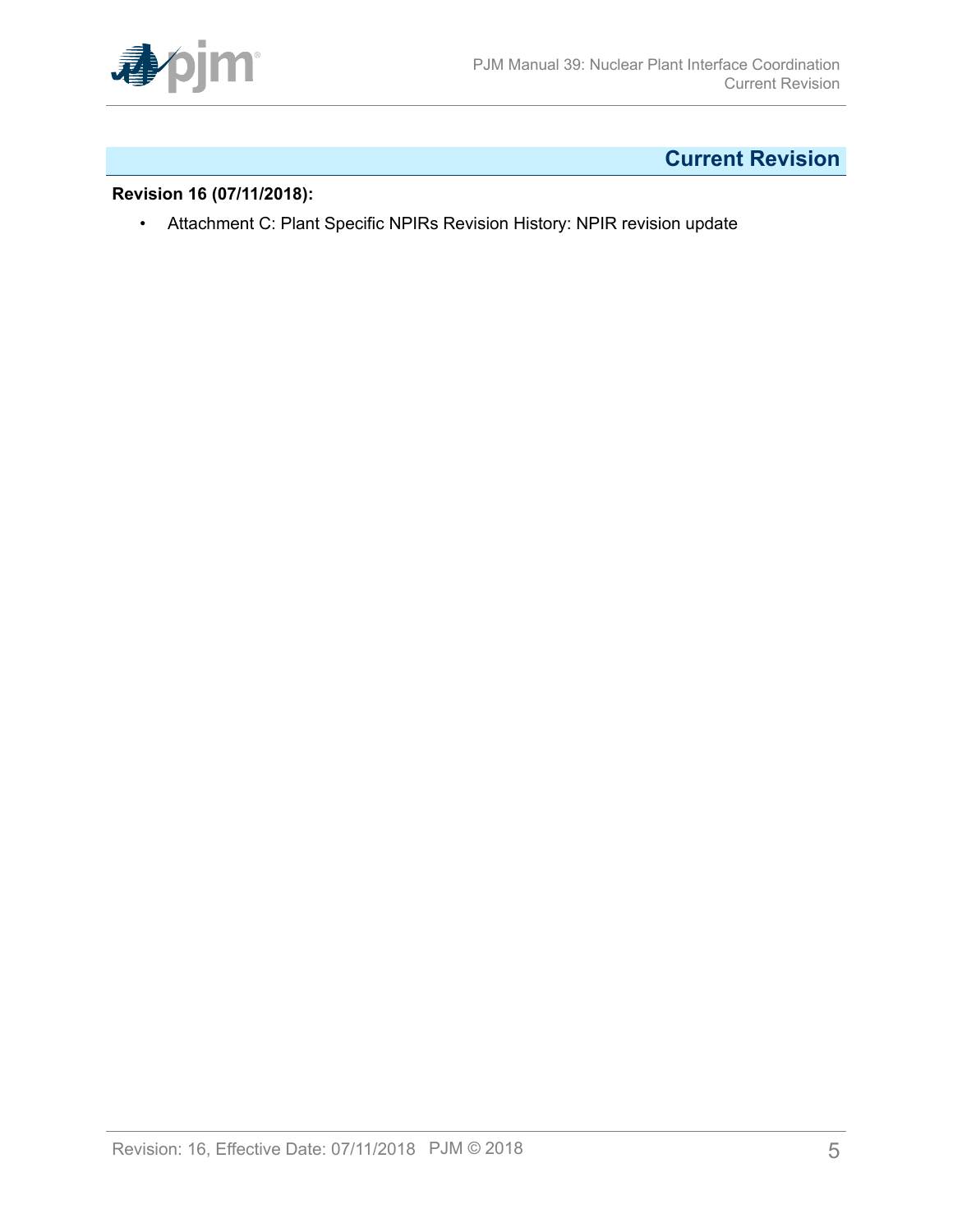

# <span id="page-5-0"></span>**Introduction**

Welcome to the PJM Manual for *Nuclear Plant Interface Coordination*. In this Introduction, you will find the following information:

- What you can expect from the PJM Manuals in general (see "*About PJM Manuals*").
- What you can expect from this PJM Manual (see "*About This Manual*").
- How to use this manual (see "*Using This Manual*").

# <span id="page-5-1"></span>**About PJM Manuals**

The PJM Manuals are the instructions, rules, procedures, and guidelines established by PJM for the operation, planning, and accounting requirements of PJM RTO and the PJM Energy Market. The manuals are grouped under the following categories:

- **Transmission**
- PJM Energy Market
- PJM Regional Transmission Planning Process
- Reserve
- Accounting and Billing
- PJM Administrative
- **Miscellaneous**

For a complete list of all PJM manuals, go to the Library section on PJM.com.

# <span id="page-5-2"></span>**About This Manual**

The PJM Manual for *Nuclear Plant Interface Coordination* focuses on how PJM and the PJM Members are expected to coordinate operations with the Nuclear Plant Generator Operator (NPGO) to ensure the Nuclear Plant Interface Requirements (NPIRs) are addressed and implemented while maintaining Bulk Electric System reliability.

The PJM Manual for *Nuclear Plant Interface Coordination* consists of four sections.

The sections are as follows:

- Section 1: Nuclear Plant Interface Requirements (NPIRs)
- Section 2: Operating to the NPIRs
- Section 3: Other NPIR Issues
- Section 4: NUC-001 Requirements Not Addressed by Manual 39

#### **Note:**

When 'NPIR' is used in this manual, it means Nuclear Plant Interface Requirements.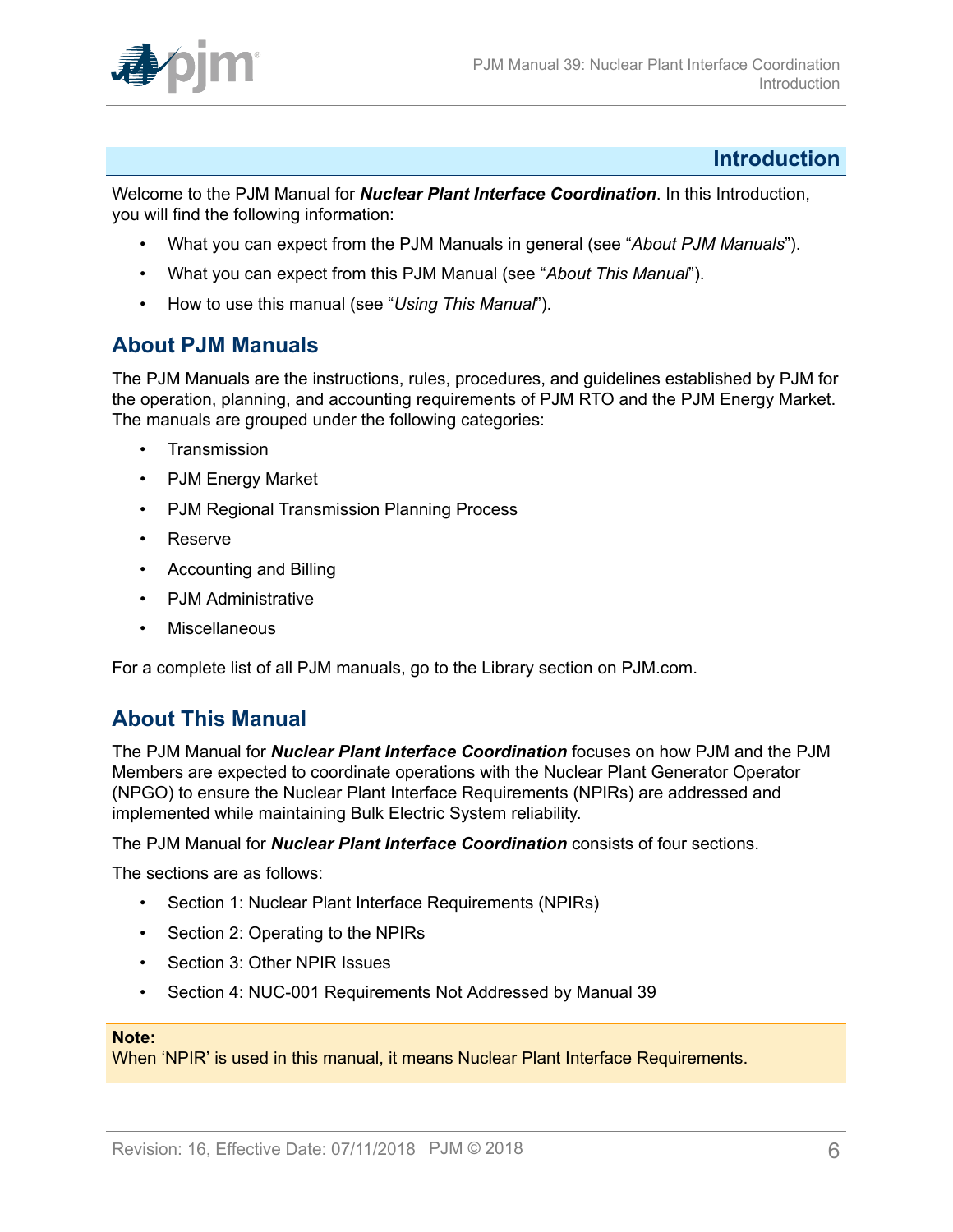

PJM shall work with NPGO and the appropriate PJM Committees to periodically review and update this manual and its attachments.

#### **Note:**

**1:** PJM and the PJM Member Nuclear Plant Generator Operators ("NPGO") and Transmission Entities ("TE"), as defined in NUC-001 (including amendments to NUC-001), covered by the NUC-001 requirements agree that Manual 39, as approved and implemented, represents an agreement, or one of the agreements, among the applicable NUC-001 covered entities that reflects the mutually agreed upon NPIRs and documents how the NPGOs and Transmission Entities shall address and implement the NPIRs. By approving and publishing Manual 39 on the PJM website, PJM acknowledges its agreement and intention to be bound by the Manual 39 requirements except as otherwise required under the PJM Tariff or any other FERC approved agreement, or any law, regulation or NERC Reliability Standard. Through the Operating Agreement (Section 11.3.2) the NPGOs and applicable TEs are required to comply with all approved and published PJM Manuals, including Manual 39 when approved and published on the PJM website except as otherwise required under the PJM Tariff or any other FERC approved agreement, or any law, regulation or NERC Reliability Standard.

**2:** All capitalized terms incorporate the definitions given to those terms in the "NERC Glossary of Terms", unless otherwise specifically stated.

**3:** The names of responsible entities, organizational relationships and responsibilities related to the NPIRs are contained within PJM Manual 39, Attachment B – Plant Specific NPIRs.

**4:** Manual 39 was developed to capture in one document an overall statement of the requirements and procedures applicable to NPGO and relevant TEs in PJM for the purpose of satisfying NPIRs; however, because most of the requirements and procedures preceded FERC adoption of NUC-001, PJM Manual 39 contains cross-references to other manuals where requirements and procedures in compliance with NUC-001 are set forth.

#### **Intended Audience**

The Intended Audiences for the PJM Manual for *Nuclear Plant Interface Coordination* are:

- *PJM Nuclear Power Plant Operators and Support Staff (also referred to as the Nuclear Plant Generator Operator)* — Conduct safe nuclear plant operations and interface with transmission system operators.
- *Transmission Owner (TO) and Generation Owner Operators* Conduct reliable operations of the Bulk Electric System and communicate with nuclear power plant operators. Unless noted otherwise Transmission Owners listed in Manual 39 are the Transmission Owner of the substation where the nuclear plant interconnects.
- *PJM System Operators* Conduct reliable operations of the Bulk Electric System.
- *PJM and TO Planners* Plan for the reliable operations of the Bulk Electric System, including safe nuclear plant operations consistent with NPIRs.

#### **References**

The references to other documents that provide background or additional detail directly related to the PJM Manual for *Nuclear Plant Interface Coordination* are: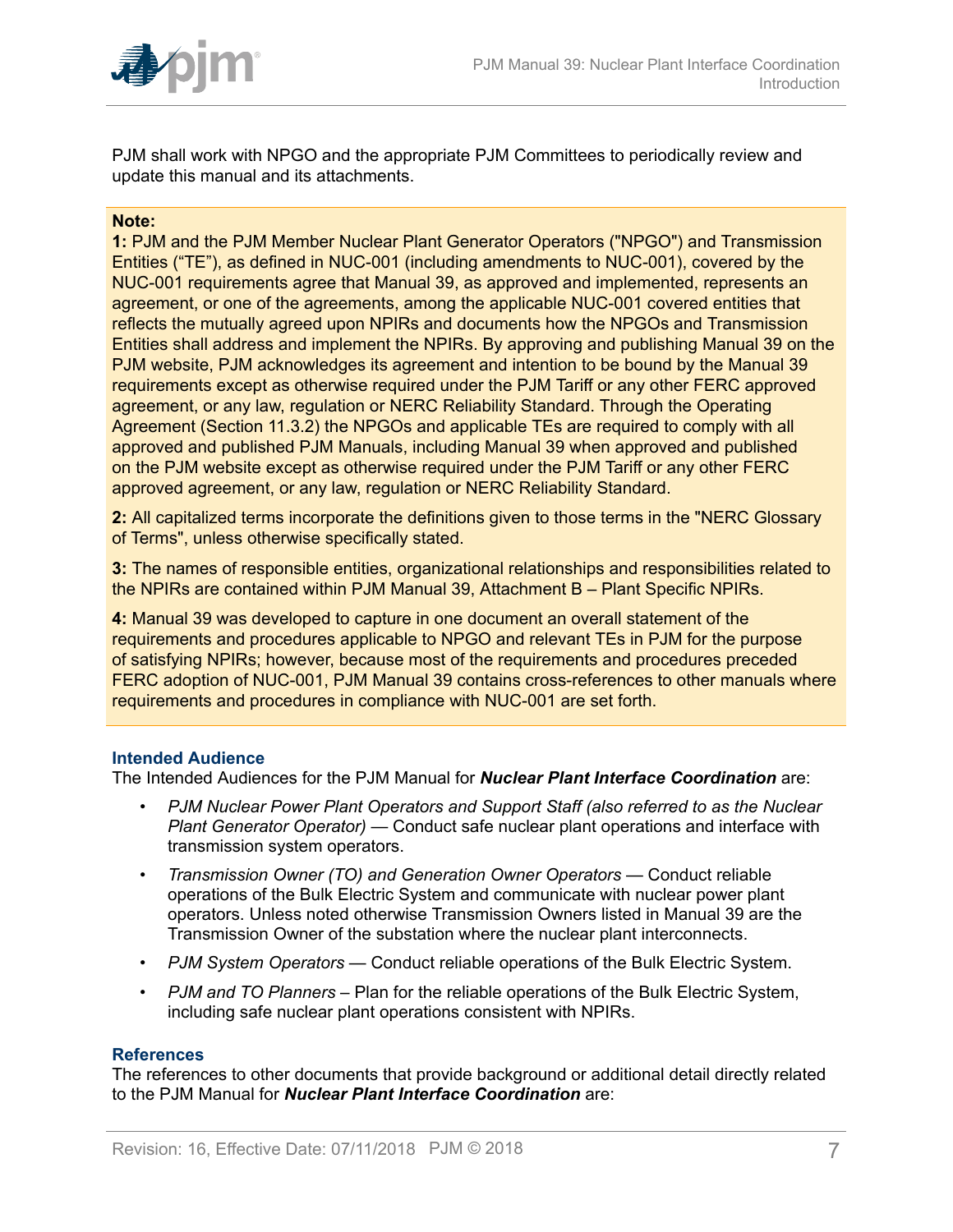

- PJM Manual for Control Center and Data Exchange Requirements (Manual 1)
- PJM Manual for Transmission Operations (Manual 3)
- PJM Manual for Energy Management Systems (EMS) Model Updates and Quality Assurance (QA) (Manual 3A)
- PJM Manual for Emergency Operations (Manual 13)
- PJM Manual for Generation & Transmission Interconnection Process (Manual 14A)
- PJM Manual for PJM Regional Transmission Planning Process (Manual 14B)
- PJM Manual for Definitions & Acronyms (Manual 35).
- PJM Manual for System Restoration (Manual 36)
- PJM Manual for Reliability Coordination (Manual 37)
- PJM Manual for Operations Planning (Manual 38)
- PJM Manual for Certification and Training Requirements (Manual 40)

# <span id="page-7-0"></span>**Using This Manual**

Because we believe that explaining concepts is just as important as presenting the procedures, we start each section with an overview. Then, we present details and procedures. This philosophy is reflected in the way we organize the material in this manual. The following paragraphs provide an orientation to the manual's structure.

## **What You Will Find In This Manual**

- A table of contents
- An approval page that lists the required approvals and the revision history
- This introduction
- Sections containing the specific guidelines, requirements, or procedures including PJM actions and participant actions
- Attachments that include additional supporting documents, forms, or tables in this PJM Manual.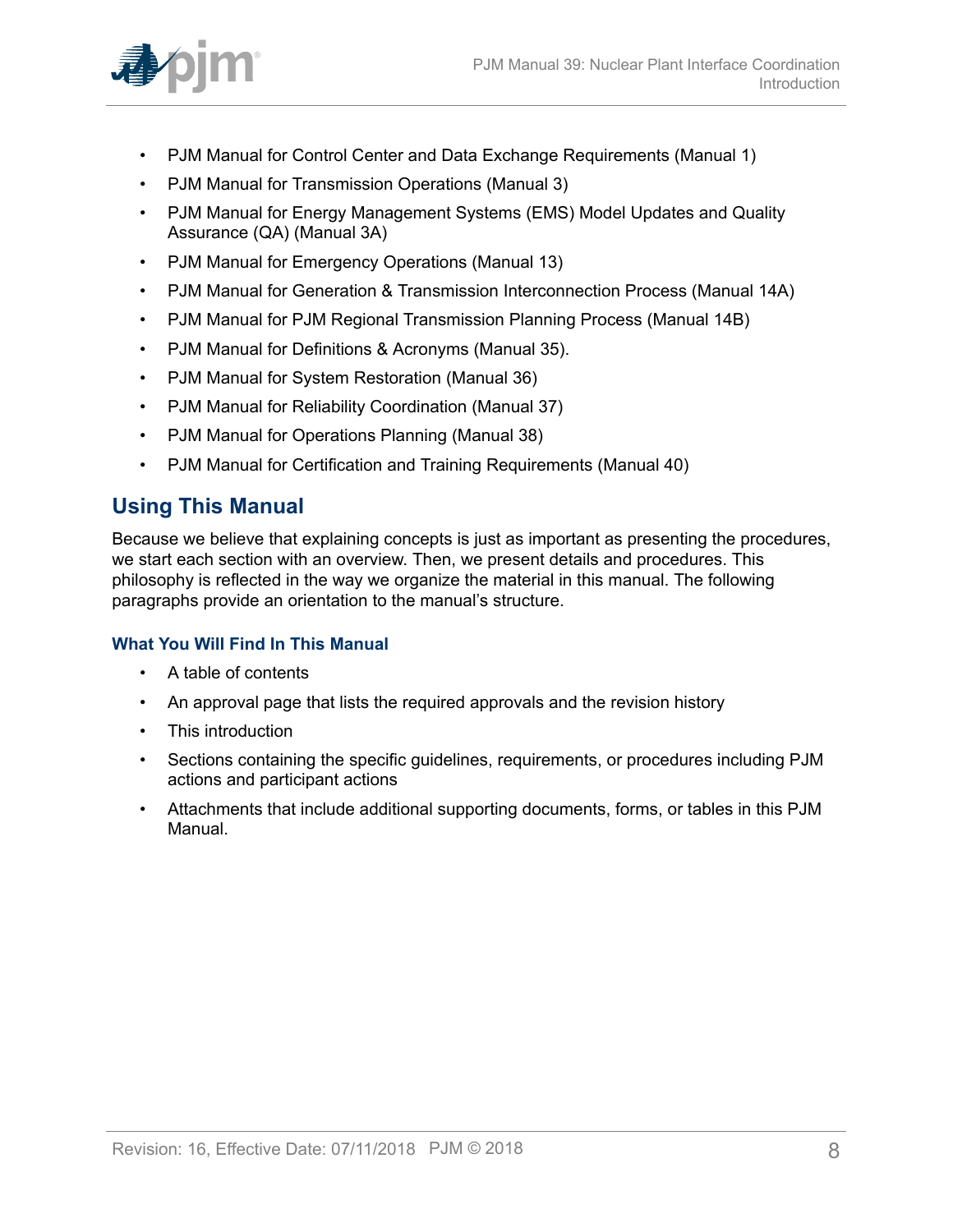

# <span id="page-8-0"></span>**Section 1: Nuclear Plant Interface Requirements (NPIR)**

Welcome to the Nuclear Plant Interface Requirements section of the PJM Manual for **Nuclear Plant Interface Coordination.**

This section of the manual addresses nuclear plant interface requirements.

# <span id="page-8-1"></span>**1.1 Background**

PJM and its member companies have a responsibility to ensure the safe, reliable operation of the bulk power transmission system while facilitating a fair and open energy market. The nuclear plant owners and operators have the responsibility to safely operate their facilities in compliance with all of the rules and requirements in order to protect the health and safety of the public. The licensee is accountable to the Nuclear Regulatory Commission (NRC) and personnel face possible criminal penalties for violations of the requirements of the nuclear facility license and the associated documents, including the technical specifications.

Of particular importance to both nuclear plant operations and transmission operations are those nuclear power plant licensing requirements, called Nuclear Plant Licensing Requirements (NPLR) included in the design basis of the nuclear plant and statutorily mandated, for:

- 1. Off-site power supply to enable safe shutdown of the nuclear plant during an electric system or plant event; and
- 2. Avoiding preventable challenges to nuclear safety as a result of an electric system disturbance, transient, or condition.

NERC Reliability Standard NPIRs are developed to satisfy the requirements of NERC Reliability Standard NUC-001. Manual 39 serves as the basis to document the requirements of NUC-001. Nuclear Plant Interface Requirements (NPIRs) are those requirements, based on NPLRs and electric system requirements that have been mutually agreed to by the Nuclear Plant Generator Operator and the applicable Transmission Entities<sup>1</sup>. The Transmission Entities are required to incorporate the NPIRs into their systems and processes, and to operate the transmission system so as not to violate the NPIRs. Planning enhancements shall be coordinated between Transmission Entities and NPGO, consistent with the PJM Manuals for PJM Region Transmission Planning Process (Manual 14B) and Generation and Transmission Interconnection Process (Manual 14A) to either revise the NPIRs or initiate transmission reinforcement to ensure the continued compliance with the plant if the NPIR Limits are more restrictive than Transmission System base limits contained within PJM Transmission Operations Manual (M03), Section 3: Voltage and Stability Operating Guidelines.

In order to implement the appropriate limits for planning and operations, the plant specific NPIRs must be known to the applicable Reliability Coordinators, Transmission Operators, Transmission Owners, Transmission Planners, Transmission Service Providers, Planning

<sup>&</sup>lt;sup>1</sup> Transmission Entities – As originally defined by NERC Reliability Standard NUC-001-1 titled "Nuclear Plant Interface Coordination", effective April 1, 2010. Transmission Entities identified in PJM manuals which contain requirement and procedures to support NUC-001 typically include applicable Reliability Coordinators, Transmission Operators, Transmission Owners and Generator Operators (non-nuclear).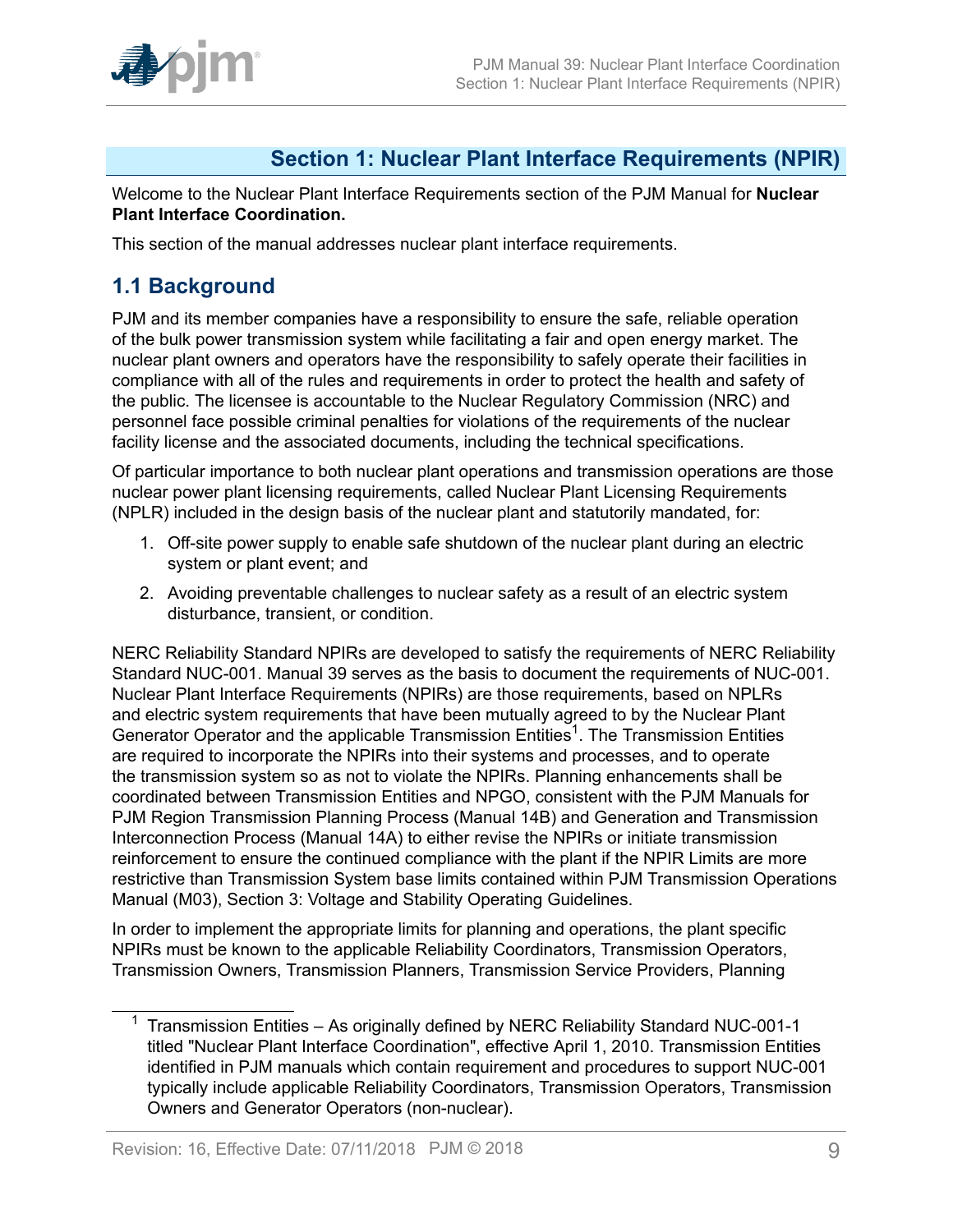

Authorities, Distribution Providers, Load-serving Entities, Generator Owners, Generator Operators, and Balancing Authorities. Further, the Reliability Coordinator, Transmission Operator, Transmission Owner and the Balancing Authority must conduct operations of the electric system that ensures that the NPIRs are upheld at all times. In cases where the NPIRs cannot be maintained within limits, the nuclear plant must be immediately notified so that it can take action to maintain compliance with the NPIRs. If compliance with the NPIRs is dependent on the performance of other neighboring Transmission Planners, Transmission Operators, Reliability Coordinators or Balancing Authorities, the NPIR request must be submitted to those entities by the NPGO.

In lieu of separate bilateral or multi-lateral agreements between the NPGO, the transmission owner(s), and PJM, operational aspects of the NPIRs are to be performed in accordance with the requirements of the PJM agreements and manuals. Many of the requirements contained in NERC Reliability Standard NUC-001 are addressed in the PJM agreements and manuals. The remaining requirements of NUC-001 are addressed in separate agreements between the NPGOs and their respective Transmission Entities. Contents of Plant Specific Nuclear Plant Interface Requirements are documented in template format consistent with Attachment B. Due to the critical nature of the information, PJM, applicable Transmission Entities and NPGO maintain a current revision of the NPIRs but they are not published as part of this manual.

# <span id="page-9-0"></span>**1.2 Implementation of the NPIRs**

The NPGO is responsible for extracting requirements from its licensing documentation and design basis for inclusion into the NPIRs. Candidate NPIRs are to be transmitted to the Transmission Entities and PJM with the proposed requirements that the TEs and PJM will be expected to operate to. PJM and TO Real-time communication requirements are documented in PJM Transmission Operations Manual 03 (M03) Section 5: Index and Operating Procedures for PJM RTO Operations, Voltage Control at Nuclear Stations. PJM Day-ahead analysis and communication requirements are documented in PJM Operations Planning Manual 38 (M38) Attachment B: Transmission Reliability Analysis Procedure and PJM Reliability Coordination Manual 37 (M37) Attachment A: PJM Reliability Plan.

# **PJM Actions**

PJM is responsible for the following activities:

- Receipt of proposed NPIRs as submitted by the NPGO and acknowledge receipt of the NPIRs back to the nuclear licensee. (NERC Reliability Standard NUC-001, R1)
- Incorporation of the mutually agreed NPIRs into the PJM operating requirements, including: (NERC Reliability Standard NUC-001, R4.1)
	- o Obtaining the necessary data from the NPGO or other entities that are necessary to support calculation and monitoring of the NPIRs in real time operations (PJM Manual for Energy Management Systems (EMS) Model Updates and Quality Assurance (Manual 3A)).
	- o Inclusion into the operating reliability analyses (See Manual M-38, Operations Planning)
	- o Incorporation of the NPIRs into the PJM operating limits that are monitored by the PJM real time operating tools. (See Manual M-03, Transmission System Operations,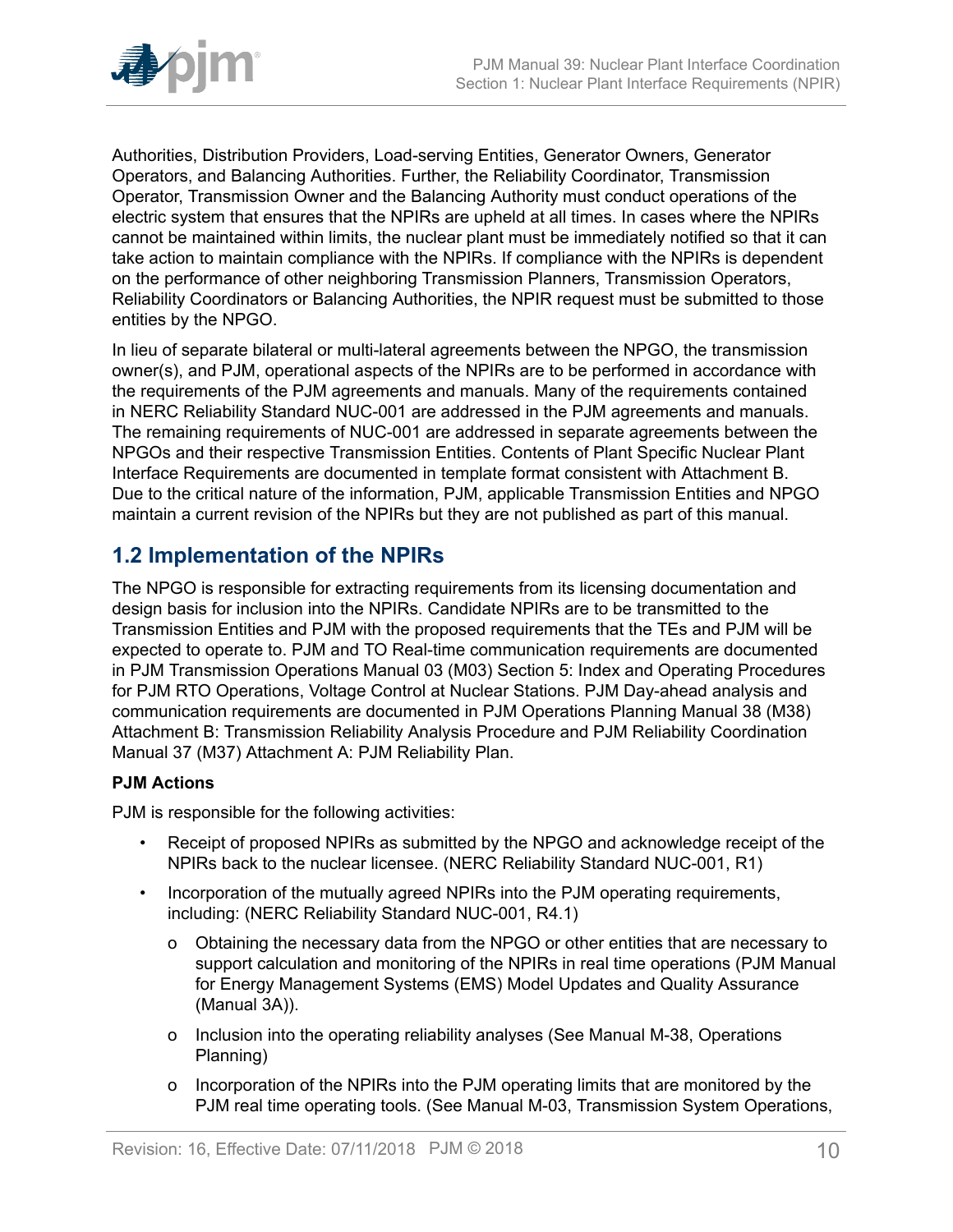

Attachment C: Requesting Voltage Limit Exceptions to the PJM Base-Line Voltage Limits).

- o Assisting the Nuclear Plant Generator Operator in coordinating with the other members and external entities to ensure that the NPIRs are included in their operating plans.
- o Operate the electric system to meet the NPIRs (NERC Reliability Standard NUC-001, R4.2)
- o Notify the Nuclear Plant Generator Operators through the TOs (in accordance with M03), when the ability to assess the operation of the electric system affecting NPIRs is lost. (NERC Reliability Standard NUC-001, R4.3)
- Incorporation of the NPIR into the PJM planning analysis process. The frequency of planning analyses will be that which is required in the PJM RTEP process. (Manual 14B – Generation and Transmission Expansion Planning, NERC Reliability Standard NUC-001, R3, R9.2.3)
- The results of the planning analyses are made available to all participants, including the NPGOs, according to the RTEP process. (NERC Reliability Standard NUC-001, R3)
- If the planning analysis results identify the need for transmission reinforcements in the future in order to maintain compliance with the NPIRs, then PJM shall contact the NPGO to determine whether a change to the NPIRs could be implemented to reduce or eliminate the need for transmission reinforcements or whether the appropriate reinforcements are required to be constructed in a timely manner to ensure that the transmission system will be able to operate within the limits of the NPIRs at all times (NERC Reliability Standard NUC-001, R3).
- The Nuclear Generator Owner will be responsible for costs of reinforcements resulting from more limiting plant limitations.

# **NPGO Actions**

PJM NPGOs are responsible for performing the following activities:

- Extracting licensing requirements from the licensing documentation and analysis for development as NPIRs.
- Providing proposed NPIRs in writing to the applicable TEs (i.e. Transmission Owners, Balancing Authorities, Transmission Operators, Transmission Planners, Transmission Service Providers, Reliability Coordinators, Distribution Providers, Load Serving Entities, Planning Authorities, Generator Owners, and Generator Operators). (NERC Reliability Standard NUC-001, R1)
- Verifying that the NPIR transmittals have been received by all of the Transmission Entities. (NERC Reliability Standard NUC-001, R1)
- Identifying the parameters, limits, configurations, and operating scenarios that comprise the NPIRs and, as applicable, procedures for providing any specific data not provided within the agreement. (NERC Reliability Standard NUC-001, R9.2.1)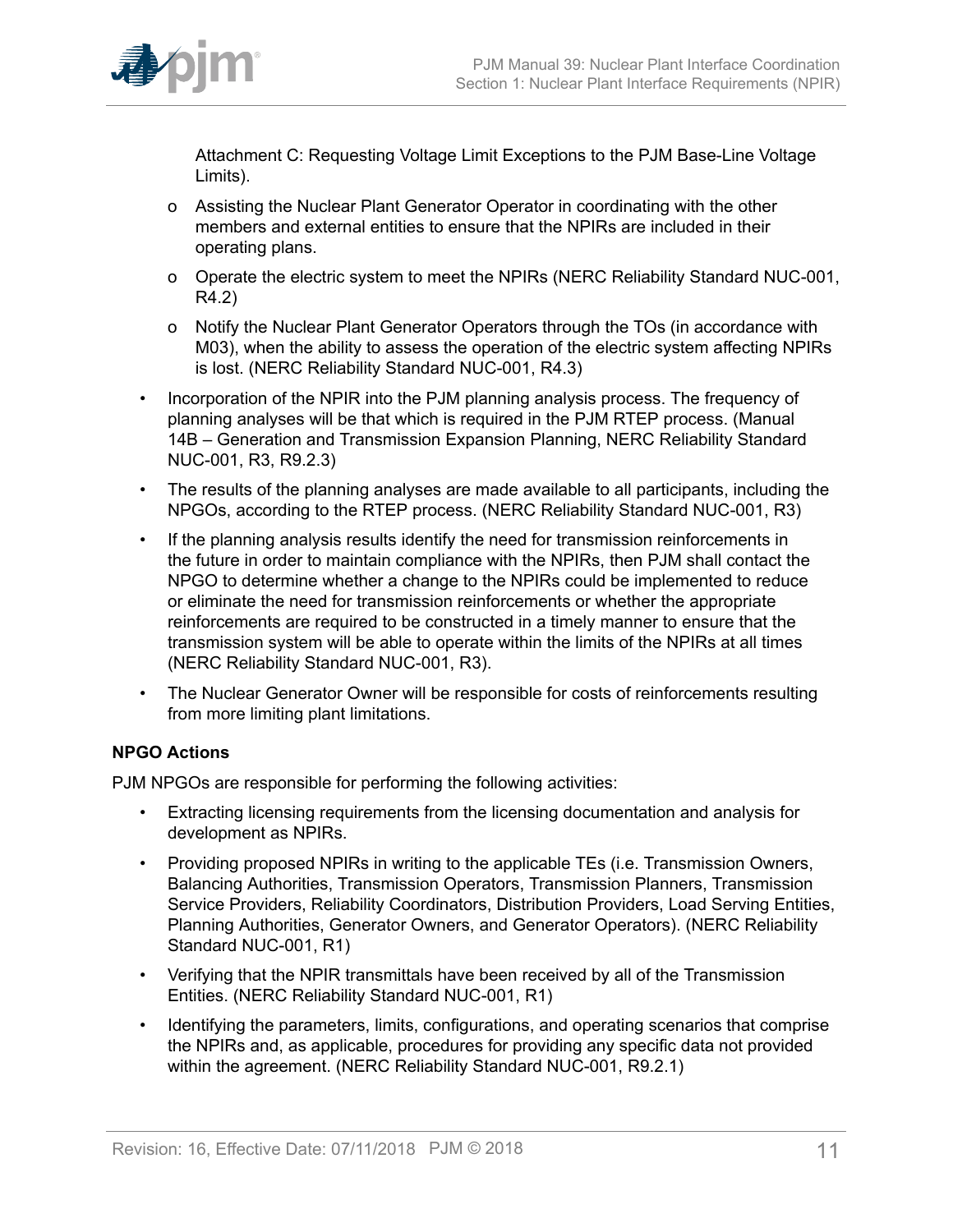

- Establishing the ownership demarcation of the electrical facilities, so that the boundaries of operational control and the associated responsibility for maintenance are clear. (NERC Reliability Standard NUC-001, R9.3.1)
- Specifying analyses and the frequency of such analyses necessary to ensure continuous compliance with the NPIRs (NERC Reliability Standard NUC-001, R9.2.3).
- NPGO shall operate per Manual 39, which was developed to satisfy the requirements of NUC-001. (NERC Reliability Standard NUC-001, R5).
- NPGO shall establish agreements with other Transmission Entities to address requirements of NERC Reliability Standard NUC-001 that are not addressed within this manual and are identified in Section 4: NUC-001 Requirements Not Addressed by Manual 39.

# **Transmission Owner (TO) Actions**

PJM Transmission Owner(s) is responsible for the following activities:

- Acknowledge receipt of the NPIRs as submitted by the NPGO. (NERC Reliability Standard NUC-001, R1)
- Establishing the ownership demarcation of the electrical facilities, so that the boundaries of operational control and the associated responsibility for maintenance are clear. (NERC Reliability Standard NUC-001, R9.3.1)
- Incorporation of the NPIRs into the TO operating requirements, including:
	- o Obtaining the necessary data from the NPGO or other entities that are necessary to support calculation and monitoring of the NPIRs in real time operations.
	- o Inclusion into the operating reliability analysis. (NERC Reliability Standard NUC-001, R4.1)
	- o Incorporation of the NPIRs into the operating limits that are monitored by the real time operating tools and operate to those limits. (NERC Reliability Standard NUC-001, R4.2)
	- o Upon direction/consultation from/with PJM, inform the Nuclear Plant Generator Operator when the ability to assess the operation of the electric system affecting NPIRs is lost. (NERC Reliability Standard NUC-001, R4.3)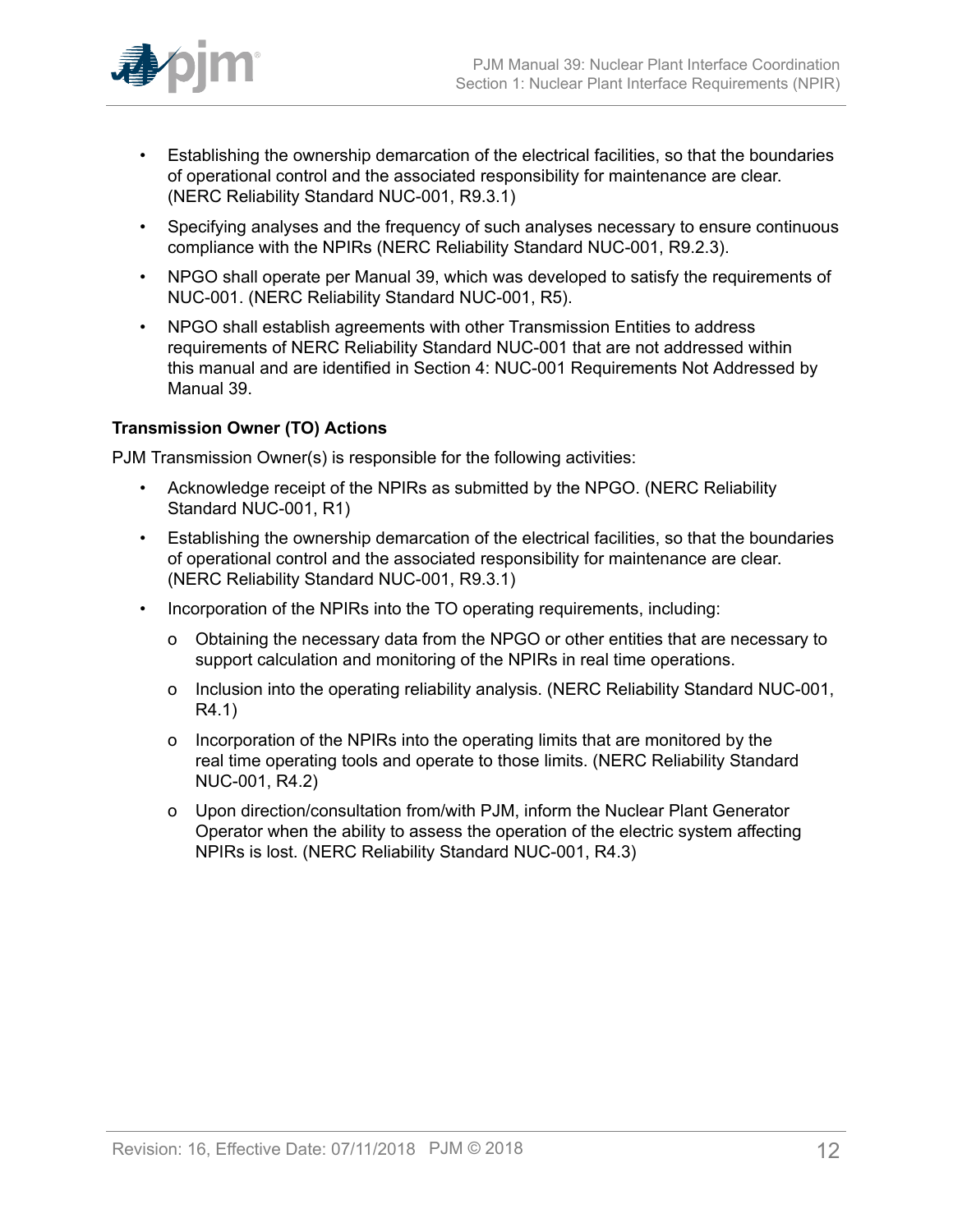

# <span id="page-12-0"></span>**Section 2: Operating to the NPIRs**

Welcome to the *Operating to the NPIRs* section of the PJM Manual for *Nuclear Plant Interface Coordination*. In this section, you will find the following information:

- Outage Coordination
- Real Time Operations
- Notification for Loss of Calculation Capability
- Notification and Mitigation Protocols for NPIR voltage limits
- Emergency Operations
- System Restoration

# <span id="page-12-1"></span>**2.1 Outage Coordination**

PJM is responsible for coordinating and approving requests for outages of generation and transmission facilities, as necessary, for the reliable operation of the PJM RTO. PJM will coordinate outages which affect the NPIRs with the NPGO and TEs. Outage coordination for outages, including testing and calibration of equipment related to the NPIRs, will be in accordance with M-38, Operations Planning, Section 2 and Attachment B: Transmission Reliability Analysis Procedure. [NERC Reliability Standard NUC-001, R6 and R9.3.3]

The Transmission Owner, whose asset connects to the same substation where the nuclear plant interconnects, or results in an off-site station light and power source to be outaged or single-sourced, or results in a loss of power flow to the nuclear plant or off-site source, and is performing the work is responsible to submit and coordinate planned outages consistent with timing requirements identified in the plant specific Nuclear Plant Interface Requirements

# <span id="page-12-2"></span>**2.2 Real Time Operations**

PJM and the applicable Transmission Owners will monitor the NPIR limits in real time, in accordance with PJM Transmission Operations Manual (M-03), Section 5: Index and Operating Procedures for PJM RTO Operations, Voltage Control at Nuclear Stations. PJM and the Transmission Entities will take action in real time, to ensure that the NPIRs are not violated. [NERC Reliability Standard NUC-001, R4.2, R5]

# <span id="page-12-3"></span>**2.3 Notification for Loss of Calculation Capability**

The continuous calculation and monitoring of post-contingency voltages for nuclear power plants (for the loss of the nuclear unit) is an important requirement to ensure that adequate voltage is always available for the operation of the nuclear safety systems. Given this requirement, the nuclear power plant(s) shall be notified in cases where the transmission monitoring capability (at PJM and the Transmission Owner) becomes unavailable and the ability to calculate the post-contingency voltages is lost. [There may be situations where the calculations are only being performed at PJM. In this case, loss of the PJM capability shall trigger the notification to the nuclear power plant(s).] The notification will go via the All-Call from PJM to the Transmission Owner(s) who will then communicate with the applicable nuclear power plant(s) consistent with PJM Transmission Operations Manual (M-03), Section 5: Index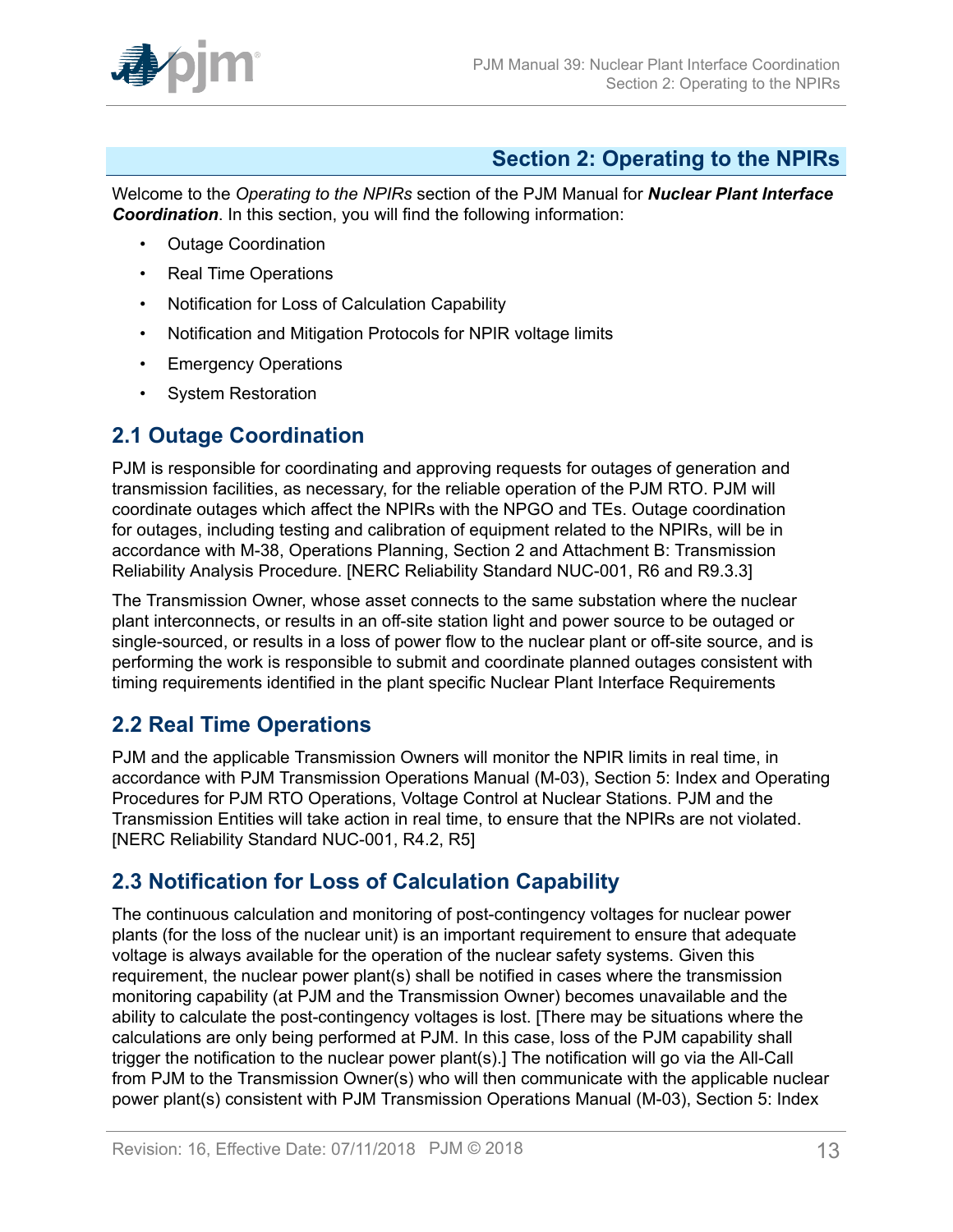

and Operating Procedures for PJM RTO Operations, Voltage Control at Nuclear Stations [NERC Reliability Standard NUC-001, R4.3]. Such notification shall occur within 30 minutes of the loss of EMS capability [NERC Reliability Standard NUC-001, R9.3.4]

# <span id="page-13-0"></span>**2.4 Notification and Mitigation Protocols for NPIR Voltage Limits**

The maintenance of acceptable actual and post-contingency voltages at the substations of nuclear power plants is critical to assuring that the nuclear safety systems will work properly if required. In order to provide this assurance, the nuclear power plant operators must be notified whenever actual or post-contingency voltages are determined to be below acceptable limits. This requirement applies to all contingencies involving the tripping of the nuclear plant generator or any transmission facility as the contingent element. The notification is required even if the voltage limits are the same as the standard PJM voltage limits. [NERC Reliability Standard NUC-001, R4.3]

Generally, nuclear plants may have voltage limits that are more restrictive than standard PJM voltage limits. In the case where standard PJM voltage limits, as defined by the Transmission Owner (TO), are more restrictive, PJM will direct redispatch without consultation of nuclear plants after all non-cost measures are implemented; however, PJM will still notify the NPGO of the violation to the limit. [NERC Reliability Standard NUC-001, R4.2] Off-cost generation will set Locational Marginal Prices (LMP). In the case where NPIR voltage limits are more restrictive than standard PJM voltage limits, all costs required to mitigate the violations will be borne by the generation owner.

PJM's EMS models and operates to the most restrictive substation voltage limit for both actual and N-1 contingency basis. PJM will initiate notification to nuclear plants if the PJM EMS results indicate nuclear substation voltage violations. This notification should occur within 15 minutes for voltage contingency violations and immediately for actual voltage violations. To the extent practical, PJM shall direct operations such that the violation is remedied within 30 minutes. [NERC Reliability Standard NUC-001, R9.3.4]

## <span id="page-13-1"></span>**2.4.1 Communication**

All communication of future and current operations between PJM and the nuclear plant should be through the Transmission Owner (TO). If there is any confusion about a communication, the plant can talk directly with PJM, however, the Transmission Owner should be apprised of the discussion. If PJM to a nuclear plant direct discussions are needed the preferred method would be a 3-way call among all parties (i.e., inclusion of TO). Attachment A, entitled Nuclear Plant Communications Protocol, provides additional background materials and defines roles and responsibilities to ensure appropriate communications between NPGO and Transmission Entities. PJM Control Center Requirements Manual (M01) Section 4: Voice Communications details 3-part communication requirements. If off-cost operations are required based on a more restrictive NPIR voltage limit, the Nuclear Plant Operator may consult with the related Market Operations Center (MOC), as defined within the PJM Operating Agreement Section1.3.12, and evaluate whether an alternative such as operating at a reduced output would alleviate the voltage violation and is more cost effective. PJM will provide the approximate nuclear plant reduction, if applicable. (NERC Reliability Standard NUC-001, R9.4.1)

All communication of imminent or actual real-time operations should be through the Transmission Owner (TO) of the substation where the nuclear plant interconnects.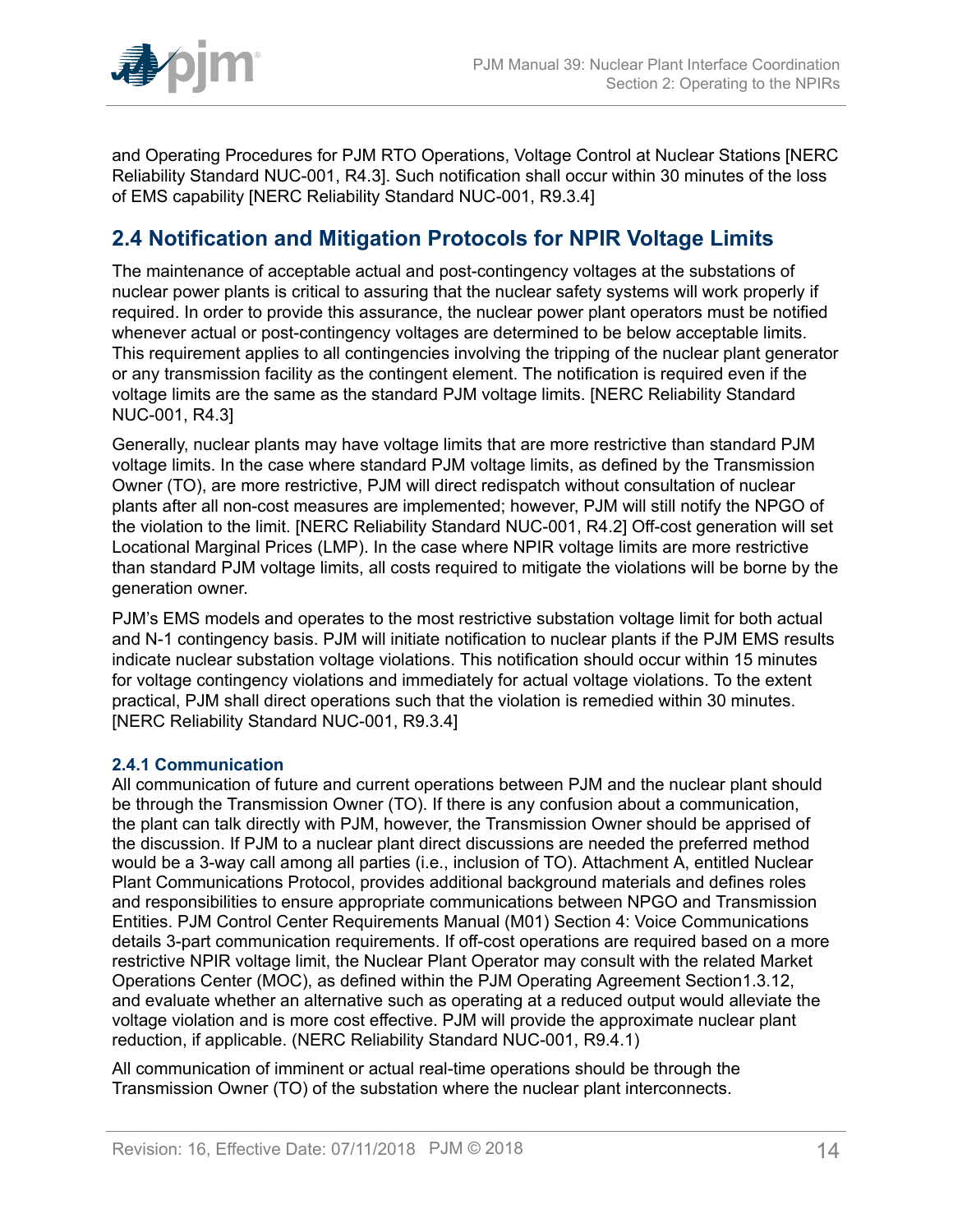

All communication regarding outage planning should be facilitated by the asset owner submitting the planned outage.

# <span id="page-14-0"></span>**2.4.2 Information Exchange**

Normally, PJM does not provide information relative to transmission operation to any individual market participant without providing that information to all. However, in this unique condition where the public health and safety requirement is to have a reliable source for safe unit shutdown and/or accident mitigation; it is imperative that specific information be provided to a nuclear plant (this information should not be provided to their marketing members). If PJM observes voltage violations or anticipates voltage violations (pre or post-contingency) at any nuclear stations, PJM is permitted to provide the nuclear plant with the actual voltage at that location, the post-contingency voltage at that location (if appropriate) and limiting contingency causing the violation. The operation for more restrictive NPIR limits at these nuclear stations should not be posted or provided to the market via eData, once off-cost operations are initiated. PJM Transmission Operations Manual (M-03), Section 5: Index and Operating Procedures for PJM RTO Operations, Voltage Control at Nuclear Stations contain the defined procedure to analyze and communicate NPIR or PJM limit violations to the NPGO.

#### **PJM Action**

- PJM shall notify the nuclear plant, through the Transmission Owner, of calculated post contingency voltage violation of the Nuclear Plant Generator Operator requirements (Transmission Owner or more limiting voltage limits defined in the NPIRs).
- PJM shall notify the nuclear plant, through the Transmission Owner, of violations to actual voltage limits (Transmission Owner or more limiting voltage limits defined in the NPIRs). Actions taken to mitigate violations of more restrictive NPIR limits must be agreed upon by the nuclear plant and logged by PJM.
- All non-cost actions should be implemented prior to MW adjustments.
- All costs required to mitigate violations of more restrictive NPIR voltage limits will be borne by the generation owner.
	- o Controlling actions must be cost-capped, if applicable.
	- o LMP shall not be used to control the voltage at these locations.
	- o TLR shall not be used to control the voltage at these locations.
- PJM shall notify the nuclear plant, through the Transmission Owner, when the voltage level is restored within limits (and stable).
- PJM shall attempt to control more restrictive NPIR voltage limitations within 30 minutes.
- PJM will continue to monitor the appropriate voltage limits based on changes provided.

#### **Transmission Owner Action**

- Transmission Owner shall independently monitor for Nuclear Plant actual and contingency voltage violations as reflected on the Transmission System.
- Transmission Owner will communicate notifications from PJM to the nuclear plant (Transmission Owner or more limiting NPIR voltage limit violations).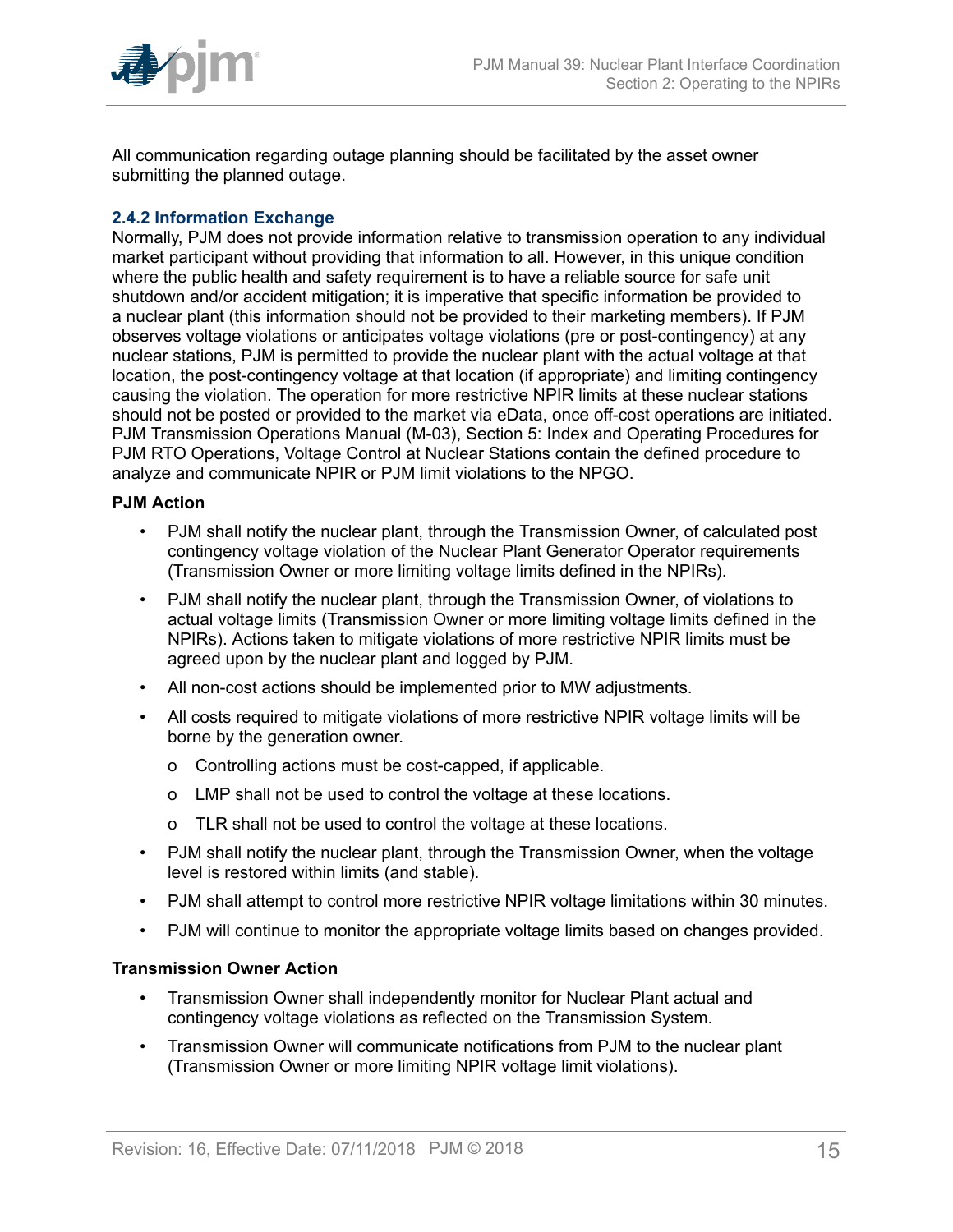

• Transmission Owners will monitor the appropriate voltage limits based on changes to more limiting NPIR voltage limits as provided by the Nuclear Plant Operator.

## **NPGO Action**

- Nuclear plant will notify PJM when different (new or default) temporary voltage limits shall be used based on various plant service loading conditions. The process to communicate temporary voltage limit restrictions is documented in the PJM Manual for Transmission Operations (M03), Attachment C: Requesting Voltage Limit Exceptions to the PJM Base-Line Voltage Limits.
- Determine internal plant options, and if appropriate, provide revised limits.
- Coordinate with MOC to evaluate PJM provided redispatch option (no cost or unit information will be provided).
- Provide PJM with decision to redispatch if applicable.
- Provide PJM with decision that nuclear plant will closely monitor plant activities and will take action within the plant if conditions change and inform PJM not to implement offcost.
- Provide PJM with clear direction if they do not want PJM to perform redispatch.

#### **Note:**

PJM's goal is to resolve all security violations (i.e., N-1 contingency) within 30 minutes, however; inherent communication delays related to off-cost agreement for NPIR voltage limits may not permit this goal to be achieved.

# <span id="page-15-0"></span>**2.5 Emergency Operations**

Emergency operations are conducted in accordance with PJM Manual, M-13, Emergency Operations. Any situation or operation that either impacts or could impact the continuing ability to comply with the NPIRs must be communicated to the nuclear plant, as provided for in the manual. The process for communicating is explained in Attachment A, Nuclear Communications Protocol. [NERC Reliability Standard NUC-001, R9.4.1 and R9.4.2)]

# <span id="page-15-1"></span>**2.6 System Restoration**

System restoration is conducted in accordance with PJM Manual, M-36. PJM and the Transmission Owner will provide the Nuclear Plant Generator Operator provisions for coordination during an off-normal or emergency event affecting NPIRs, including timely information explaining the event, an estimate of when the system will be returned to a normal state, and the actual time the system is returned to normal. (NERC Reliability Standard NUC-001, R9.3.5 and R9.4.2).

Offsite power should be restored as soon as possible to nuclear units, both to units that had been operating and to those units that were already offline prior to the system disturbance, without regard to using these units for restoring customer load. There is a heightened urgency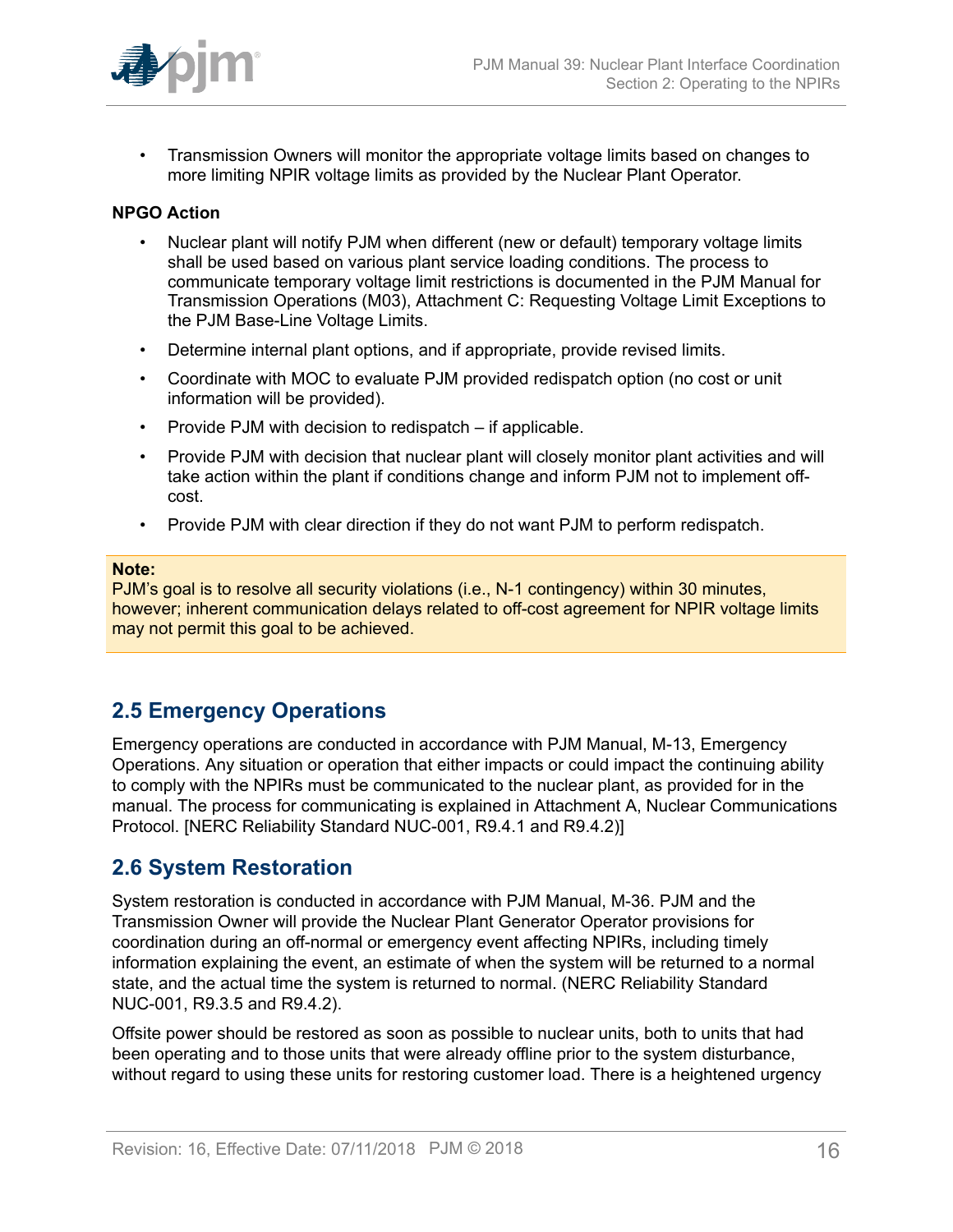

if the nuclear plant has lost both offsite and onsite AC power (NERC Reliability Standard NUC-001, R9.3.5).

Safe shutdown loading shall be considered in the following manner in the plant specific NPIRs:

• *For the purpose of determining the TO/TOP zonal blackstart requirement for critical load, as defined in PJM Manual 36, the minimum required load capability of an offsite power source, in order to maintain the unit(s) in safe shutdown and to allow the transition to cool down using the main condenser, are xx.x MVA\* at yy.y% power factor for Unit 1 and xx.x MVA at yy.y% power factor for Unit 2 The load capability also allows transition from natural circulation. Providing offsite power for Plant XXX is a restoration priority. The target restoration time of four hours is to be a drilled upon goal - however it is not a requirement since restoration times will be dependent on the nature of the LOOP event.*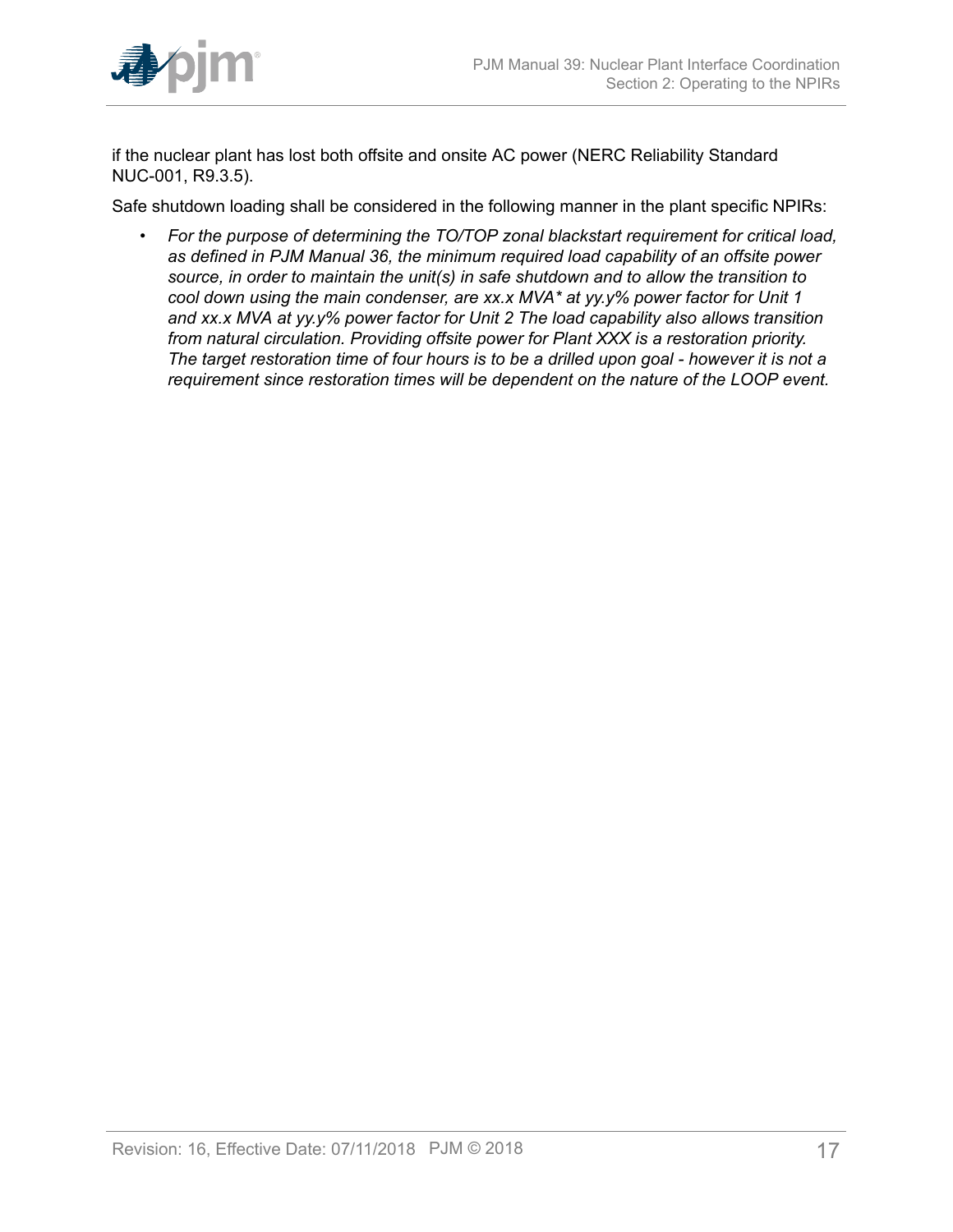

# <span id="page-17-0"></span>**Section 3: Other NPIR Issues**

Welcome to the *Other NPIR Issues* section of the PJM Manual for **Nuclear Plant Interface Coordination**. In this section, you will find the following information:

- Changes to the NPIRs
- Reporting and Investigation of Unplanned Events
- Training
- Dispute Resolution
- Periodic Review of Manual

# <span id="page-17-1"></span>**3.1 Changes to the NPIRs**

The NPGO shall inform PJM and the other applicable Transmission Entities whenever there is a proposed change to the NPIRs. Similarly, PJM and the Transmission Entities shall inform the NPGO whenever there is an actual or proposed change to the transmission system that can impact the ability of the electric system to meet the NPIRs. All such changes need to be communicated as soon as known, as monitoring systems and operator training may need to be updated to support the change. It is important that there be a clear understanding between the NPGO, PJM, and the other applicable Transmission Entities as to when the change becomes effective, so that there be no discontinuity or confusion in compliance requirements. [NERC Reliability Standard NUC-001, R7, R8]

Revisions to nuclear plant specific NPIRs may require actions to be implemented by one or more parties prior to formal incorporation of the NPIRs into Manual 39. In general, the milestone date(s) for the implementation / required actions by one or more parties should be documented in formal correspondence between the parties.

PJM stakeholder / committee approval of nuclear plant specific NPIR revisions is not required; however, PJM will post notification of changes to M39 Attachment C Plant Specific NPIR Revision History as informational updates on the respective PJM stakeholder meeting agendas. The effective date of revised plant specific NPIRs may be prior to the effective date of the version of Manual 39 that includes the revised NPIRs.

## **PJM Actions**

- Receive proposed changes to the plant specific NPIRs from the NPGO.
- Identify changes that may impact the ability of the electric system to meet the NPIRs and communicate that information to the Transmission Entities and the NPGO.
- Incorporate NPIR changes into monitoring systems, planning criteria, analysis techniques, operator training materials, etc. to ensure that the modified NPIRs will be properly considered in real time operations and planning studies.
- Inform the NPGO of actual or proposed changes to electric system design (e.g., protective relay setpoints), configuration, operations, limits, or capabilities that may impact the ability of the electric system to meet the NPIRs. (NERC Reliability Standard NUC-001, R7)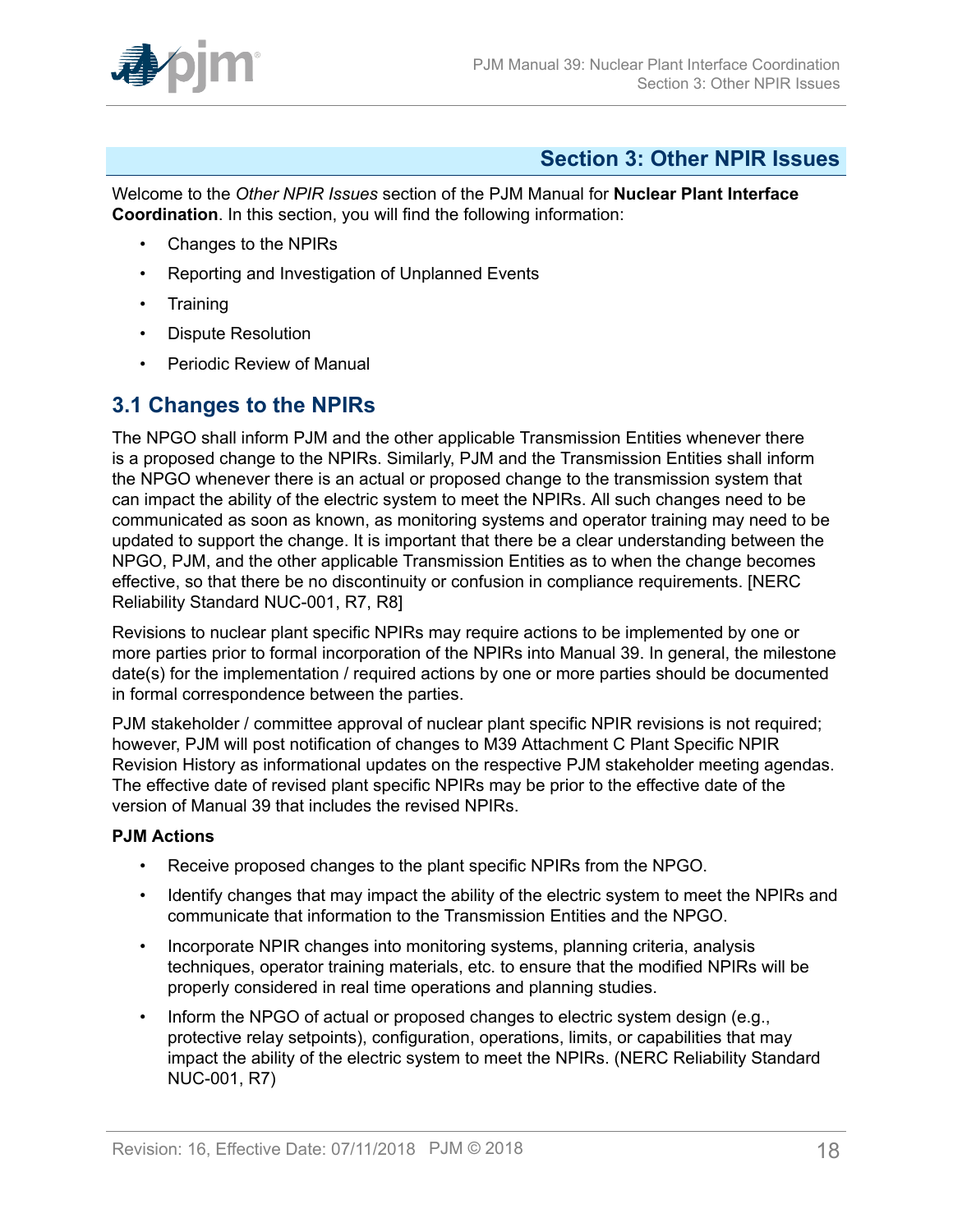

# **NPGO Action**

- Provide a redline version of the proposed NPIR, including proposed changes to nuclear plant design, configuration, operations, limits, protection systems, or capabilities that may impact the ability of the electric system to meet the NPIRs. The NPIRs shall be provided in writing to the TEs (i.e. Transmission Owner(s), Balancing Authorities, Transmission Operators, Transmission Planners, Planning Authorities, Transmission Service Providers, Reliability Coordinators, Distribution Providers, Load Serving Entities, Generation Owners and Generation Operators) as applicable.
- Communicate with PJM, other members, and external entities, to explain and clarify the proposed changes to the NPIRs and its incorporation into the operations of PJM and the other members.
- Once all parties concur with NPIR revisions, provide both redline (including all changes from the previous version) and clean versions of the updated NPIRs that include an effective date.

## **Transmission Owner Actions**

- Receive proposed changes to the NPIRs from the NPGO.
- Incorporate NPIR changes into monitoring systems, analysis techniques, operator training materials, etc. to ensure that the modified NPIRs will be properly considered in real time operations.
- Inform the NPGO of actual or proposed changes to electric system design (e.g., protective relay setpoints), configuration, operations, limits, or capabilities that may impact the ability of the electric system to meet the NPIRs (NERC Reliability Standard NUC-001, R7).

# <span id="page-18-0"></span>**3.2 Reporting and Investigation of Unplanned Events**

PJM, Transmission Owners and the NPGO shall coordinate investigations of causes of unplanned events affecting the NPIRs and develop solutions to minimize future risk of such events. Unplanned events that impact the NPIRs will be reported to governmental agencies if such events meet the reporting criteria, as detailed in PJM Manual for Emergency Operations (M-13), Attachment L: Event Investigation Program. [NERC Reliability Standard NUC-001, R9.4.4] The event may also be investigated according to the PJM Event Investigation Process, which is included in PJM Manual M-13, Emergency Operations. [NERC Reliability Standard NUC-001, R9.4.3]

# <span id="page-18-1"></span>**3.3 Training**

Specific training on this manual is included in the curriculum for the PJM System Operators (PJM Dispatch, PJM Transmission Owners and Market Operations Centers). Specific training for the member operators will be conducted as part of the PJM Initial Training Program and refreshed on a periodic basis at the annual PJM Spring Operator Seminar. PJM System Operator training requirements are defined within PJM Manual for Certification and Training Requirements (Manual 40). [NERC Reliability Standard NUC-001, R9.4.5]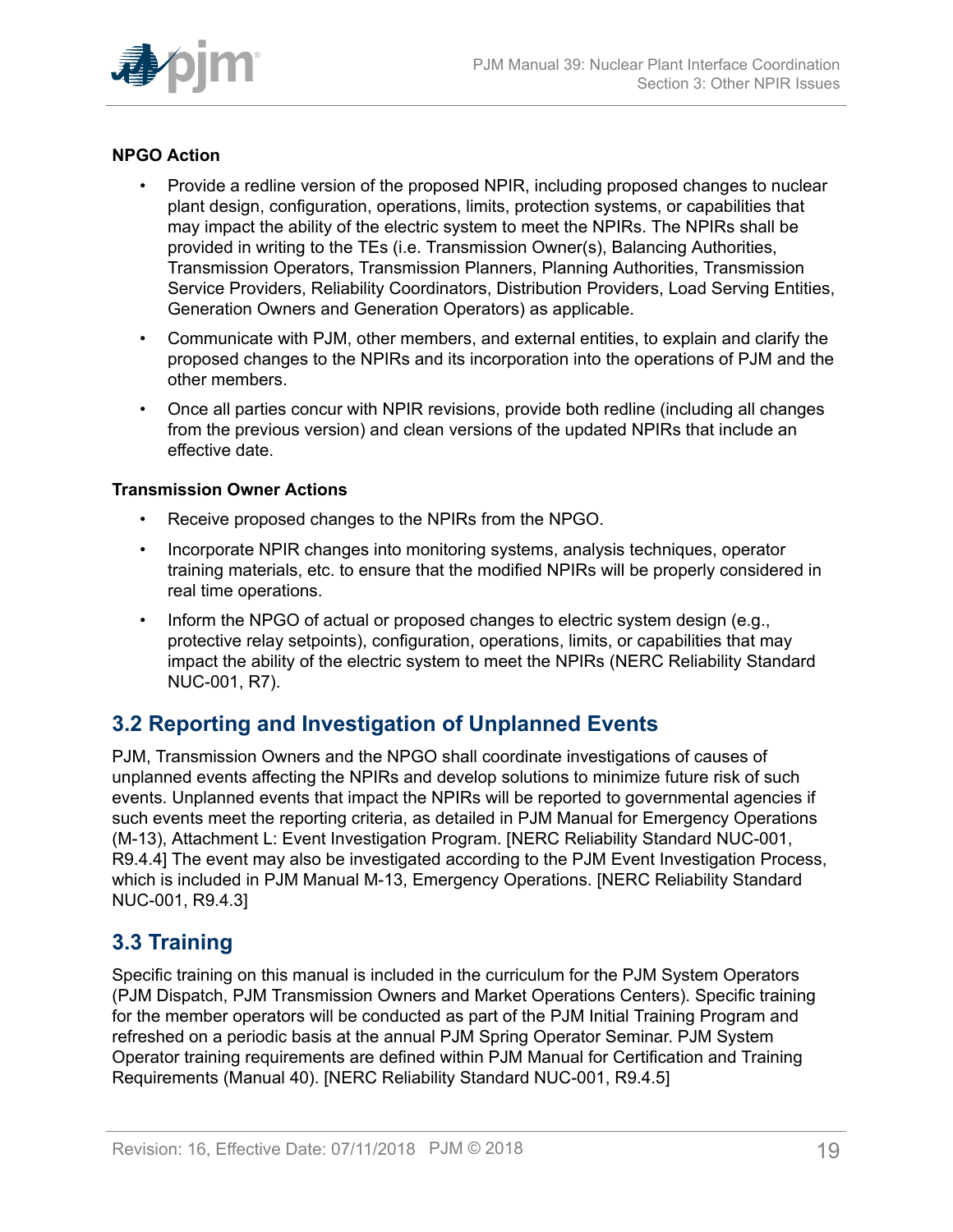

# <span id="page-19-0"></span>**3.4 Dispute Resolution**

Should the execution of the requirements of this process, which are embodied in the PJM agreements and manuals, result in a dispute between any interested parties, the PJM Dispute Resolution Procedures (Schedule 5 of the PJM Operating Agreement) shall be used.

# <span id="page-19-1"></span>**3.5 Periodic Review of Manual**

PJM will lead a periodic review of this manual sponsored by the System Operations Subcommittee, with support from the Nuclear Generators Owners Users Group (NGOUG), with a periodicity not to exceed every 3 years. As part of this review, NPGO will lead a review of the NPIRs to include applicable Transmission Entities and shall revise NPIRs if required. PJM will add revised NPIRs in Attachment B and update revision history in Attachment C.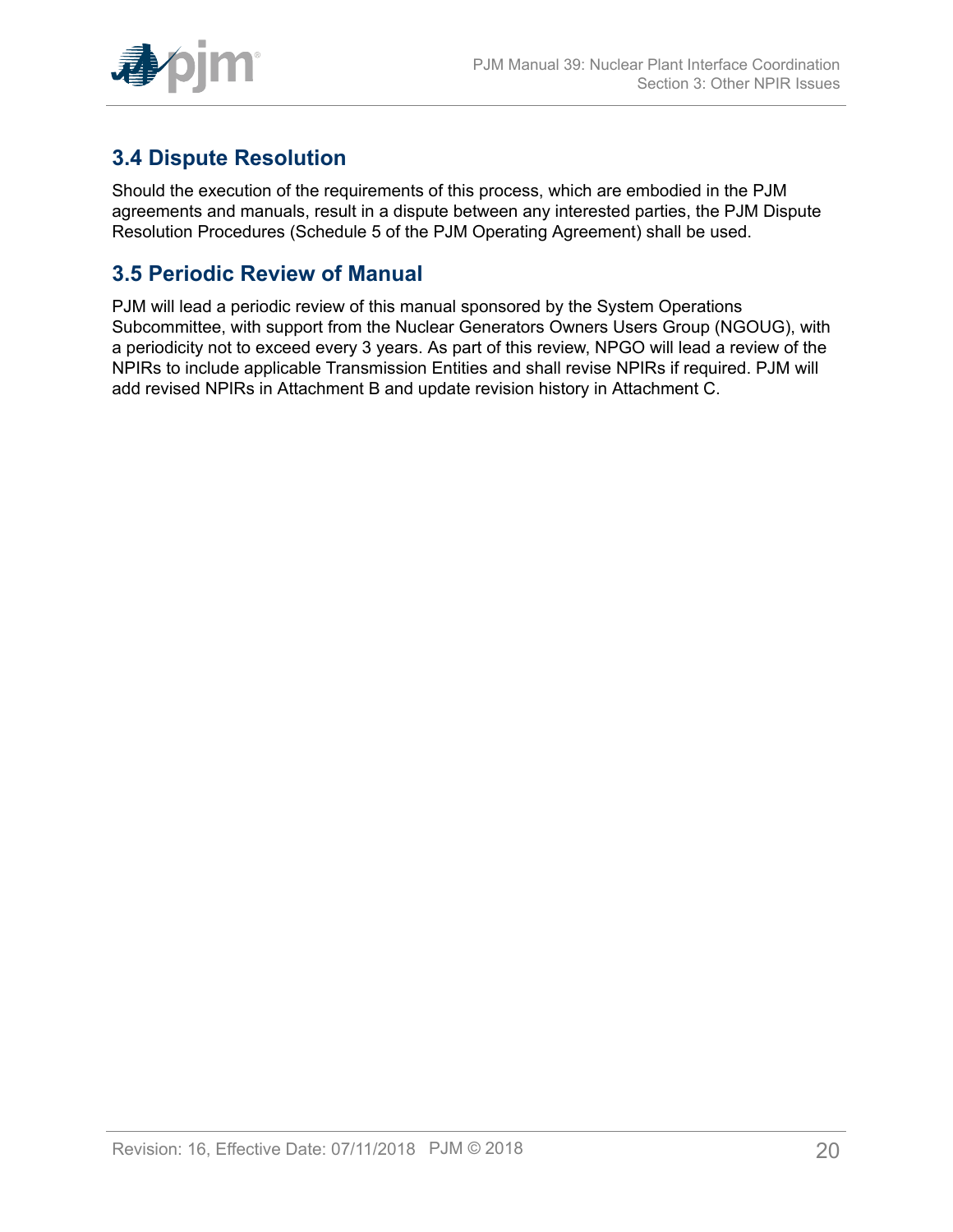

# <span id="page-20-0"></span>**Section 4: NUC-001 Requirements Not Addressed by M39**

Welcome to the *NUC-001 Requirements Not Addressed by M39* section of the PJM Manual for **Nuclear Plant Interface Coordination**. In this section, you will find the following information:

• Additional NPGO Requirements

# <span id="page-20-1"></span>**4.1 Additional Nuclear Plant Generator Operator Requirements**

In order to fully comply with NERC Reliability Standard NUC-001, the PJM NPGO shall establish one or more agreements with applicable Transmission Entities to address requirements of NERC Reliability Standard NUC-001 and the NPIRs that are not explicitly addressed within the body of this manual.

Attachment B of M39 contains the complete set of NPIRs for each nuclear plant as defined in NUC-001. For the requirements not handled in the body of M39, separate agreements will need to be established between NPGOs and applicable transmission entities. PJM Manual 39 applies to the subset of NPGO NPIRs and NERC Reliability Standard NUC-001 requirements applicable as a result of PJM's function as a Transmission Operator (TOP), Reliability Coordinator (RC), and Planning Authority (PA). The applicable requirements are identified in each nuclear plant NPIRs (Attachment B of M39) and further detailed within the body of this manual.

Given PJM's function as a TOP, RC and PA for the NPGO, some of the NUC-001 requirements do not apply to PJM. Specifically, the following NUC-001 Requirements do not apply to PJM as a TOP, RC or PA:

| <b>NUC-001</b><br><b>Requirement</b> | <b>Description</b>                                                                                                                                                                                                                                                                                                                                                                                            | <b>Reason not Applicable to PJM</b>                                                                                                                                                |
|--------------------------------------|---------------------------------------------------------------------------------------------------------------------------------------------------------------------------------------------------------------------------------------------------------------------------------------------------------------------------------------------------------------------------------------------------------------|------------------------------------------------------------------------------------------------------------------------------------------------------------------------------------|
| R5.                                  | Per the Agreements developed in<br>accordance with this standard, the<br>Nuclear Plant Generator Operator<br>shall operate the nuclear plant to<br>meet the NPIRs.                                                                                                                                                                                                                                            | This requirement is specific to the Nuclear<br>Plant Generator Operator and does not<br>apply to PJM.                                                                              |
| R7.                                  | Per the Agreements developed<br>in accordance with this standard,<br>the Nuclear Plant Generator<br>Operator shall inform the applicable<br><b>Transmission Entities of actual</b><br>or proposed changes to nuclear<br>plant design (e.g., protective relay<br>setpoints), configuration, operations,<br>limits, or capabilities that may impact<br>the ability of the electric system to<br>meet the NPIRs. | This requirement is specific to the Nuclear<br>Plant Generator Operator and does not<br>apply to PJM.                                                                              |
| R9.3.6.                              | Coordination of physical and cyber<br>security protection at the nuclear<br>plant interface to ensure each asset<br>is covered under at least one entity's<br>plan.                                                                                                                                                                                                                                           | This requirement is the responsibility of the<br>asset owners and PJM does not own any<br>of the applicable assets. This requirement<br>is specific to the Nuclear Plant Generator |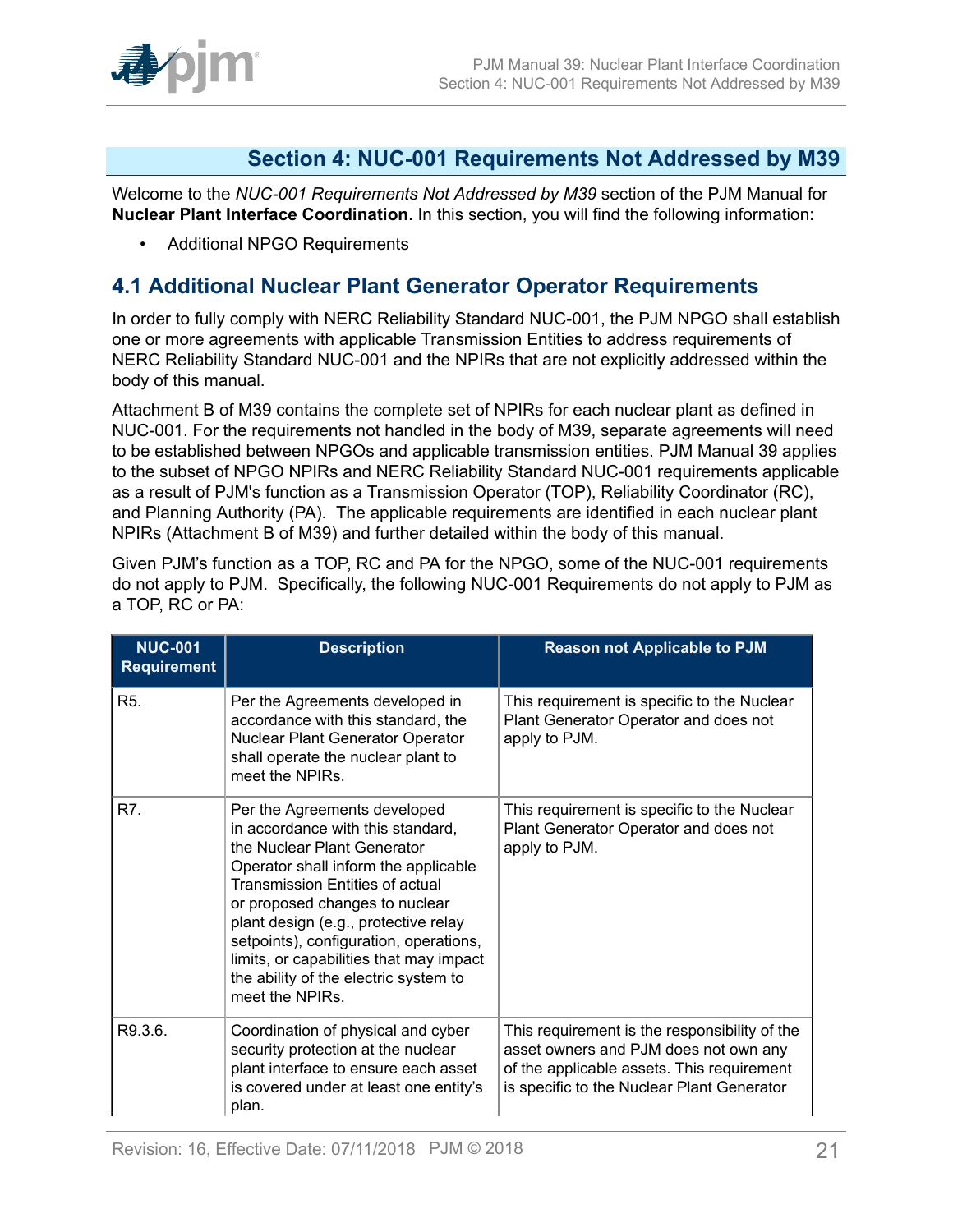

| <b>NUC-001</b><br>Requirement | <b>Description</b> | <b>Reason not Applicable to PJM</b>                                                 |
|-------------------------------|--------------------|-------------------------------------------------------------------------------------|
|                               |                    | Owner and applicable Transmission Owner,<br>and is therefore not applicable to PJM. |

### **PJM Actions**

• PJM shall provide support to NPGO to assist in identifying applicable Transmission Entities that the NPGO may have to establish agreements with to comply with NUC-001.

### **NPGO Action**

• NPGO shall establish necessary agreements with applicable Transmission Entities to ensure compliance with NUC-001.

#### **Transmission Owner Actions**

- Transmission Owner shall provide support to NPGO to assist in identifying other entities that the NPGO may have to establish agreements with to comply with NUC-001.
- Transmission Owner shall work with NPGO to establish agreements necessary to comply with NUC-001.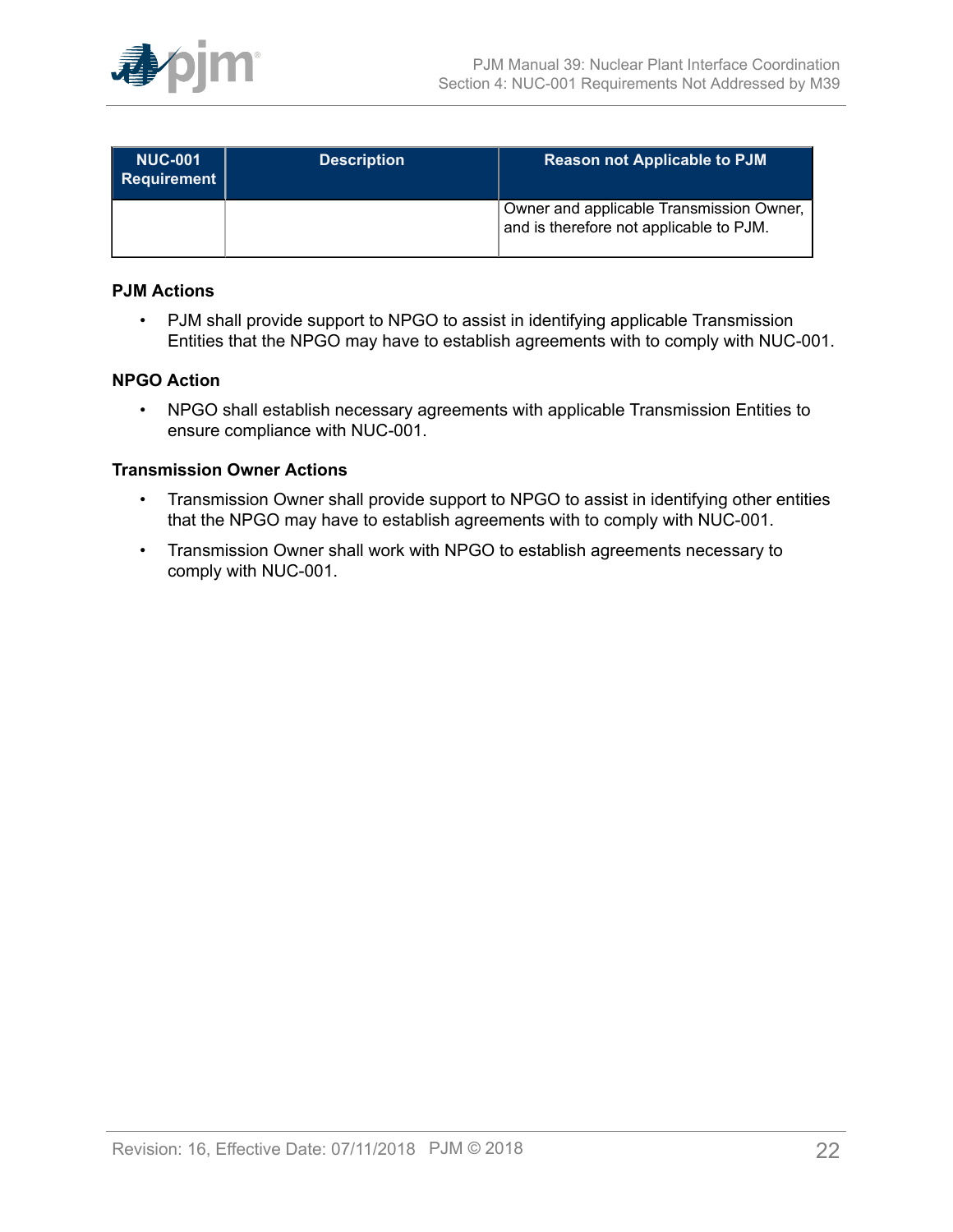

# <span id="page-22-0"></span>**Attachment A: Nuclear Plant Communications Protocol**

# <span id="page-22-1"></span>**A.1 Purpose**

PJM and its member companies have a responsibility to ensure the safe, reliable operation of the bulk power transmission system while facilitating a fair and open energy market. The nuclear plant owners and operators have the responsibility to safely operate their facilities in compliance with all of the rules and requirements in order to protect the health and safety of the public. The proper execution of these responsibilities by the respective set of parties can have very significant impact on the others. The collective requirements are not mutually exclusive, but support the business needs of nuclear and transmission as they both strive to maintain operational excellence.

It is imperative that the nuclear plant owners and operators, the transmission owning members of PJM, and PJM work seamlessly together to carry out these significant responsibilities. A key aspect of that mutual effort to achieve operational excellence is to provide accurate and timely communications among the parties so that all operations are conducted safely and reliably.

Given that the respective regulatory obligations and lexicons are different, the purpose of this document is to provide explanatory information for both the nuclear and transmission businesses to enable the seamless cooperation and communication that we all seek. Also, each business needs to understand the key phrases and terms that each other use to signify critical events that require open and immediate response from the other. Understanding and properly using the key phrases will ensure that each business supports the other in the proper execution of their respective responsibilities and obligations.

This document provides examples of significant events that require implementation of this protocol document in order to ensure safe and reliable operation of both the transmission system and nuclear generation facilities.

# <span id="page-22-2"></span>**A.2 Nuclear Safety**

The Atomic Energy Act of 1954 and the Energy Reorganization Act of 1974, "empowers the NRC to establish by rule or order, and to enforce, such standards to govern these uses as the Commission may deem necessary or desirable in order to protect health and safety and minimize danger to life or property."<sup>2</sup>

"The nuclear industry is strictly regulated because radioactive materials are potentially hazardous. Radioactive materials give off radiation, which can be hazardous to people exposed to it in significant amounts. The amount of harm depends on the type and amount of radioactive material, the distance between the source of the radiation and a person, and the length of time a person is exposed to the radiation. If radioactive materials are properly handled and regulated, they do not pose a significant risk to the public or to workers. $3$ 

<sup>&</sup>lt;sup>2</sup> NRC Website

<sup>3</sup> NRC Website NUREG/BR-0164, Rev. 9 June 2012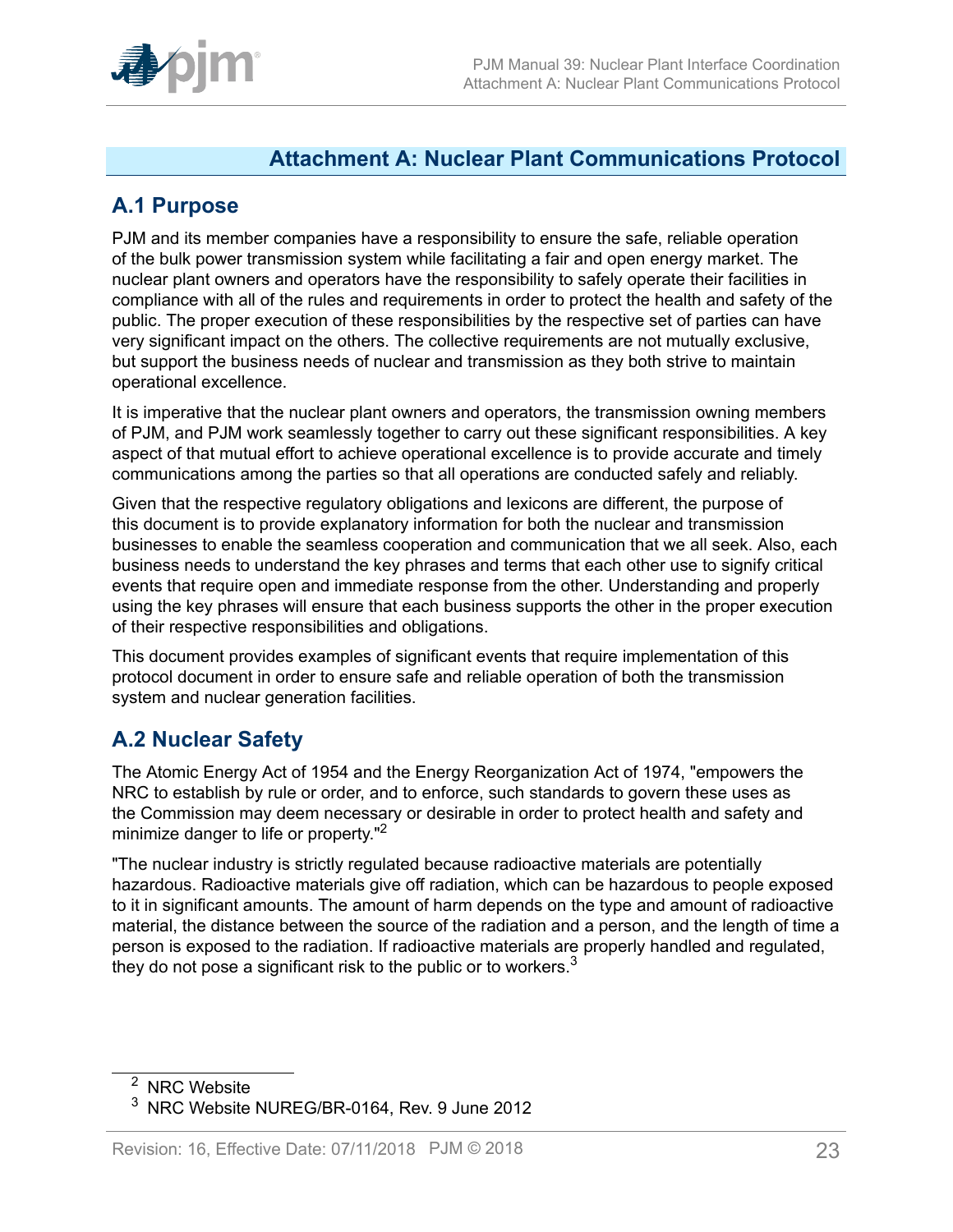

# <span id="page-23-0"></span>**A.3 Grid Reliability**

Bulk-power systems are fundamentally different from other large infrastructure systems, such as air-traffic control centers, natural-gas pipelines, and long-distance telephone networks. Electric systems have two unique characteristics:

- The need for continuous and near instantaneous balancing of generation and load, consistent with transmission-network constraints. This requires metering, computing, telecommunications, and control equipment to monitor loads, generation, and the voltages and flows throughout the transmission system, and to adjust generation output to match load. Generation must follow load in near real time because it is difficult and expensive to store electricity.
- The transmission network is primarily passive. Unlike natural gas pipelines, transmission grids have few "control valves" or "booster pumps" to regulate electrical flows; control actions are limited primarily to adjusting generation output and to opening and closing switches to add or remove transmission lines from service.

These two unique characteristics lead to four reliability consequences with practical implications that dominate power system design and operations. The consequences are:

- Every action can affect all other activities on the grid. Specifically, changes in the locations and amounts of power generated and consumed, and in the configuration of the transmission grid can affect flows throughout the system. Therefore, the operations of all bulk-power participants must be coordinated.
- Cascading problems that increase in severity are a real problem. Failure of a single element can, if not managed properly, cause the subsequent rapid failure of many additional elements, disrupting the entire transmission system.
- The need to be ready for the next contingency, more than current conditions, dominates the design and operation of bulk-power systems. It is usually not the present flow through a line or transformer that limits allowable power transfers, but rather the flow that would occur if another element fails.
- Because electricity flows at nearly the speed of light, maintaining reliability often requires that actions be taken instantaneously (within fractions of a second), which requires computing, communication, and control actions that are automatic.<sup>4</sup>

# <span id="page-23-1"></span>**A.4 Operating Philosophy**

## **A.4.1 Nuclear Safety Nuclear Risk Management**

Nuclear power plants assess risk based on a plant risk model, usually a computer model, at various plant operating conditions. The objective of risk management is to control risk increases

<sup>&</sup>lt;sup>4</sup> Hirst, Eric. Electric Reliability—Potential Problems and Possible Solutions. May 2000, page 4.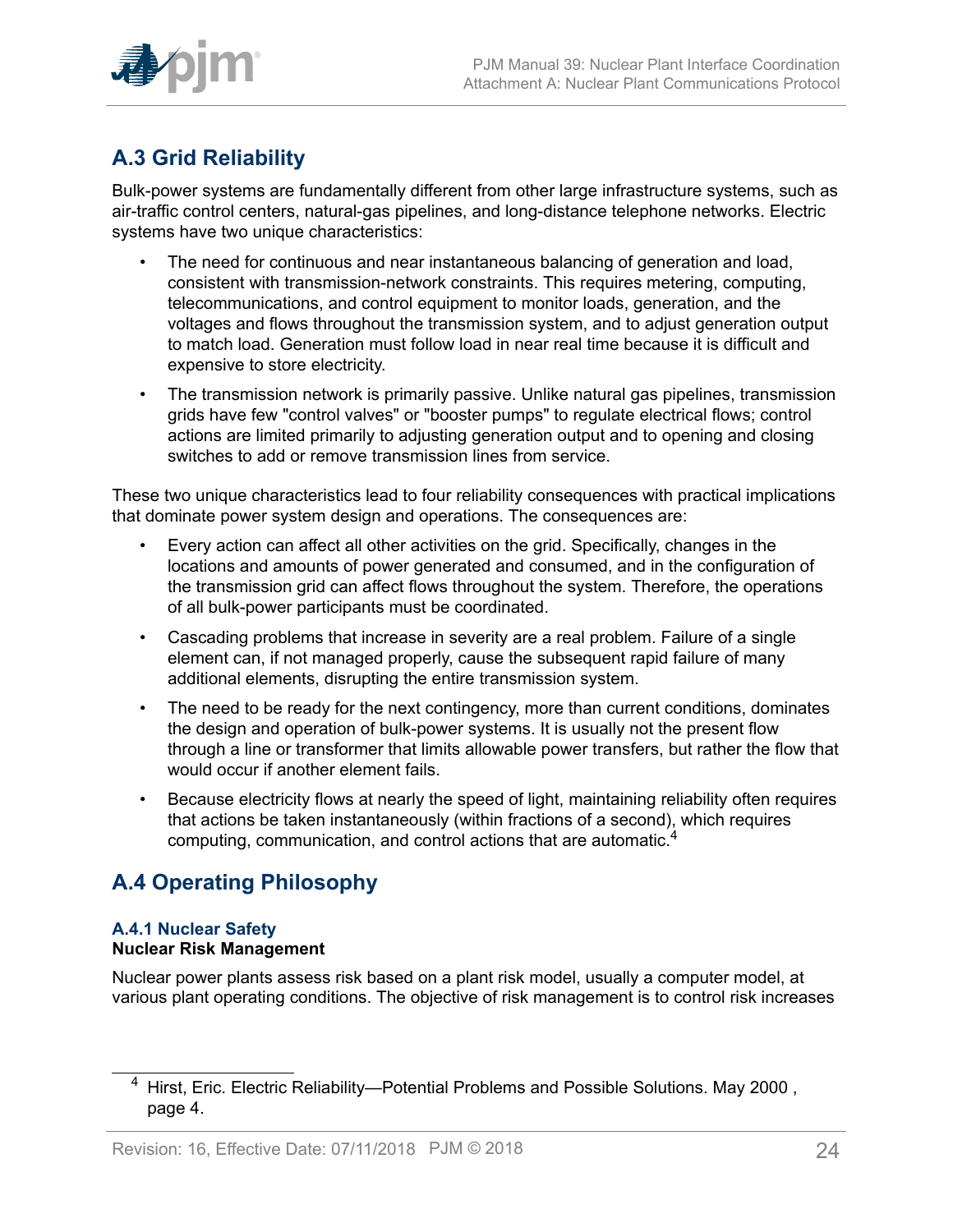

from maintenance activities on Maintenance Rule $^5$  (10CFR50.65) structure systems and components (SSCs). While the plant may experience an increase in instantaneous risk during scheduled activities, the overall plant risk will decrease as a result of the activities. Preventative and corrective maintenance and modifications control the aging process, renew equipment and correct deficiencies in the equipment. The equipment reliability is improved as a result of the activities.

The risk program will protect systems and equipment vital to the safe shutdown of the nuclear units. Performing work on maintenance rule equipment for any reason - corrective or preventative maintenance, surveillance testing, etc. - removes the equipment from its normal alignment. The additional risk involved with these evolutions must be assessed. The results of the assessment must then be used to manage the risk based on the magnitude and duration of the risk impact, the nature of the activity and other factors.

#### **Nuclear Safety Significant**

A condition or potential condition which can lead to operation in a degraded mode, with regard to safety systems, which may exceed the Limiting Conditions for Operation (LCO) as defined by the nuclear plant specific Technical Specifications. Events declared as "Nuclear Safety Significant" by the nuclear plant operators are with the intent to minimize the consequences of undue risk to the public health and safety. In these scenarios, requests for information that may ordinarily be understood as market sensitive due to Code of Conduct concerns should be granted as the nuclear safety concerns are paramount.

## **A.4.2 Transmission**

The Bulk Electric System is planned, maintained and operated such that it can withstand the loss or outage of any single element, such as a transmission line, transformer, or generation plant or contingency without causing the remaining elements of the system to become overloaded or to cause cascading outages.

The philosophy is contained in the purpose statement from NERC Reliability Standard TOP-004, Transmission Operations:

"To ensure that the transmission system is operated so that instability, uncontrolled separation, or cascading outages will not occur as a result of the most severe single Contingency and specified multiple Contingencies."

To ensure that the N-1 operating philosophy is not violated, PJM and the other control area operators of North America use analytical tools which simulate the loss of each element (a contingency) and calculate that the remaining system will be secure from the thermal (conductor or equipment heating), voltage (magnitude and stability) and stability (transient and dynamic) perspectives. (In PJM's case, the analysis is on-line, running approximately every minute.) If the security analysis program identifies a contingency or actual violation, PJM's operators will initiate any number of actions, including re-dispatch of generation, reconfiguring the transmission system (e.g. opening lines, removing equipment from service, etc.), invoking emergency procedures, or interrupting load or combinations of the above. Normally, the consequences of not responding correctly or timely enough is to cause protective devices on

 $5$  Maintenance Rule equipment generally includes any equipment that could cause a plant trip and may include switchyard equipment and other non-safety related equipment. The purpose of the Maintenance Rule is to monitor and analyze important plant equipment to ensure that the overall maintenance program related to this equipment is effective.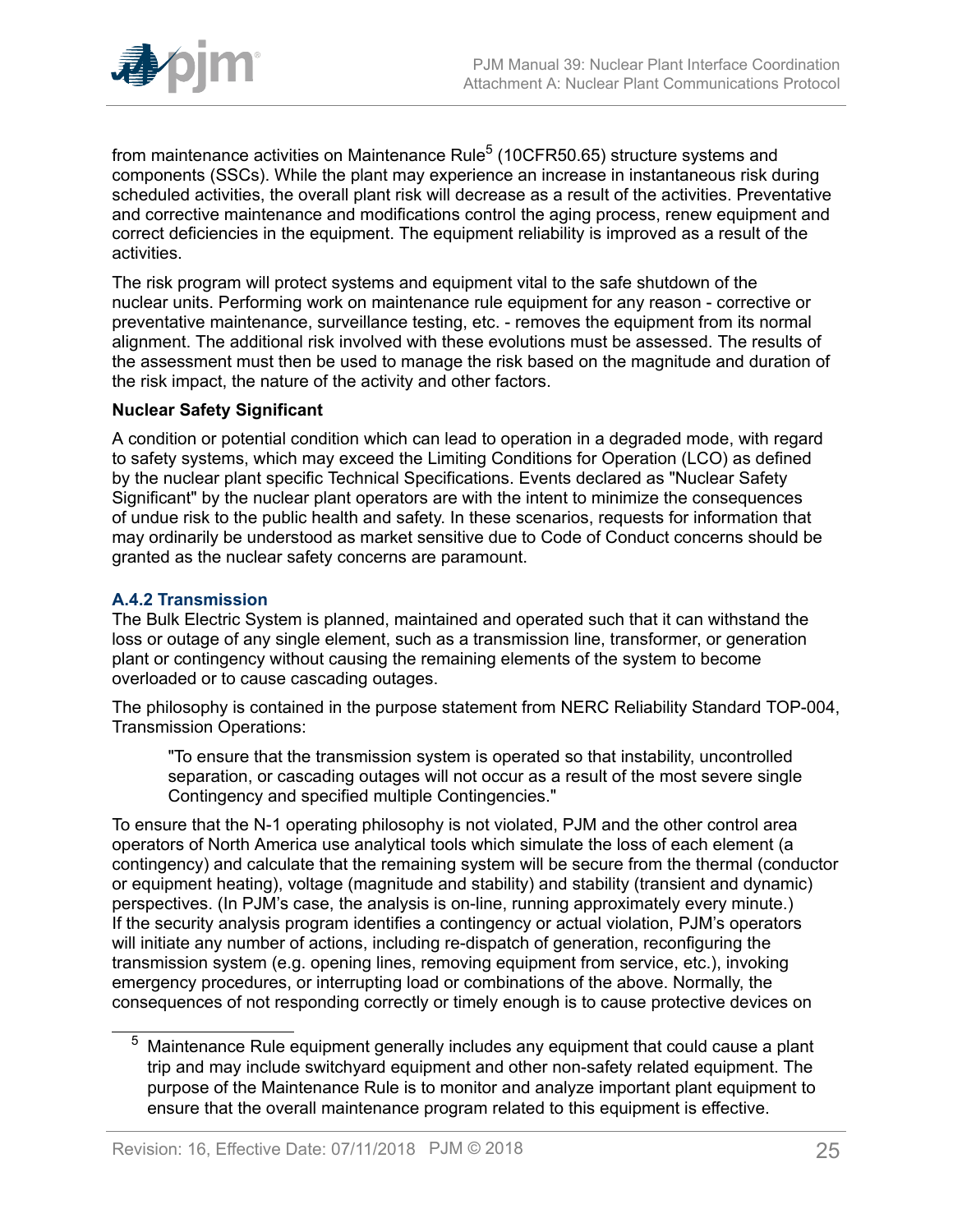

the equipment to operate taking the equipment out of service. However, such events can also lead to catastrophic equipment failure from overheating, or induce a cascading outage which can interrupt large numbers of customers, etc.

# <span id="page-25-0"></span>**A.5 Roles and Responsibilities**

#### **A.5.1 Nuclear Plant Operations Operate in compliance with the license**

The nuclear plant must operate in accordance with the provisions of its license. It is accountable to the NRC and personnel may face criminal penalties for violations of the requirements of the license and the associated documents, including the technical specifications.

Any request for a nuclear plant to deviate from any regulatory requirement must allow time for the plant owner, the Transmission Owner, and PJM to approach the NRC with the appropriate analysis to justify the request. It is simply not possible for the nuclear plant to honor such requests in real time. Also, such a request will only be considered when the electrical system emergency is such that there is significant risk of widespread outages impacting large numbers of consumers. Therefore, it is imperative that PJM, through the Transmission Owner and the applicable market operations center, fully inform the nuclear plant of any impending system problems or emergencies that could require unusual operations by the nuclear plant.

#### **Inform Market Operations Center (MOC) and/or Local Control Center (LCC) of impending plant status changes or regulatory circumstances that could impact power production**

Nuclear plant generation is a very significant portion of the PJM generating assets. As such, any changes to the ability of the nuclear plants to provide energy will likely have significant impacts to PJM's generation schedule and will be difficult to replace in a short period of time. Therefore, it is very important that any condition of the nuclear plant's operational capability be communicated to the MOC, the associated LCC, and to PJM so that analysis can be conducted to assess any system impacts and to develop contingency plans. Following notification, through established communication channels with the associated LCC and PJM as detailed in Section 2.4.1, of a grid-side event that impacts the NPIRs, the nuclear plant shall in turn communicate through the established communication channels, any resultant limiting conditions experienced at the plant, such as but not limited to offsite power no longer being considered operable, or initiation of shutdown sequence to comply with a Technical Specification requirement. This is intended to ensure PJM and LCC awareness of impacts to the plant as they operate the system to meet the NPIRs.

## **Coordinate maintenance outages with MOC and/or LCC**

Normally, the nuclear plant outages are planned far in advance. However, there can be situations where transmission work needs to be done during the window of the nuclear plant outage. Such coordination is important to ensuring that the minimum amount of outage time is needed to accomplish the necessary maintenance for the nuclear plants and the transmission facilities.

## **Respond to transmission system operator requests**

Requests from the transmission system operators will come into the nuclear plant from the MOC or the LCC. In some circumstances, the various parties may be convened by PJM on a conference call. All requests need to be complied with on a timely basis after consideration of consequences to nuclear safety, personnel safety, and equipment protection. If there are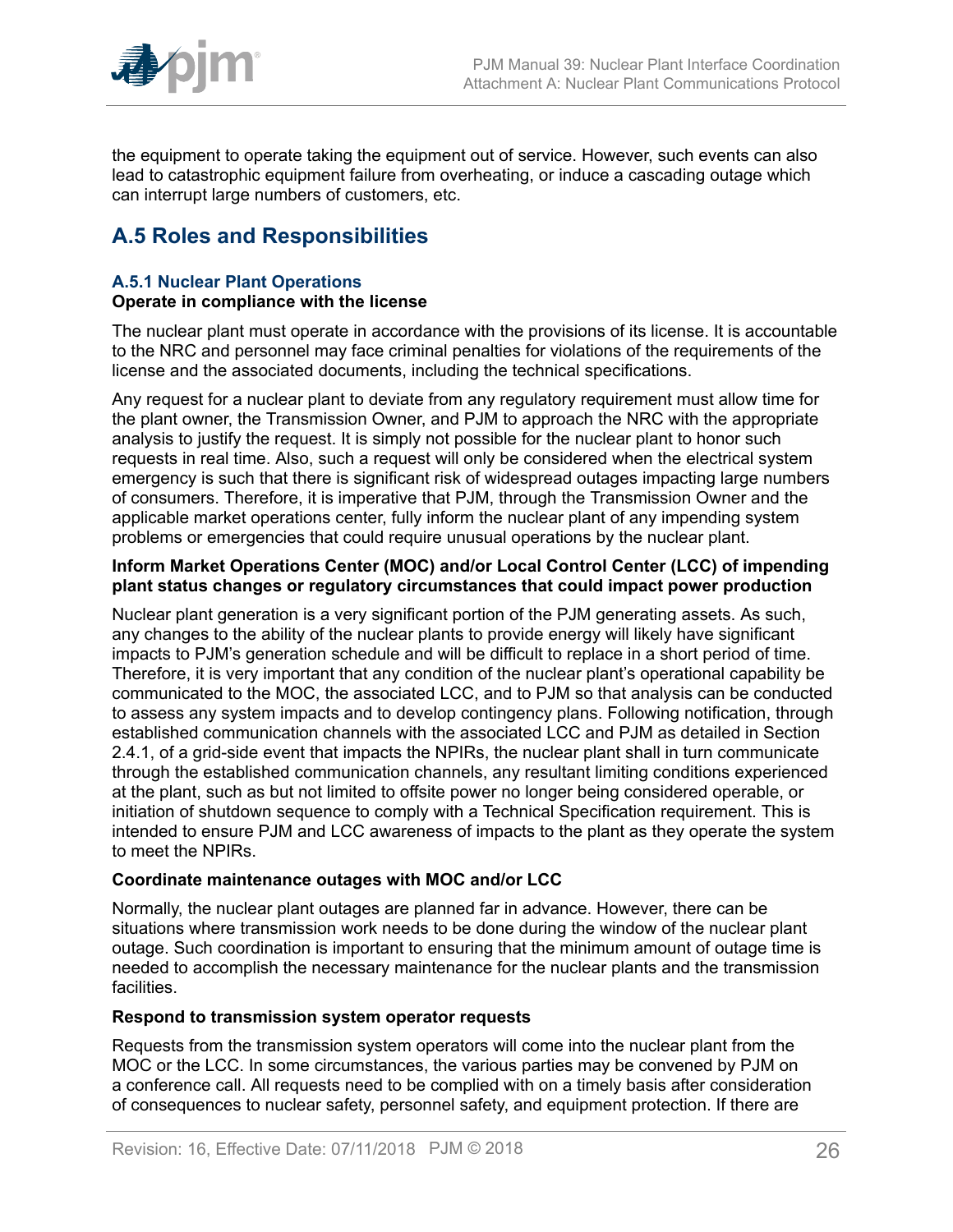

questions or doubts in the nuclear plant operators' minds, the request should be questioned with the requestor and elevated as necessary to assure that there is understanding of the situation and the request.

### **A.5.2 Affiliated Power Marketer Operations Center (MOC)**

#### **Inform PJM of nuclear plant conditions that could impact the continued power production of the nuclear plant.**

If there are conditions that have the potential to result in a nuclear plant reducing generation or going off-line, the LCC and PJM need to know as soon as possible. If the situation is regulatoryrelated, that is important information that needs to be conveyed.

#### **Submit bidding information for applicable nuclear plants.**

The MOC needs to understand the business implications of any nuclear and transmission system situation that could impact the nuclear plant operations so that it can accurately reflect the impact into the market. The MOC shall interface with PJM regarding maintenance outage requests and other potential reliability issues.

If the situation will require the nuclear plant to taken off-line, the MOC shall process the appropriate outage request for approval by PJM.

#### **A.5.3 Transmission Owner Local Control Center (LCC)**

The LCC shall inform the nuclear plant operations staff of system events or conditions that could impact the continued safe operation of the nuclear plant.

The LCC is a critical link in the communications chain from PJM to the nuclear plant and back. The LCC also has the clearest picture of the local situation in the vicinity of the nuclear plant and can be an important facilitator in the discussions between PJM, the MOC, and the nuclear plants.

#### **A.5.4 PJM Control Center**

#### **Operate the transmission system in accordance with NERC Reliability Standards, regional reliability council requirements, PJM agreements, and PJM manuals.**

PJM is responsible for the safe and reliable operation of the transmission facilities on behalf of the PJM Transmission Owners. PJM is accountable to FERC, NERC, the Regional Entities, the PJM members, and the various state regulatory bodies who have oversight responsibility for PJM's activities.

In an emergency situation, PJM has the authority to direct any necessary action to be taken to preserve the reliability of the system. Normally, PJM will work directly with the LCCs to accomplish these actions, but there may be situations where PJM will need to gather the nuclear plant operators, LCCs, MOCs together to explain a request for coordinated action by all parties.

PJM shall inform the LCC and MOC of system conditions and events that need to be communicated to nuclear plant operations.

Timely information is the key for permitting the proper response to any operating situation. Regarding the nuclear plants, it is important to convey the details behind the event, so that the need for understanding that is ingrained in the nuclear business can be satisfied.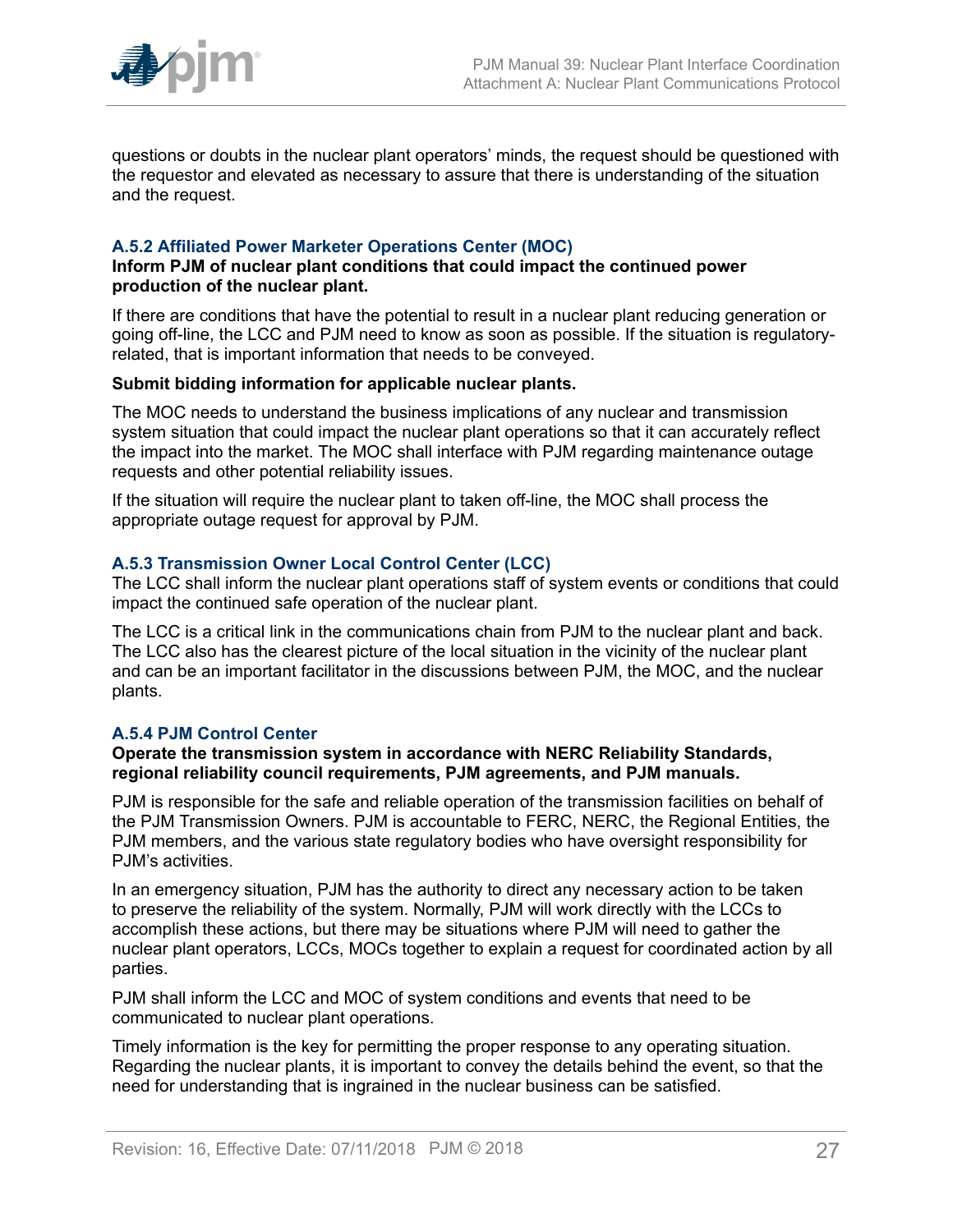

It is incumbent upon PJM to keep timely and accurate information flowing to all of the operating entities during the course of transmission system events. Effective concerted action can only be accomplished when the all of the operating entities completely understand the situation and their role in implementing the solution. In order to facilitate rapid communications to the nuclear plant, the Code of Conduct should be bypassed when conditions are such that the nuclear plant needs to have immediate information on the transmission system.

Facilitate communications among nuclear plant operations, MOC, and LLC as necessary to ensure that nuclear plant and transmission system event information is transferred and understood by the respective operational entities.

Ensuring that all entities understand the situation and are clear in their role in the response is the key to successfully mitigating any negative impacts. Since the level of understanding of the transmission system may be an issue, PJM must strive to get the right parties together and take the time to explain what is happening and what response PJM seeks.

# <span id="page-27-0"></span>**A.6 Implementation of the Protocol**

# **A.6.1 Event Initiation and Identification**

#### **Normal Communications**

Communications between and among the nuclear plants, MOCs, LCCs, and PJM should be in accordance with accepted professional practices. There is a need to be able to clearly direct and communicate instructions in a timely manner to ensure safe and reliable operations. Nothing in this protocol supersedes the need for professional behavior by all of the parties.

## **Special Situations**

There will be special situations where the need to communicate rapidly and clearly will be heightened. The need for clear, accurate communications will be even more important due to the impact either to nuclear safety or transmission system reliability or both. All parties need to be prepared to understand the language used and the implications associated with the situation. Listed below are the special terms to which all parties need to be especially attentive. (The following is not intended to be an all-inclusive list, but is meant to identify many of the situations that operators can be expected to face.)

## **KEY NUCLEAR TERMS**

## **Limiting condition for operation (LCO)**

The section of Technical Specifications that identifies the lowest functional capability or performance level of equipment required for safe operation of the facility. Failure to resolve the LCO within the established timeframe will result in a controlled shutdown of the plant. Nuclear Power Plants are required to follow the actions of the LCO unless prior NRC approval is obtained.

**Implication**: If the LCO time period ends without satisfactory resolution of the problem, the nuclear plant is required to immediately implement a safe shutdown of the plant. Immediate replacement of the energy of the plant will be necessary. During the course of any LCO event, the transmission system operators should be planning for the potential loss of that plant's energy at the end of the LCO time limit. [Bear in mind that multiple unit sites can have differing requirements and an LCO may apply to one or all units at the site.]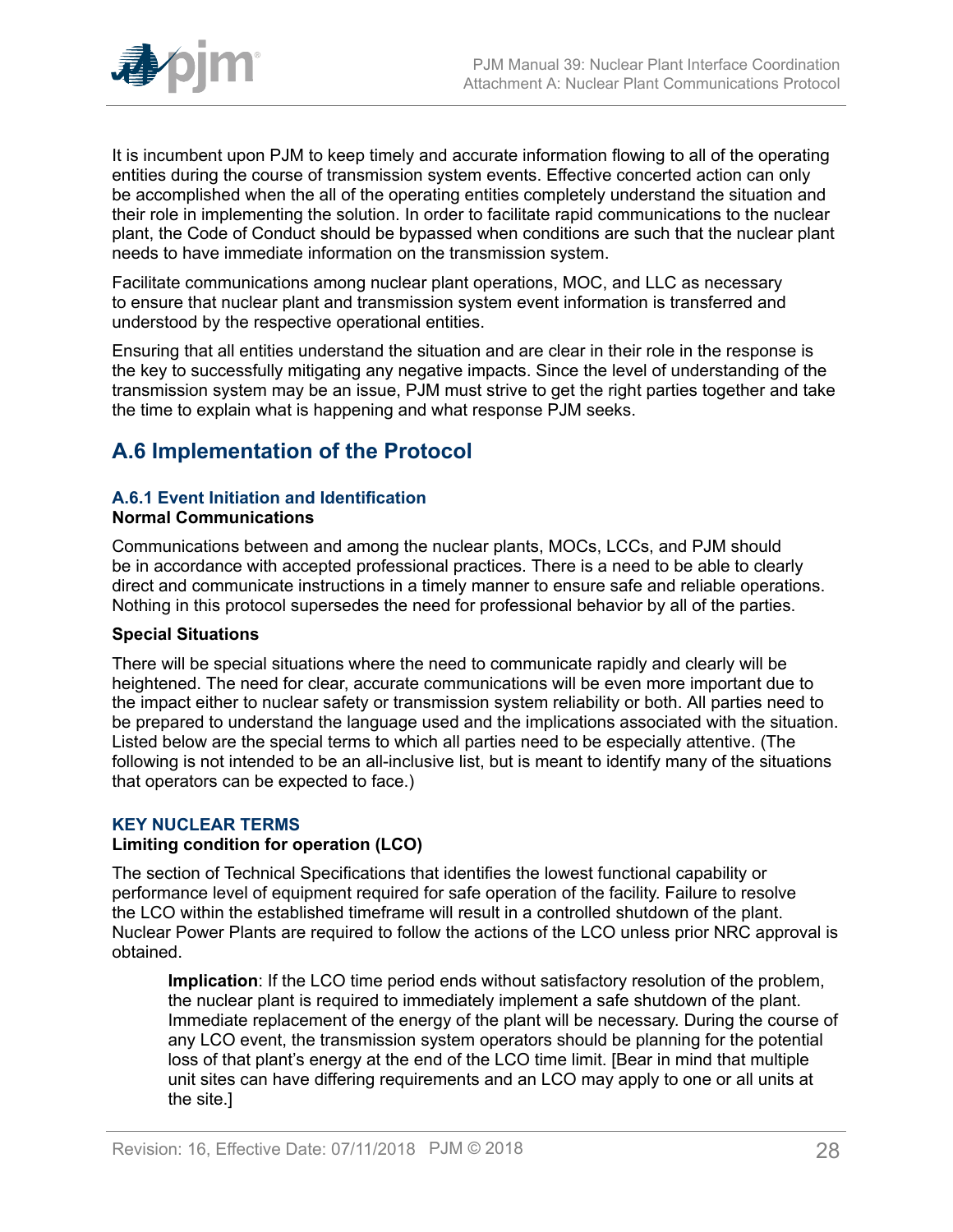

# **Safety limit**

A restriction or range placed upon important process variables that are necessary to reasonably protect the integrity of the physical barriers that guard against the uncontrolled release of radioactivity. The nuclear plant cannot violate these limits under any circumstances.

**Implication**: When the nuclear plant communicates that it is up against a safety limit that is the end of any discussion about providing any additional output (MW or MVAR).

#### **Safety related**

The managerial controls, administrative documents, operating procedures, systems, structures, and components that have been designed to mitigate the consequences of postulated accidents that could cause undue risk to public health and safety.

**Implication**: When the nuclear plant reports degradation of safety related equipment (nuclear safety system unavailability, diesel generator unavailability, off site power loss, etc.), a serious situation exists which the nuclear plant is required to immediately resolve or face near-term shutdown. Any assistance that can be immediately rendered should be dispatched. Plans should be developed to replace the plant's energy.

#### **SCRAM**

The sudden shutting down of a nuclear reactor, usually by rapid insertion of control rods, either automatically or manually by the reactor operator. (May also be called a reactor trip)

**Implication***:* A SCRAM is an unplanned manual or automatic trip of a Nuclear Plant. In many cases the initiating event of a SCRAM may not be known. In these situations the Transmission system operators should be supportive to the nuclear plant information request, as the nuclear plant operators may need expeditious answers to questions from regulator or plant oversight safety review committees.

#### **Reactor Shutdown**

A decrease in the rate of fission (and heat production) in a reactor.

**Implication**: A nuclear plant is never completely out of service, unless it is decommissioned. A nuclear plant in shutdown mode still is required to have its safety systems and off site power sources in service and maintain them in service throughout any outage.

#### **Technical Specifications**

Part of an NRC license authorizing the operation of a nuclear production or utilization facility. A Technical Specification establishes requirements for items such as safety limits, limiting safety system settings, limiting control settings, limiting conditions for operation, surveillance requirements, design features, and administrative controls.

**Implication**: Technical specifications are non-negotiable, mandatory requirements that the nuclear plant must comply with as part of its license to operate. Requesting that the nuclear plant provide a variance to a technical specification is simply not an option.

#### **Notice of Enforcement Discretion (NOED)**

Term used when the nuclear facility goes to the NRC to request an extension of an LCO to prevent plant shutdown when the LCO limit is reached. NRC can grant extension of LCO time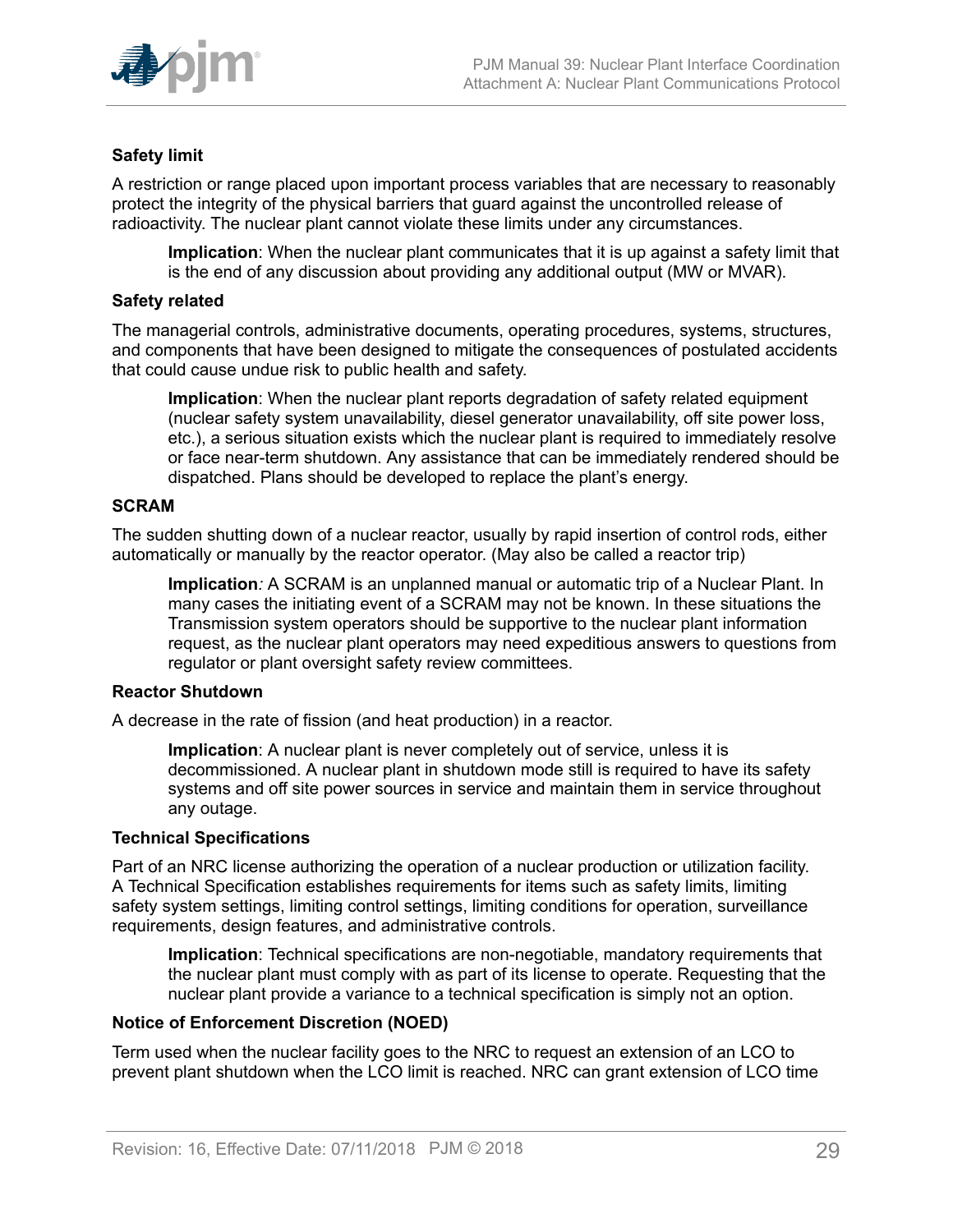

if the nuclear facility can demonstrate that they know precisely the problem (i.e. they are not troubleshooting) and a clear time estimate to fix the problem is available.

**Implication**: In order to provide this discretion to the nuclear plant, the NRC may require detailed information from the transmission operators that would provide the justification for granting this discretion. These requests should be immediately elevated to management for a response.

# **KEY TRANSMISSION TERMS**

#### **First Contingency Violation**

The transmission system is operated so that the single loss of any facility (line, generator, etc.) will not result in violation of any operating limit. The single loss is called the first contingency. The transmission operators have software that simulates the first contingency individually for a number of facilities on the system.

**Implication**: The operators are required to correct any first contingency violation that will violate the emergency ratings on any facility within a period of time (normally within 30 minutes). If the operators ask the nuclear plant to take action as the result of the first contingency violation, the action should be implemented unless the action will jeopardize nuclear safety, personnel safety, or equipment protection.

#### **Actual Overload/Voltage Violation**

The transmission operators receive telemetered data from a large number of facilities and are monitoring actual thermal overloads (excessive flow) and actual voltages. Violations are alarmed and require immediate action from the operators to prevent equipment damage.

**Implication**: Actual overloads need to be mitigated quickly (minutes). Requests to the nuclear plant should be accommodated unless nuclear safety, personnel safety, or equipment protection would be jeopardized. Such requests may include changing voltage regulator modes to either increase or decrease VAR output.

## **Voltage Collapse/Instability**

Stability or collapse conditions are serious situations for the transmission system because they can result in significant loss of load in an instant. Stability problems occur in two scenarios: Transient instability—Instability caused by a sudden outage of equipment. Normally, these situations are analyzed ahead of time but may arise when equipment is removed from service for maintenance in certain combinations or patterns. Dynamic instability—Instability caused by the interaction of various system elements, characterized by oscillating flows or voltages.

Voltage collapse can occur when there are insufficient reactive resources (capacitors, generator VARs, etc.) in an area leading to local blackout or a cascading outage, which is an outage that spreads to large areas of the system (e.g. the Northeast Blackout of August 14, 2003).

**Implication**: All of these situations are serious situations that require quick action by the transmission operators. Transmission operators will attempt to mitigate these conditions as quickly as possible. The transmission operators may ask for additional VAR output from the nuclear plant in these scenarios.

These requests need to be implemented immediately to avoid system collapse and blackout.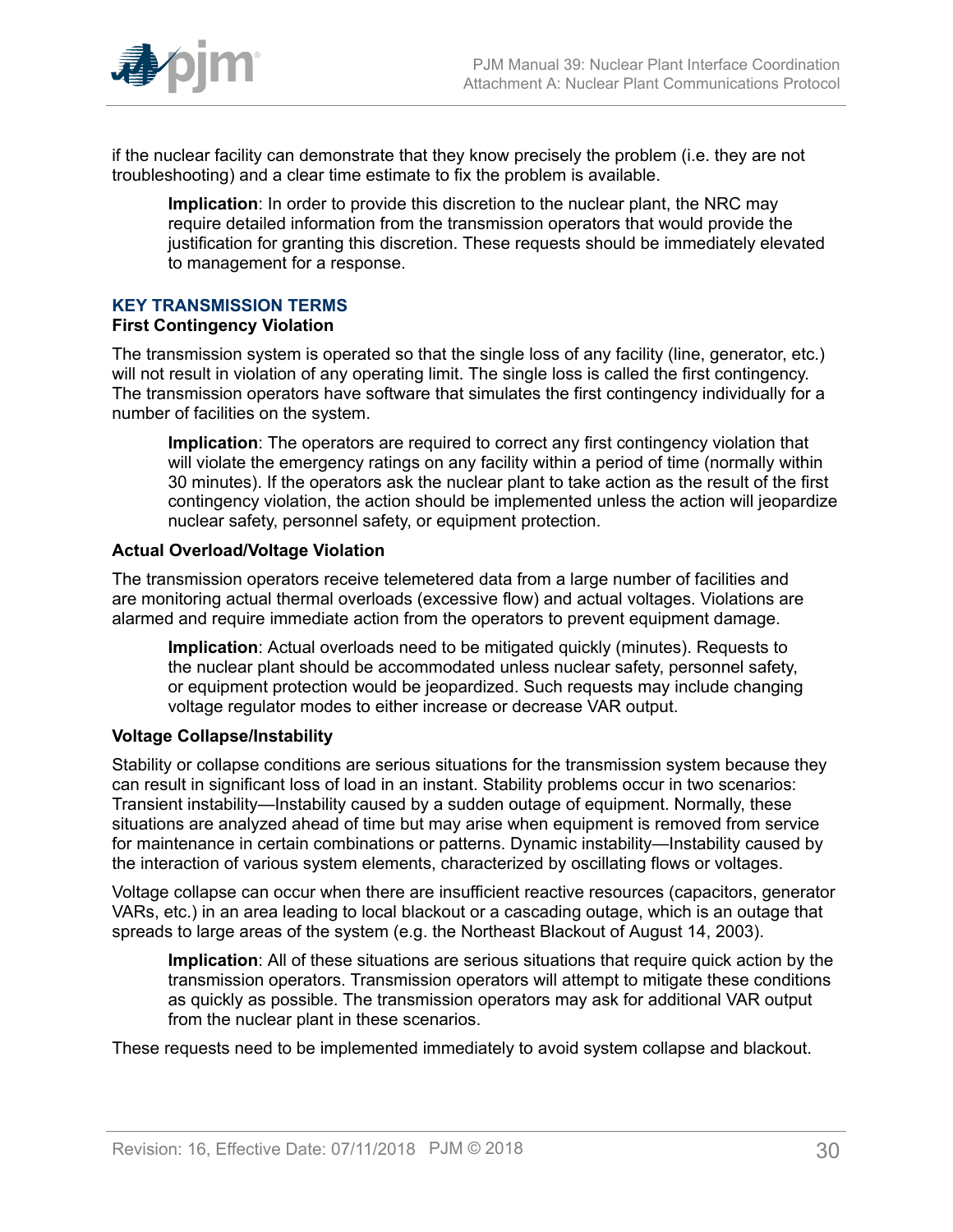

# <span id="page-30-0"></span>**A.7 Emergency Procedures**

Emergency procedures are a set of steps that are implemented by transmission system operators to avoid loss of load associated with a lack of capacity (capacity emergency) or loss of transmission elements. The procedures are a sequence of escalating measures, generally starting with alerts and warnings, progressing to voluntary curtailments, voltage reductions, and ultimately mandatory load shedding. Issuance of NERC EEAs (Energy Emergency Alerts) can also be a part of emergency procedures, indicating an impending capacity or transmission emergency.

Another type of emergency procedure is a Minimum Generation Emergency. In this scenario, demand is forecast to be lower than the level of economically dispatchable generation. Demand and generation must match in real time, so PJM will issue a Minimum Generation event, and call for reducible generation to reduce output. There may be times when the call for reducible generation will fall upon the nuclear plants.

Emergency procedures can also be implemented for other situations. Responses to security threats, solar magnetic disturbances (SMDs), or local reliability issues are examples of other problems that can cause PJM to invoke emergency procedures. PJM Manual M-13, Emergency Procedures should be consulted for complete descriptions of emergency procedure scenarios and guidance as to the associated PJM response.

**Implication**: Invoking emergency procedures means that a capacity emergency or other reliability problem is anticipated or imminent. The last stages of the emergency procedures can result in load shedding. These situations are very serious situations and *require the full support of all of the parties.*

# <span id="page-30-1"></span>**A.8 Communication of the Event**

# **Dissemination**

The receiver of the initial message concerning a special situation needs to quickly disseminate the message among their shift team, particularly to the shift supervision. 3-part communication is necessary to verify that the received message is correct and any requested action is accurately heard and recorded. Any questions regarding the message or requested action should be immediately raised with the requester. Reference to this protocol may be necessary. Accurate logging is important to assure that actions that were requested for later investigation. (Inevitably, these special situations are of such a magnitude that post-event investigations are the norm in both the nuclear and transmission businesses.)

PJM operators may be required to report some of these events to the Department of Energy, FERC, NERC, or other entities. Similarly, nuclear plant operators may be required to report to the NRC or other regulatory bodies. All organizations should be mindful of these reporting responsibilities and be supportive to ensure that all reporting obligations are carried out within the mandated times.

Transmission operators, including PJM and the PJM Transmission Owners are required to abide by a Code of Conduct as required by FERC Order 889. Normally, the Code of Conduct prohibits the disclosure of transmission information by PJM or the LCCs to market entities outside of the OASIS system.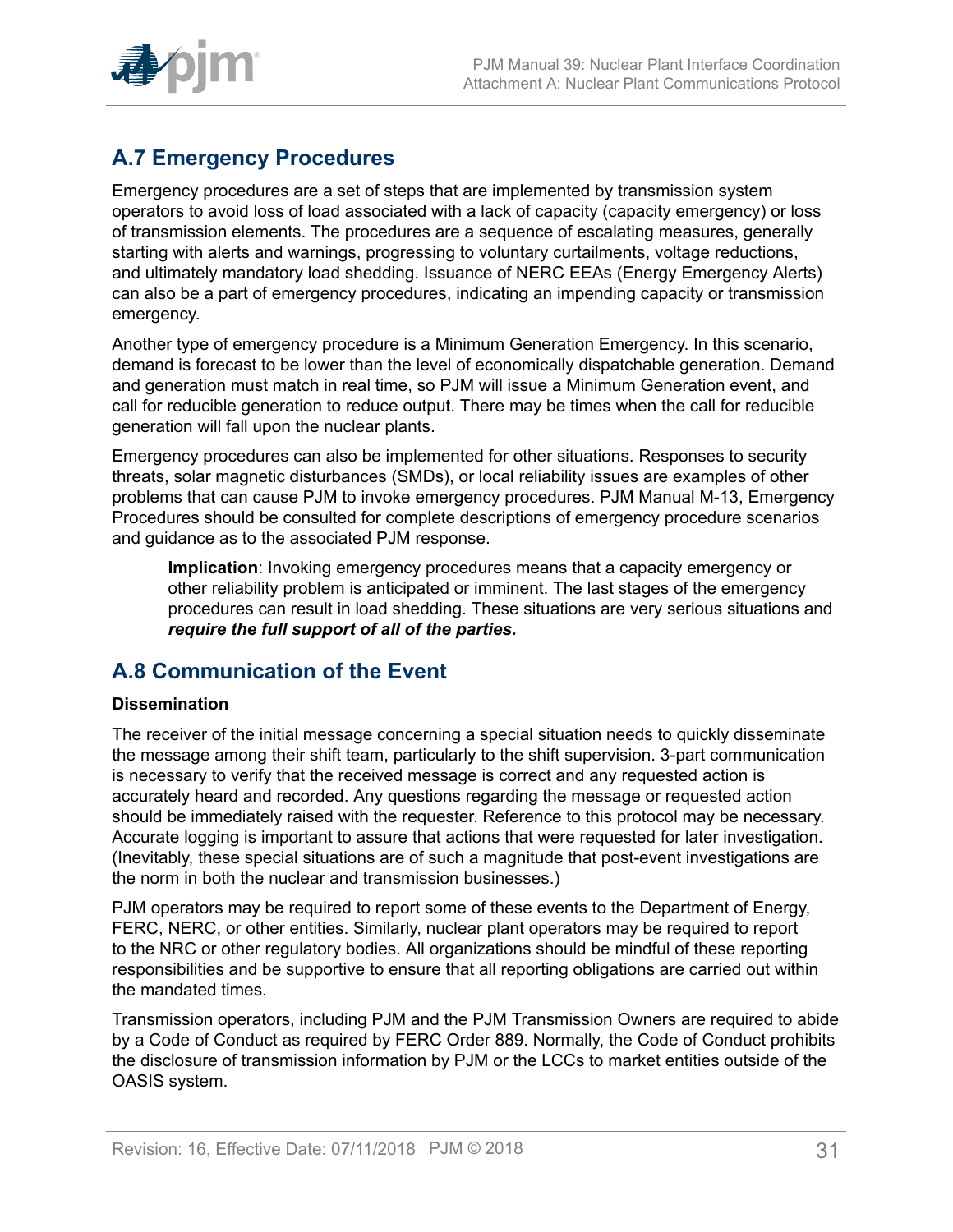

There will be situations where the Code of Conduct should be bypassed, because the potential nuclear safety implications take precedence. Examples of applicable situations are: (1) actual or imminent transmission system degradation or failure that could impact the nuclear plant and its off-site power sources; (2) ongoing or forecasted system conditions that may result in emergency procedures, outages, or blackout; (3) transmission stability issues that could impact the nuclear plant and its off-site power sources. If PJM or the LCCs choose to disclose this information to the market entiti*e*s, PJM will be required to follow-up that information with a posting on the PJM OASIS.

# **Elevation**

Shift personnel should not carry the full burden of managing these events. It is important to elevate the event to management. Management may decide to further communicate the event within the respective organization. PJM will normally implement conference calls with the System Operators Subcommittee to coordinate information and response to special situations. PJM may also implement additional communications with neighboring systems as necessary to assure coordinated action.

## **Monitoring**

Vigilance is necessary to ensure that any continuing surveillance or action is being properly implemented. Periodic reviews of the situation are required, both within the shift personnel and management. Shift turnovers are particularly important as a means to make sure that accurate information is both available and being acted upon in these events.

### **Close Out**

Once the situation has been resolved, communications are needed to close out the event and to clearly indicate to the operating entities to resume normal operations.

# <span id="page-31-0"></span>**Appendix 1 – Regulatory Background**

## **US Nuclear Regulatory Commission (NRC)**

The U.S. Nuclear Regulatory Commission (NRC) was formed in 1975 to regulate the various commercial and institutional uses of nuclear energy, including nuclear power plants. The agency succeeded the Atomic Energy Commission, which previously had responsibility for both developing and regulating nuclear activities. It is the NRC's job to protect people and the environment from radiation hazards through regulation of the various commercial and institutional uses of nuclear material, including nuclear power plants in the United States. The mission is accomplished through (1) establishment of standards, regulations and requirements governing licensed activities: (2) licensing of nuclear facilities and the possession, use and disposal of nuclear materials: and (3) inspection of facilities and users to ensure compliance with these requirements.<sup>6</sup>

## **Nuclear Plant Licensing Summary**

The licenses for nuclear power plants are issued for a 40-year period. Licenses for nuclear power plants can be amended and updated as the result of operating experiences at that plant

<sup>&</sup>lt;sup>6</sup> NRC Website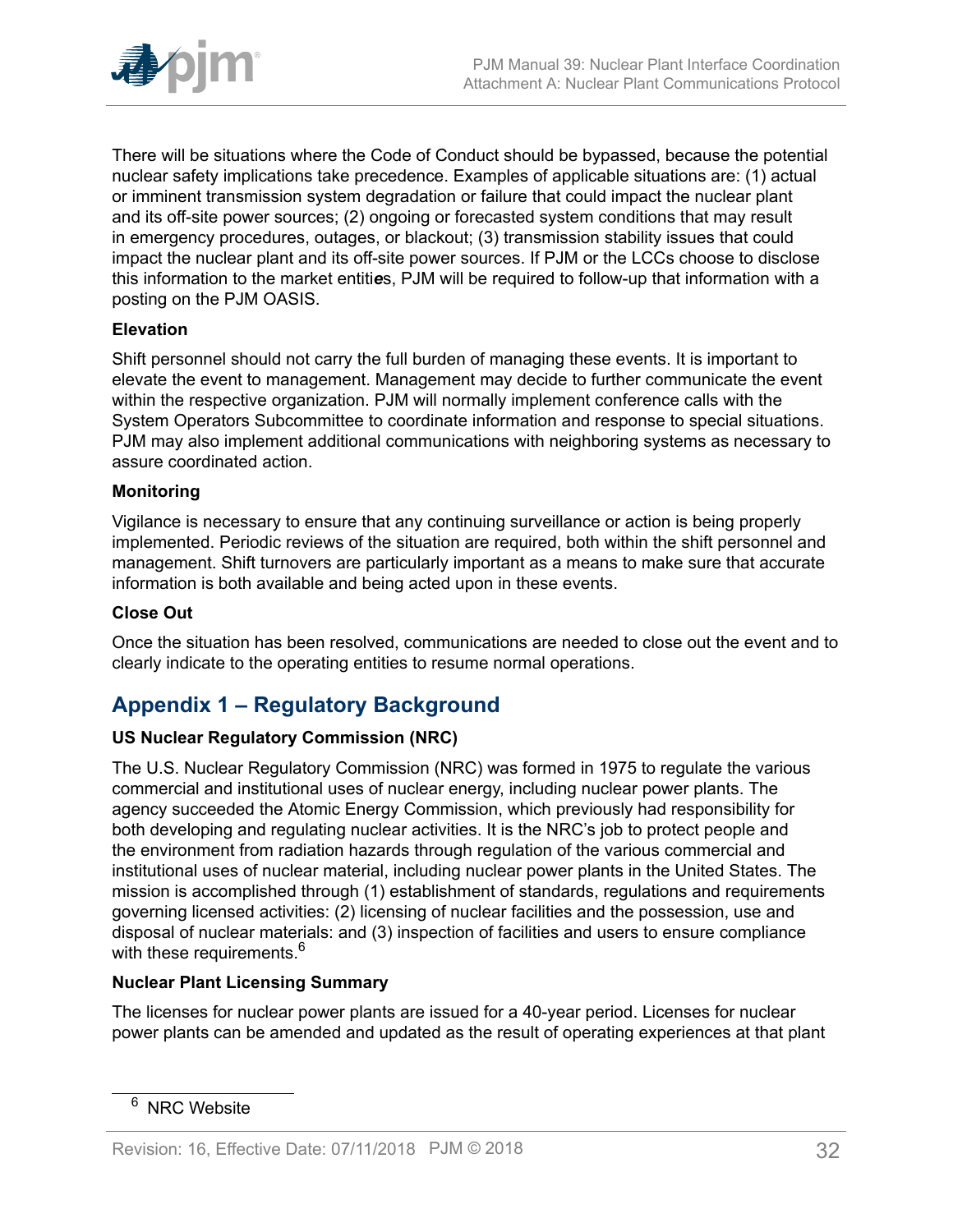

or at other plants. When necessary, the NRC can impose new regulations or require changes in operating procedures or equipment to improve the safety of nuclear power plant operations.

In addition to licensing the facility, the NRC also licenses the individuals who operate the controls of the reactor. Licenses fall into two categories -- reactor operator and senior reactor operator. The second category is necessary for supervisory positions. Before operator licenses are issued, individuals must complete an extensive training program conducted by the utility and pass license examinations administered by NRC examiners. Once licensed, the operators continue to receive training and are periodically tested to show they remain qualified to operate the plant.

# **Key Licensing Documents**

The application for a nuclear plant license contains many parts which form the basis for the enforcement program that follows once the application is approved and the plant goes into service. Key documents include:

# **Updated Final Safety Analysis Report (UFSAR).**

Each application for a license to operate a facility shall include a final safety analysis report. The final safety analysis report shall include information that describes the facility, presents the design bases and the limits on its operation, and presents a safety analysis of the structures, systems, and components and of the facility as a whole.<sup>7</sup>

The Final Safety Analysis report contains information on the plants Transient Stability Studies that are required to show, for transmission configurations with various bus and line faults, the system remains stable and satisfactory recovery voltages are maintained, resulting in uninterrupted supply to the offsite power system. The acceptance criteria are based on the reliability requirements of the applicable NERC regional reliability council along with any plant specific stability requirements listed in their FSAR or design basis documents.

In order for the nuclear power plants to be able to support their design basis, the transmission system minimum allowable voltages have been determined and provided to PJM. PJM uses these plant specific voltage requirements to ensure under all contingency cases and as part of the PJM planning process; these voltage limits are not violated. The plant specific voltage requirements are usually contained in design basis calculations or plant Technical Specifications. The FSAR provides the design basis criteria in which the plant voltage limits need to support.

## **Technical Specifications**

Each license authorizing operation of a production or utilization facility of a type described in §50.21 or §50.22 will include technical specifications. The technical specifications will be derived from the analyses and evaluation included in the safety analysis report, and amendments thereto, submitted pursuant to §50.34. The Commission may include such additional technical specifications as the Commission finds appropriate. Technical specifications will include items in the following categories:

• Safety limits, limiting safety system settings, and limiting control settings.

<sup>7</sup> 10CFR 50.34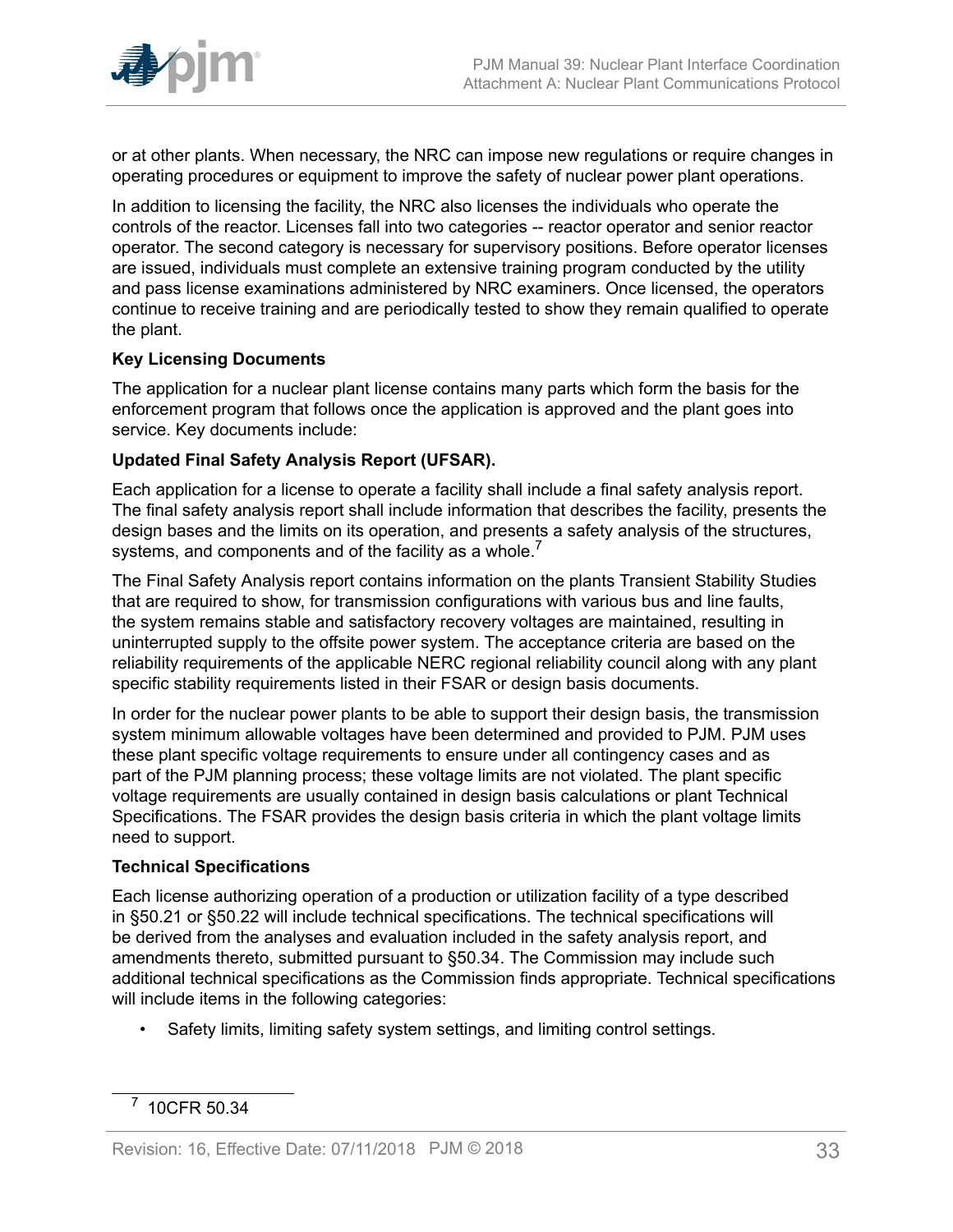

- Limiting conditions for operation (LCO) Limiting conditions for operation are the lowest functional capability or performance levels of equipment required for safe operation of the facility. When a limiting condition for operation of a nuclear reactor is not met, the licensee shall shut down the reactor or follow any remedial action permitted by the technical specifications until the condition can be met.
- Surveillance requirements are requirements relating to test, calibration, or inspection to assure that the necessary quality of systems and components is maintained, that facility operation will be within safety limits, and that the limiting conditions for operation will be met.
- Design features
- Administrative controls
- Decommissioning
- Initial notification
- Written Reports<sup>8</sup>

## **Enforcement**

Violations are identified through inspections and investigations. All violations are subject to civil enforcement action and may also be subject to criminal prosecution. Unlike the burden of proof standard for criminal actions (beyond a reasonable doubt), the NRC uses the Administrative Procedures Act standard in enforcement proceedings (preponderance of evidence, i.e., information that is of greater weight or credibility or is more likely correct than not). After an apparent violation is identified, it is assessed in accordance with the Commission's Enforcement Policy.<sup>9</sup>

- 1. The Commission may obtain an injunction or other court order to prevent a violation of the provisions of -- (1) The Atomic Energy Act of 1954, as amended; (2) Title II of the Energy Reorganization Act of 1974, as amended; or (3) A regulation or order issued pursuant to those Acts.
- 2. The Commission may obtain a court order for the payment of a civil penalty imposed under Section 234 of the Atomic Energy Act: (1) For violations of -- (i) Sections 53, 57, 62, 63, 81, 82, 101, 103, 104, 107, or 109 of the Atomic Energy Act of 1954, as amended; (ii) Section 206 of the Energy Reorganization Act; (iii) Any rule, regulation, or order issued pursuant to the sections specified in paragraph (b)(1)(i) of this section; (iv) Any term, condition, or limitation of any license issued under the sections specified in paragraph (b)(1)(i) of this section. (2) For any violation for which a license may be revoked under section 186 of the Atomic Energy Act of 1954, as amended.<sup>10</sup>

# **Federal Energy Regulatory Commission (FERC)**

 $^8\,$  10CFR 50.36 (33 FR 18612, Dec. 17, 1968, as amended at 48 FR 33860, July 26, 1983; 51 FR 40308, Nov. 6, 1986; 53 FR 19249, May 27, 1988; 60 FR 36959, July 19, 1995; 61 FR 39299, July 29, 1996)

NRC Website, Enforcement Program Overview

<sup>10</sup> 10CFR50.110 Violations (57 FR 55075, Nov. 24, 1992)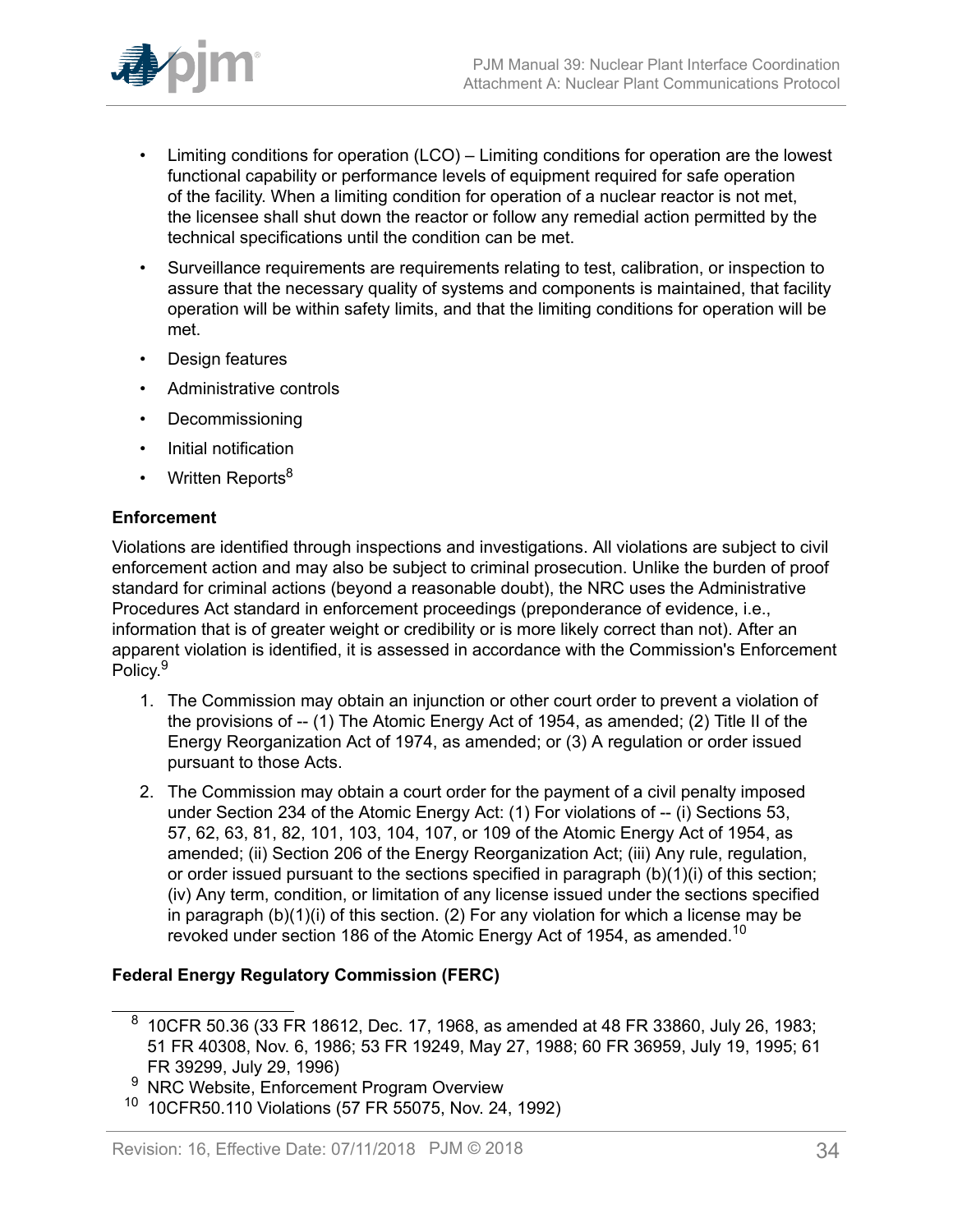

The Commission is a five-member independent regulatory agency, which succeeded to the regulatory responsibilities of the Federal Power Commission in 1977. The Commission's responsibilities include the licensing of non-federal hydroelectric facilities, the certification of natural gas pipelines, regulating the rates of natural gas pipelines and pipelines transporting crude oil and oil products, regulating the rates and other aspects of electric utility activities, protects the reliability of the high voltage interstate transmission system through mandatory reliability standards, monitors and investigates energy markets and enforces FERC regulatory requirements through imposition of civil penalties and other means.

Since 1935, the Commission has regulated certain electric utility activities under the Federal Power Act (FPA). Under FPA Sections 205 and 206, the Commission oversees the rates, terms and conditions of sales for resale of electric energy and transmission service in interstate commerce by public utilities. The Commission must ensure that those rates, terms and conditions are just and reasonable, and not unduly discriminatory or preferential. Under FPA Section 203, the Commission reviews mergers and other asset transfers involving public utilities. The utilities regulated under FPA sections 203, 205 and 206 are primarily investorowned utilities; government-owned utilities (such as the Tennessee Valley Authority [TVA], the federal power marketing agencies, and municipal utilities) and most cooperatively-owned utilities are not subject to the Commission's regulation, with certain exceptions.<sup>11</sup>

# **Open Access Order (Order No. 888)**

FERC issued Order 888 in April 1996, requiring investor-owned utilities to file tariffs for openaccess transmission. The Order also encouraged utilities to form and join independent system operators (ISOs) to operate transmission grids and be independent of all commercial interests.

Today, these systems are used to transport power over longer distances, often across several utility systems. Both the number and complexity of these wholesale power transactions have grown dramatically in recent years, stimulated by the creation of more than 700 FERC-approved power marketers.<sup>12</sup>

# **Code of Conduct and OASIS (Order No. 889)**

FERC issued Order 889 in April 1996, requiring each transmission service provider to provide an Open Access Same-time Information System (OASIS), where transmission customers could view availability and product information to enable them to make informed purchase decisions. In addition, the Order required transmission service providers and others who possess transmission information to establish a Code of Conduct which would ensure that transmission information was not made available to affiliated marketing organizations of vertically integrated utilities and other power marketers in a preferential manner. Such information was only to be made available via OASIS or other suitable electronic means.

## **FERC Interpretive Orders on 888/889**

FERC issued Interpretive Orders on 888/889 on February 16, 2006 and May 18,2006.

The Order on February 16, 2006 clarified that Transmission Providers may communicate with affiliated nuclear power plants regarding certain matters related to the safety and reliability of the

<sup>&</sup>lt;sup>11</sup> See, generally, FERC Website, About FERC (2015) http://www.ferc.gov/about/about.asp.

<sup>&</sup>lt;sup>12</sup> Hirst, Eric. Electric Reliability—Potential Problems and Possible Solutions. May 2000, page 6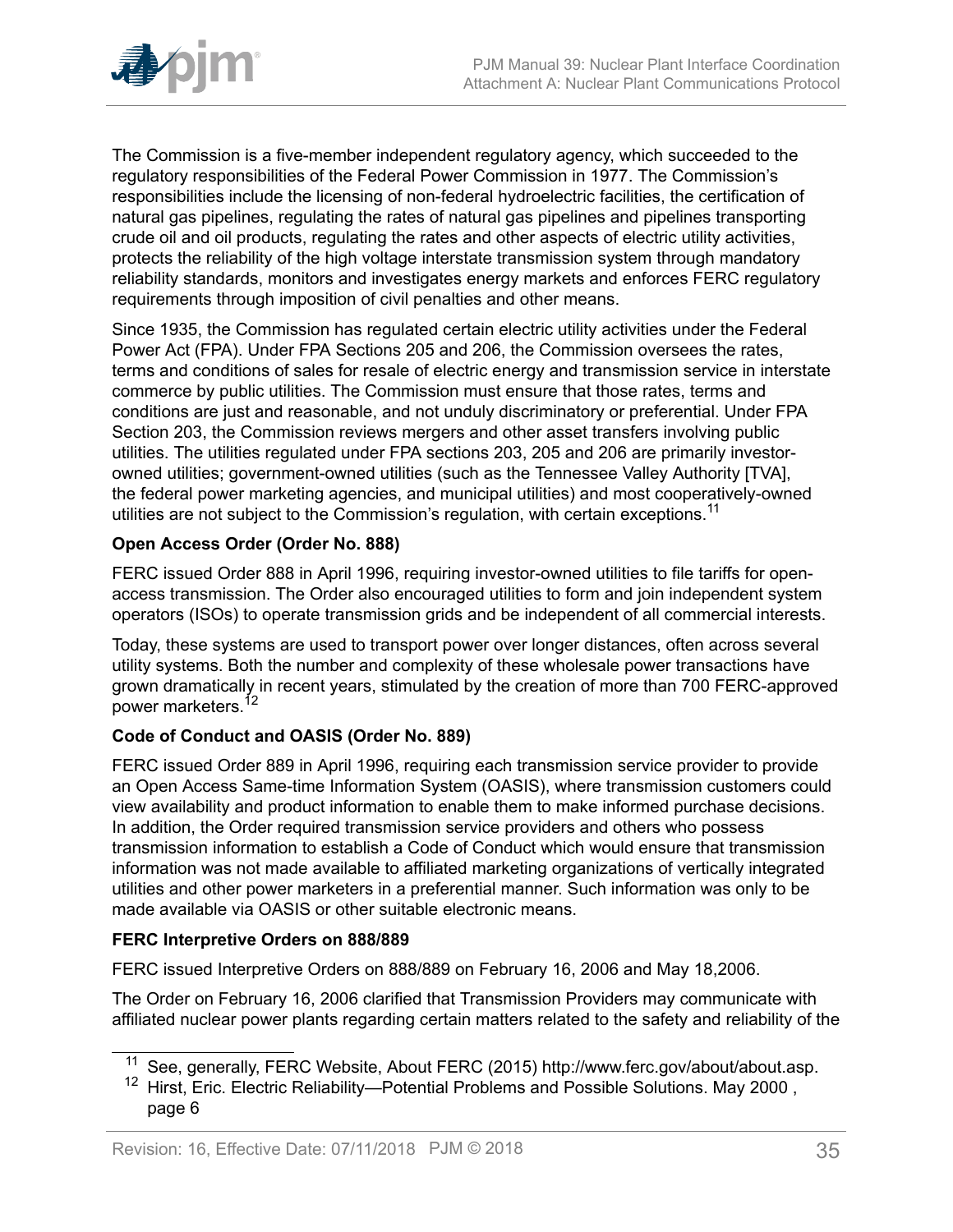

transmission system on the nuclear power plants, in order to comply with the requirements of the Nuclear Regulatory Commission.

The Order on May 18, 2006 clarified that, in the event of a grid disturbance, a Transmission Provider may communicate to affiliated nuclear power plant specific information about transmission system conditions on a real-time basis.

## **RTO Order (Order No. 2000)**

FERC issued Order 2000 in December 1999, setting forth requirements for the formation of Regional Transmission Organizations (RTO) which FERC indicated were the key to advancing competitive wholesale markets and eliminating anticompetitive behaviors by vertically integrated utilities. The RTO characteristics and functions are as follows:

Minimum Characteristics:

- 1. Independence
- 2. Scope and Regional Configuration
- 3. Operational Authority
- 4. Short-term Reliability
- 5. Minimum Functions:
- 6. Tariff Administration and Design
- 7. Congestion Management
- 8. Parallel Path Flow
- 9. Ancillary Services
- 10. OASIS and Total Transmission Capability (TTC) and Available Transmission Capability (ATC)
- 11. Market Monitoring
- 12. Planning and Expansion
- 13. Interregional Coordination

PJM was granted RTO status by FERC in July 2001.

# **North American Electric Reliability Corporation (NERC)**

The North American Electric Reliability Corporation's (NERC) mission is to ensure the reliability of the North American bulk power system. NERC is the electric reliability organization (ERO) certified by the Federal Energy Regulatory Commission to establish and enforce reliability standards for the bulk power system. NERC develops and enforces reliability standards; assesses adequacy annually via a 10-year forecast and summer and winter forecasts; monitors the bulk power system; and educates, trains and certifies industry personnel. ERO activities in Canada related to the reliability of the bulk power system are recognized and overseen by the appropriate governmental authorities in that country.<sup>13</sup>

<sup>&</sup>lt;sup>13</sup> NERC Website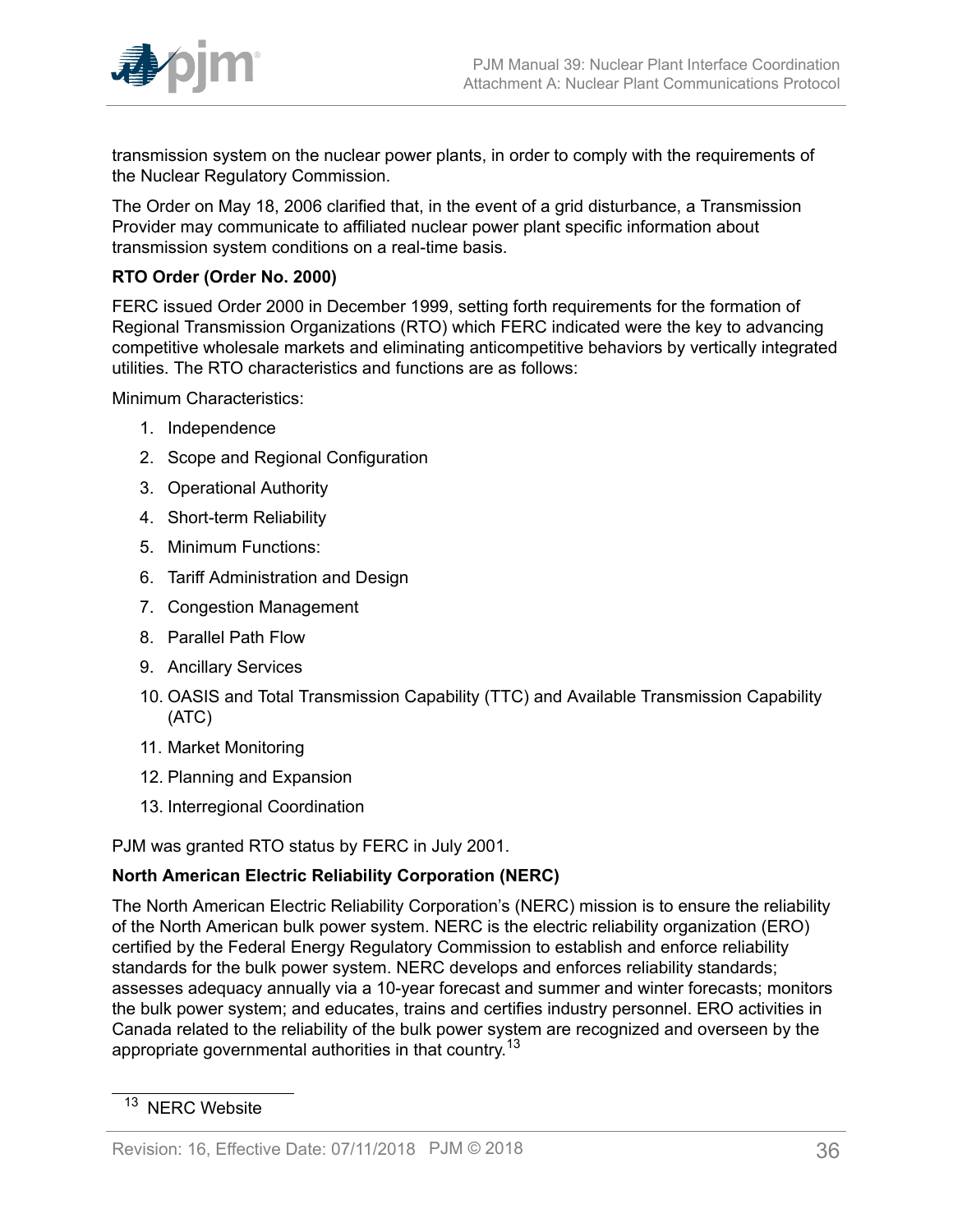

# **Planning and Operating Standards**

NERC reliability standards define the reliability requirements for planning and operating the North American bulk power system. NERC's ANSI-accredited standards development process is defined in the Standard Processes Manual and is guided by reliability and market interface principles. The Reliability Functional Model defines the functions that need to be performed to ensure the Bulk Electric System operates reliably and is the foundation upon which the reliability standards are based. Standards Drafting Teams, made up of industry volunteers and supported by NERC staff, work collaboratively to develop requirements using results-based principles that focus on three areas: measurable performance, risk mitigation strategies and entity capabilities.

## **Compliance and Enforcement Function**

NERC's compliance efforts comprise three key activities:

- 1. **Compliance monitoring** is the process used to assess, investigate, evaluate and audit in order to measure compliance with NERC Reliability Standards.
- 2. **Compliance enforcement** is the process by which NERC issues sanctions and ensures mitigation of confirmed violations of mandatory NERC reliability standards. As part of these efforts, NERC can also issue remedial action directives to immediately address and deter new or further violation(s), irrespective of the presence or status (i.e. confirmed or alleged) of a violation. Sanctioning of confirmed violations is determined pursuant to the NERC Sanction Guidelines and is based heavily upon the Violation Risk Factors and Violation Severity Levels of the standards requirements violated and the violations' duration. Entities found in violation of any standard must submit a mitigation plan for approval by NERC and, once approved, must execute this plan as submitted.
- 3. **Due Process** provides registered entities the opportunity to contest any finding of a violation of a NERC reliability standard. The process allows for hearings at the regional entity and appeals before NERC. Further appeals may be possible at the appropriate governmental authority.

## **Regional Entities**

NERC relies on the regional entities to enforce the NERC Reliability Standards with bulk power system owners, operators, and users through approved delegation agreements. Regional entities are responsible for monitoring compliance of the registered entities within their regional boundaries, assuring mitigation of all violations of approved reliability standards and assessing penalties and sanctions for failure to comply. The PJM members are contained within two REs: Reliability*First Corporation* and SERC Reliability Corporation.

## **State Regulatory Commissions**

State regulatory commissions exert broad powers over jurisdictional utilities and are involved with most activities of utilities as it relates to providing reliable and cost effective service to distribution customers. Transmission is not normally state jurisdictional; it is regulated by FERC. Similarly, nuclear power generation is not normally state jurisdictional; it is regulated by the NRC. However, to varying degrees, PJM members are vertically integrated and hence, subject to state regulatory oversight in many areas, including transmission and nuclear power generation.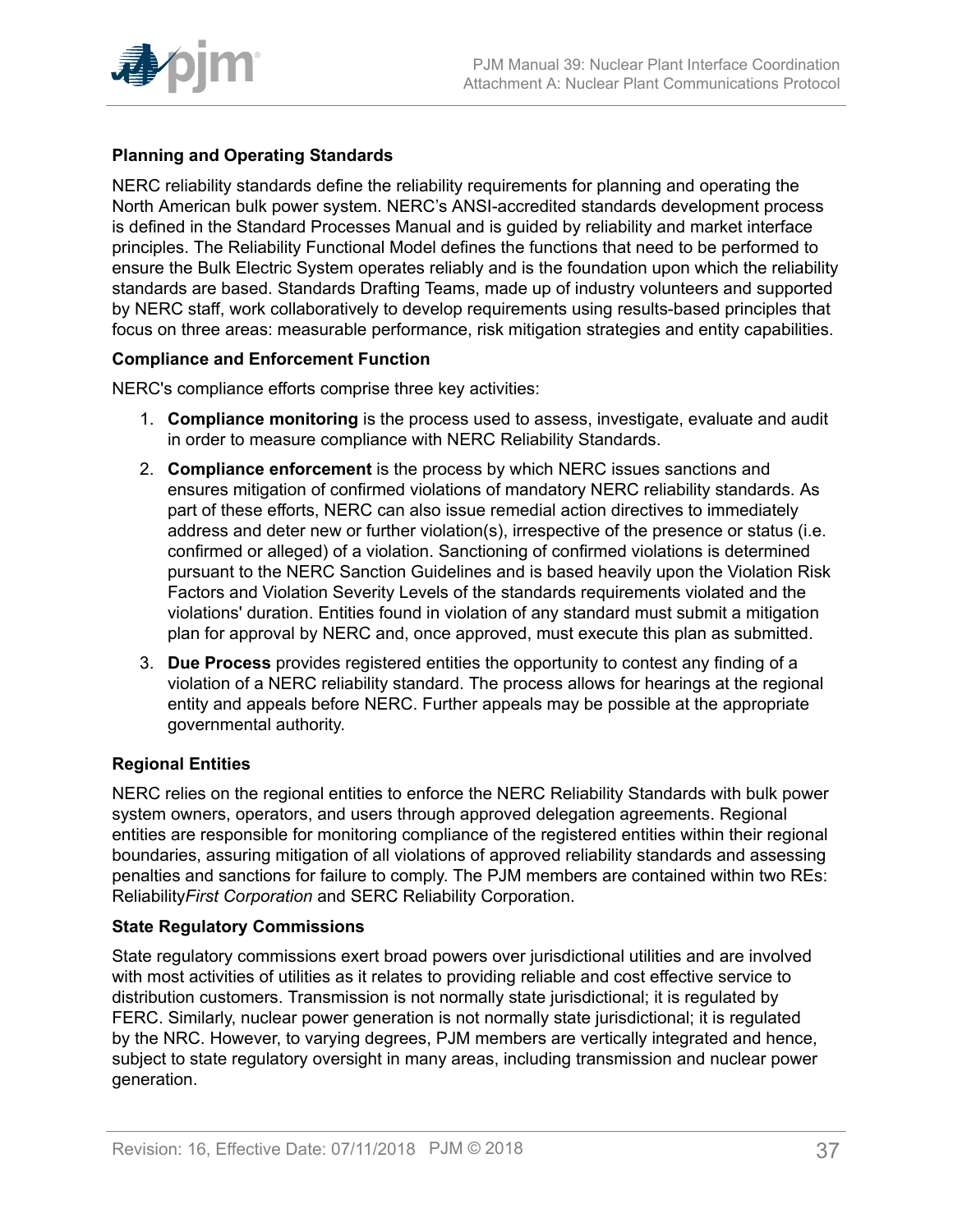

The following is an explanation of the Pennsylvania state regulatory process, which is typical of state regulatory regimes:

# **Regulation**

In order to provide the most economical, efficient and practical service to a community, the state grants a utility the sole right to provide its service within a specified geographical area. Experience and past history have determined that the construction of facilities by more than one utility company in the same location would be extremely costly and disruptive to community life and property. In exchange for the geographic monopoly, the utility accepts regulation by state government to assure that rates are fair and service safe and adequate for customers who cannot choose a different company.

## **Commission Role**

The PUC is responsible for ensuring safe, adequate service for consumers at fair and reasonable rates. The Commission is required to make decisions that allow utilities to meet all prudent expenses including the cost of borrowing money for expansion to provide service. The PUC does not exist solely for the benefit of any one group, but must balance the concerns of all the parties. The Office of Trial Staff, which has experts in economics, engineering, law and financial accounting, represents the public at large by reviewing the company records and rate requests and presenting its view on what is in the public interest.

## **Utility Role**

Regulated utilities must meet all reasonable requests for service by customers within their designated territories. To provide adequate service, it is recognized that the company must obtain a return on its investment sufficient to attract investors. If a company must expand its capacity to provide increased or improve service, it must borrow money, persuade investors to make money available, or seek a rate increase from the PUC.

## **Ratepayer Role**

Ratepayers must pay for the service they use, which includes a share of the cost of utility company expenses, such as salaries, equipment, maintenance and taxes. While the ratemaking process is complex, consumers have the right to be informed about the process; to receive an explanation of their utility bills; to have their complaints resolved in a prompt and fair manner; and to receive continuous utility service if payment responsibilities are met.<sup>14</sup>

## **PJM Agreements**

PJM and member roles and responsibilities are defined in the main agreements that PJM members must execute as a condition of membership— the Amended and Restated Operating Agreement of PJM Interconnection, L.L.C. (Operating Agreement), Consolidated Transmission Owners Agreement, and PJM Open Access Transmission Tariff (PJM Tariff). Following are excerpts from the agreements which outline major roles for each party:

## **Operating Agreement**

## **PJM Duties and Responsibilities**

<sup>&</sup>lt;sup>14</sup> "An Overview of the Ratemaking Process", PA PUC Annual Report, 2001-2002, Page 6.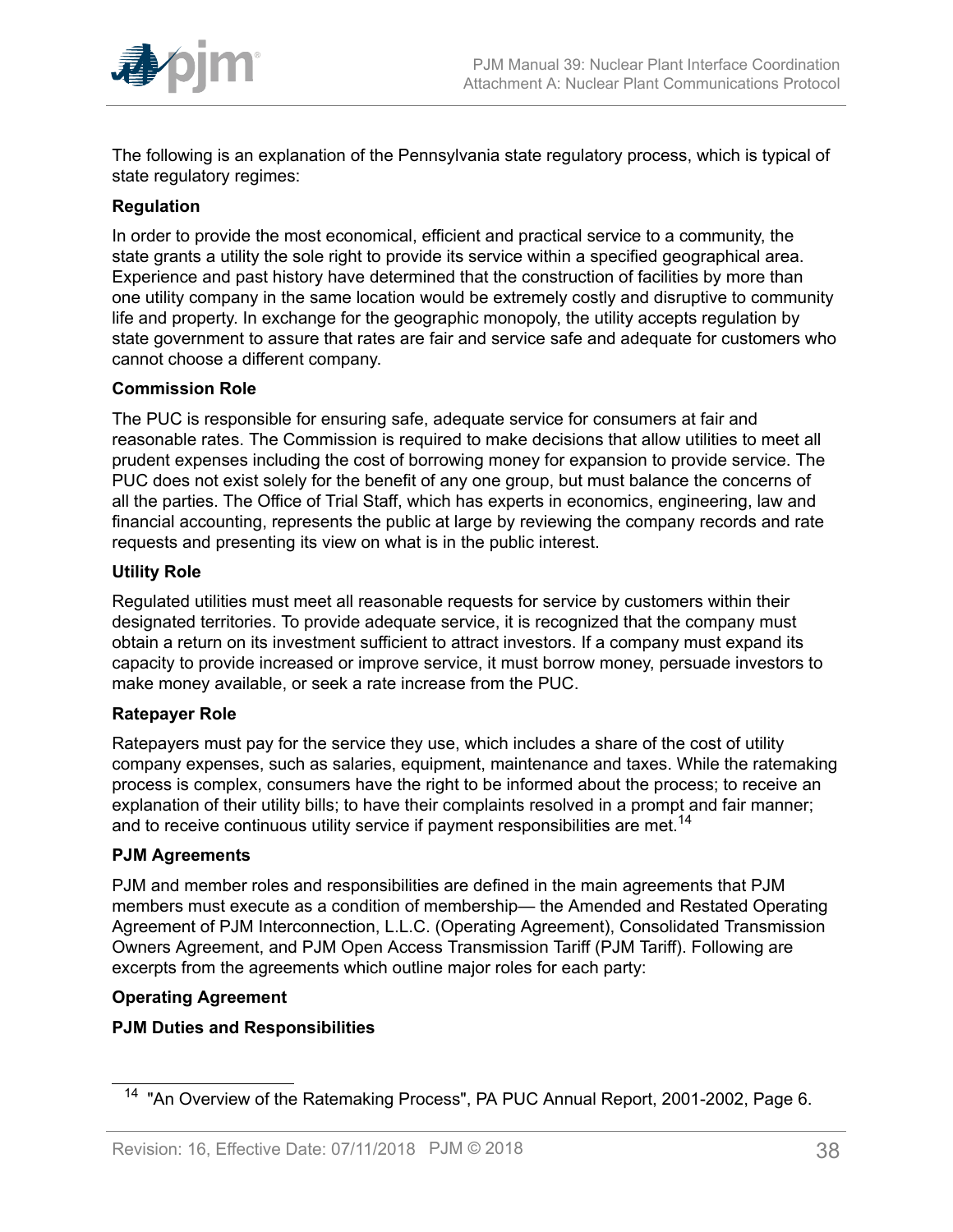

Generally, the duties and responsibilities of the Office of the Interconnection are lin section 10.4 of the Operating Agreement.

# **Member Roles and Responsibilities**<sup>15</sup>

Generally, the roles and responsibilities of PJM's members are in section 11.3 of the Operating Agreement.

# **Transmission Owners Agreement**

Generally, Article 4 and Article 6 of Transmission Owners Agreement contain the commitments and obligations of the parties to the Transmission Owners Agreement.

#### **PJM Tariff**

Roles and responsibilities of PJM and its members are specified throughout the PJM Tariff.

<sup>15</sup> PJM Operating Agreement, Section 11.3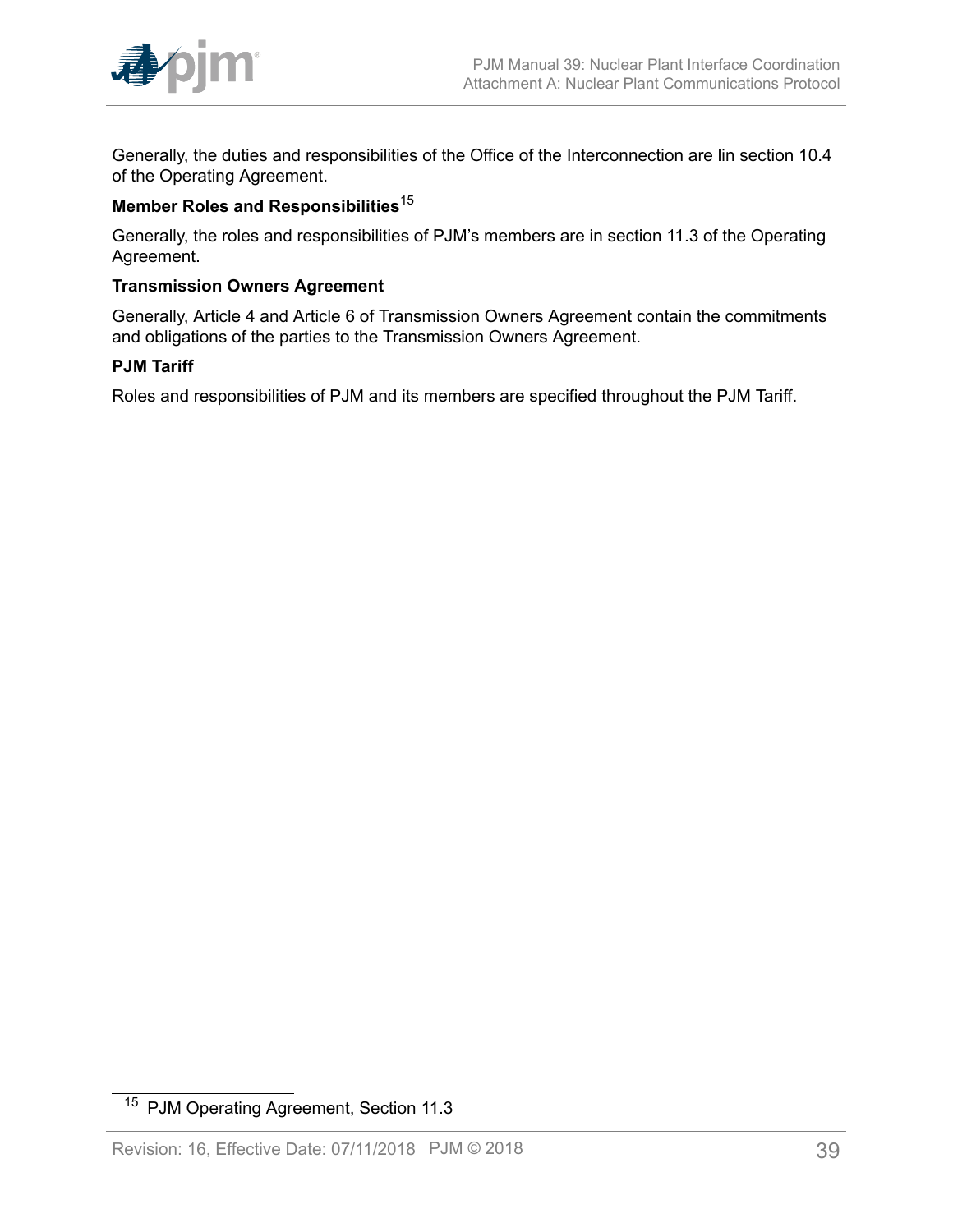

# <span id="page-39-0"></span>**Attachment B: Plant Specific NPIRs Template**

This attachment provides a Plant Specific NPIR template.

Unit: **With Lines and Science Company: Operating Company: Company: Company: Company: Company: Company: Company: Company: Company: Company: Company: Company: Company: Company: Company: Compan** 

**Transmission Zone(s):** \_\_\_\_\_\_\_\_\_\_\_\_\_\_\_\_\_

Requirement Categories:

1. **Operational requirements** (e.g. minimum and maximum voltage, voltage drop or stability limits, configuration or topology limitations, post-accident load requirements, environmental limitations, etc. that are required to be respected in real time operations.) The requirements should contain associated communications requirements to ensure that the nuclear licensee is properly informed about the ability of the Transmission Entities to comply with the requirements.

2. **Planning Requirements** (e.g. minimum and maximum voltage, voltage drop or stability limits, configuration or topology limitations, post-accident load requirements, environmental limitations, etc. that are required to be respected in planning studies and analysis.)

3. **Design Criteria**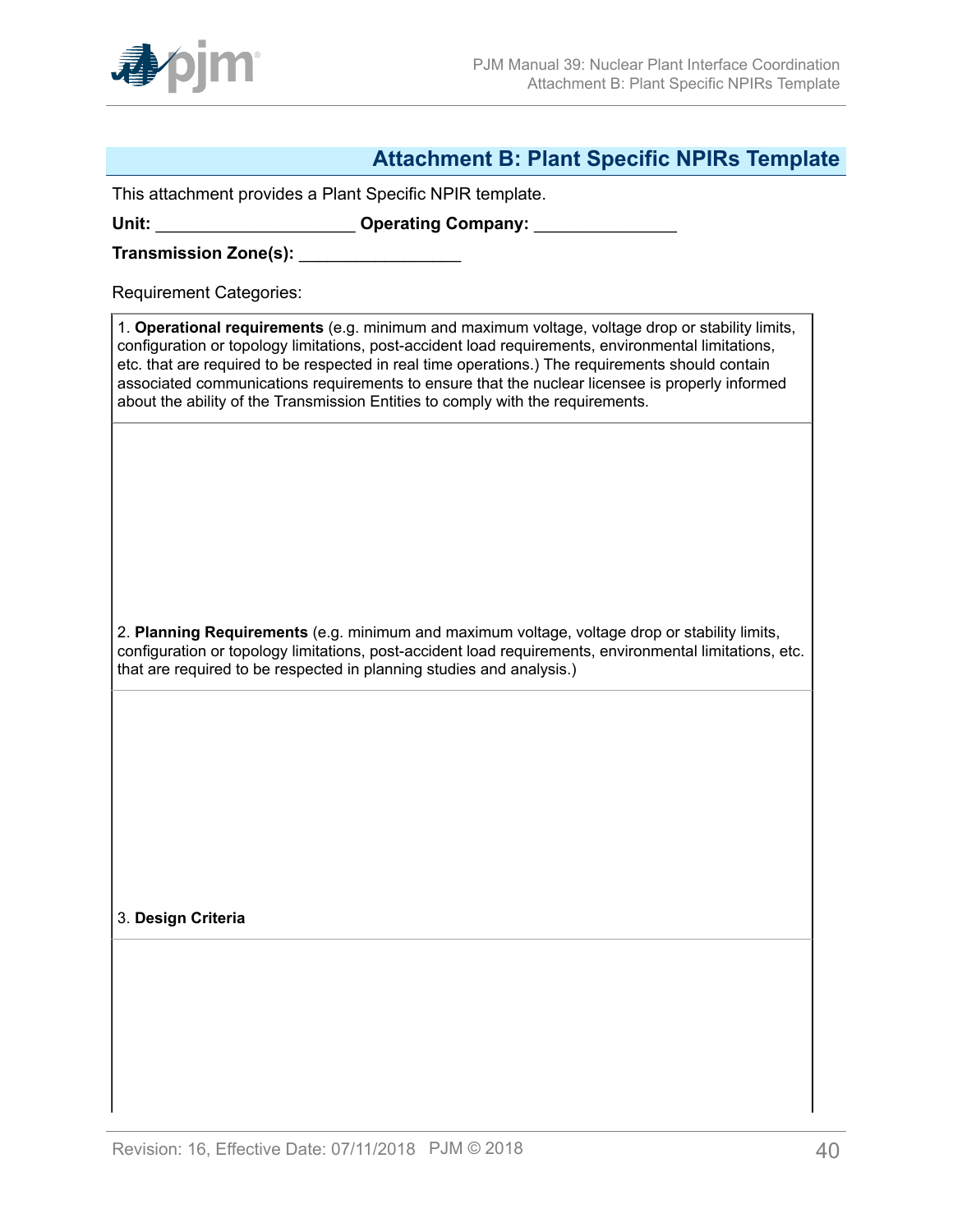

4. **Restoration Requirements** (e.g. Minimum service level requirements to enable restoration of nuclear plant generation, minimum restoration times for the restoration of service to the nuclear plant station service busses, etc.)

5. **Equipment Maintenance Requirements** (e.g., equipment performance requirements, notification and/or communication requirements to inform the plant of degraded equipment function or capability, etc.)

6. **Communication Requirements** (e.g. Emergency Procedures, Conservative Operations, Emergent Grid Issues, Periodic Operations/Planning Study Results, Periodic Restoration/ Emergency Procedure Drill Results, RTEP upgrades impacting Nuclear Stations.)

#### **Note:**

**1:** Maintenance will be addressed between Nuclear Owner and Transmission Owner or designee.

**2:** Attachment B is completed for each nuclear unit on the PJM RTO footprint. Since the completed template may include Critical Infrastructure information it is maintained by PJM Operations Support Division but not published as part of the manual.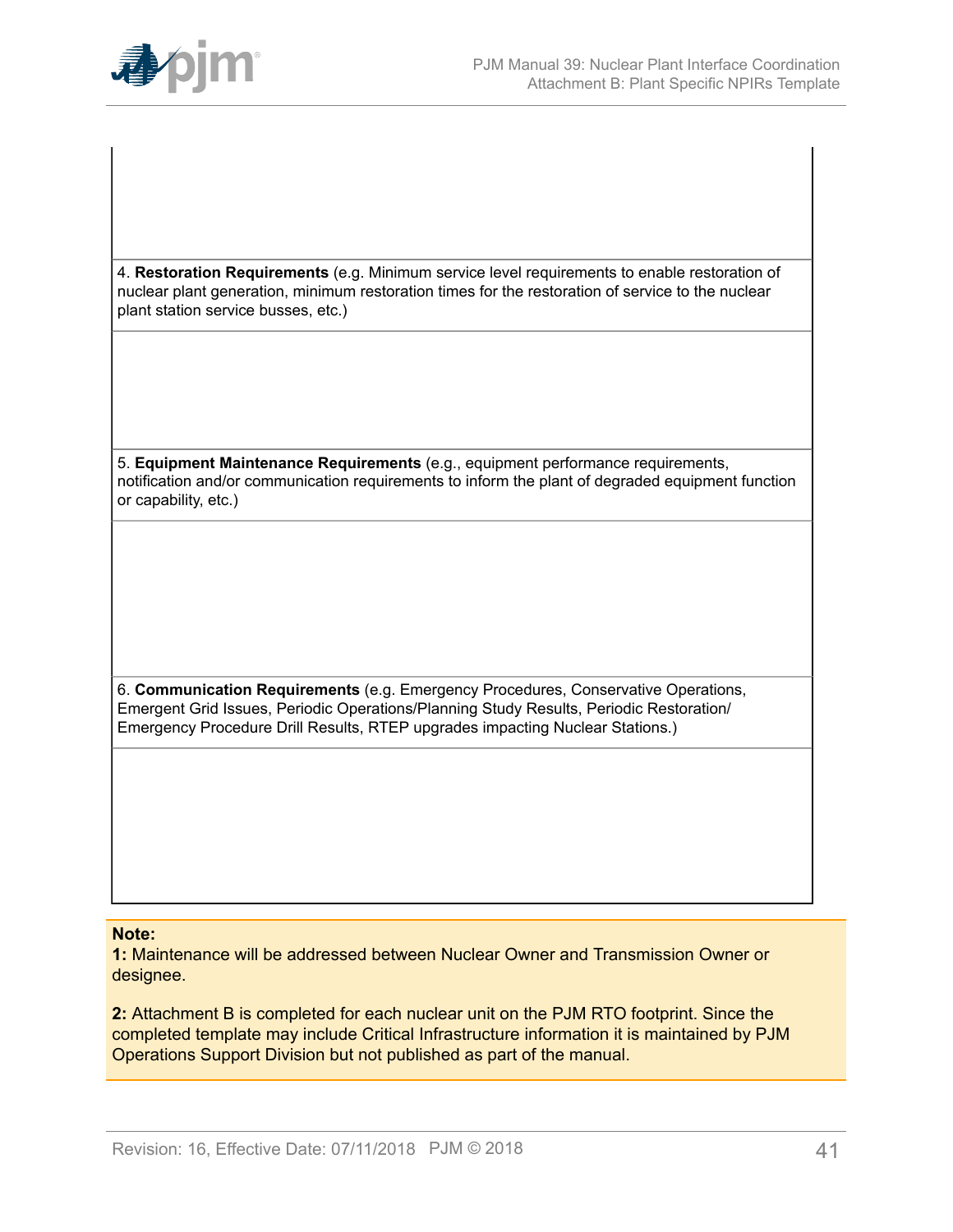<span id="page-41-0"></span>

|                                                           | <b>Attachment C: Plant Specific NPIRS Revision Histol</b> |                 |                                  |
|-----------------------------------------------------------|-----------------------------------------------------------|-----------------|----------------------------------|
| <b>Asset Owner</b>                                        | <b>Plant Name</b>                                         | <b>App Date</b> | <b>Revision</b><br><b>Number</b> |
| Calvert Cliffs Nuclear PP Inc                             | <b>Calvert Cliffs Nuclear Power Plant 1</b>               | 11/19/2015      | 3                                |
| Calvert Cliffs Nuclear PP Inc                             | <b>Calvert Cliffs Nuclear Power Plant 2</b>               | 11/19/2015      | 3                                |
| <b>Exelon Generation Company,</b><br>LLC - Exelon Nuclear | <b>Braidwood Station 1</b>                                | 9/1/2015        | 3                                |
| <b>Exelon Generation Company,</b><br>LLC - Exelon Nuclear | <b>Braidwood Station 2</b>                                | 9/1/2015        | 3                                |
| <b>Exelon Generation Company,</b><br>LLC - Exelon Nuclear | <b>Byron Station 1</b>                                    | 4/7/2017        | $\overline{4}$                   |
| <b>Exelon Generation Company,</b><br>LLC - Exelon Nuclear | <b>Byron Generating Station 2</b>                         | 4/7/2017        | $\overline{4}$                   |
| <b>Exelon Generation Company,</b><br>LLC - Exelon Nuclear | <b>Dresden Station 2</b>                                  | 1/5/2018        | 8                                |
| <b>Exelon Generation Company,</b><br>LLC - Exelon Nuclear | <b>Dresden Station 3</b>                                  | 1/5/2018        | 8                                |
| <b>Exelon Generation Company,</b><br>LLC - Exelon Nuclear | LaSalle Station 1                                         | 12/7/2016       | 3                                |
| <b>Exelon Generation Company,</b><br>LLC - Exelon Nuclear | LaSalle Station 2                                         | 12/7/2016       | 3                                |
| <b>Exelon Generation Company,</b><br>LLC - Exelon Nuclear | <b>Limerick Generating Station 1</b>                      | 4/14/2018       | 3                                |
| <b>Exelon Generation Company,</b><br>LLC - Exelon Nuclear | <b>Limerick Generating Station 2</b>                      | 12/1/2015       | $\overline{2}$                   |
| <b>Exelon Generation Company,</b><br>LLC - Exelon Nuclear | <b>Oyster Creek</b>                                       | 7/7/2015        | $\overline{\mathbf{c}}$          |
| <b>Exelon Generation Company,</b><br>LLC - Exelon Nuclear | Peach Bottom Atomic Power Station 2                       | 7/24/2017       | $\overline{7}$                   |
| <b>Exelon Generation Company,</b><br>LLC - Exelon Nuclear | Peach Bottom Atomic Power Station 3                       | 7/24/2017       | $\overline{7}$                   |
| <b>Exelon Generation Company,</b><br>LLC - Exelon Nuclear | Quad Cities Nuclear Power Station 1                       | 9/1/2015        | 5                                |
| <b>Exelon Generation Company,</b><br>LLC - Exelon Nuclear | <b>Quad Cities Nuclear Power Station 2</b>                | 9/1/2015        | 5                                |
|                                                           |                                                           |                 |                                  |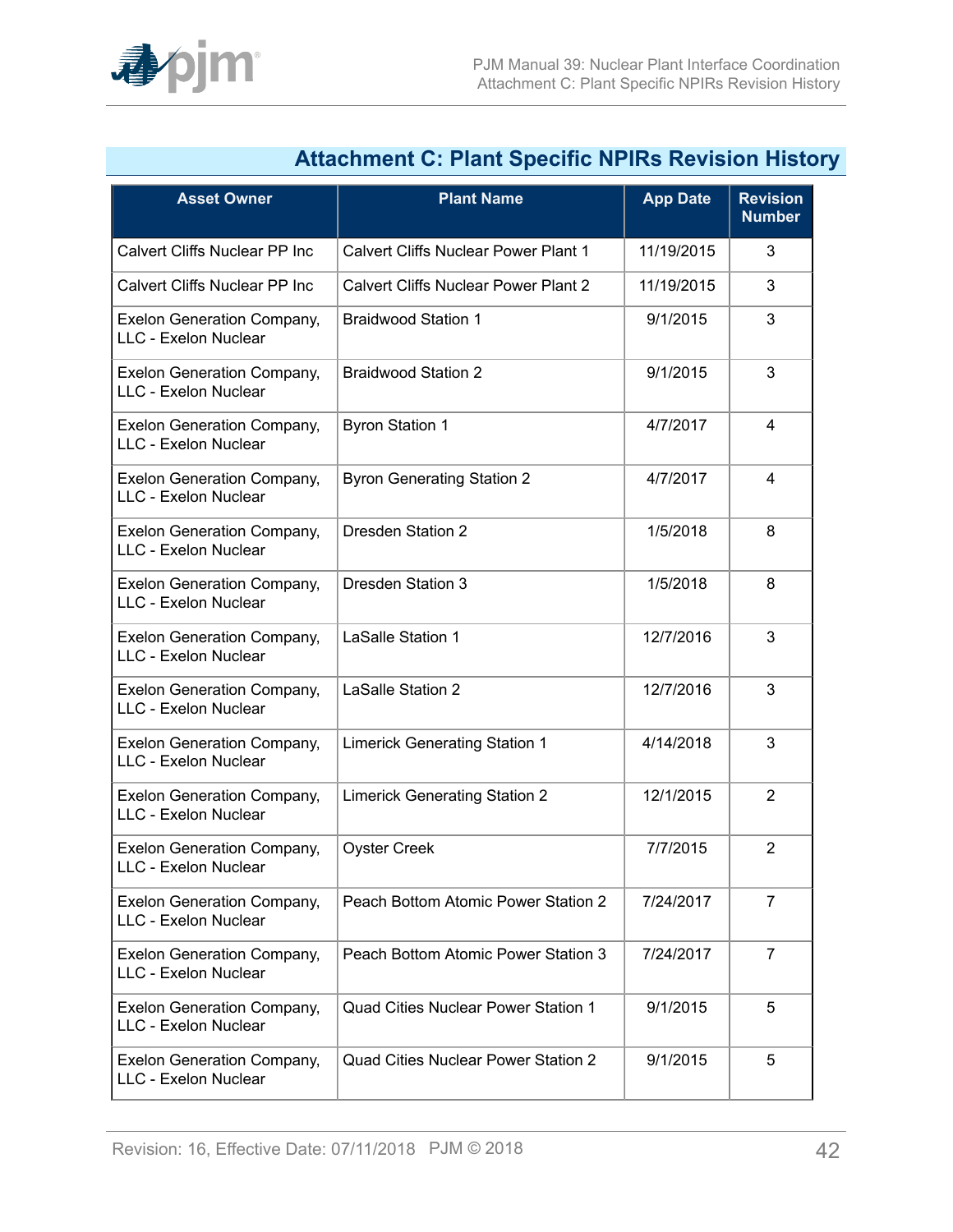

| <b>Asset Owner</b>                                        | <b>Plant Name</b>                       | <b>App Date</b> | <b>Revision</b><br><b>Number</b> |
|-----------------------------------------------------------|-----------------------------------------|-----------------|----------------------------------|
| <b>Exelon Generation Company,</b><br>LLC - Exelon Nuclear | Three Mile Island 1                     | 7/7/2015        | $\overline{2}$                   |
| <b>FirstEnergy Nuclear Operating</b><br>Company           | Beaver Valley 1                         | 8/1/2015        | 3                                |
| <b>FirstEnergy Nuclear Operating</b><br>Company           | <b>Beaver Valley 2</b>                  | 8/1/2015        | 3                                |
| <b>FirstEnergy Nuclear Operating</b><br>Company           | Davis Besse                             | 7/14/2017       | 4                                |
| <b>FirstEnergy Nuclear Operating</b><br>Company           | Perry                                   | 11/18/2016      | 3                                |
| Indiana Michigan Power Co                                 | Donald C Cook 1                         | 7/13/2016       | 2                                |
| Indiana Michigan Power Co                                 | Donald C Cook 2                         | 7/13/2016       | $\overline{2}$                   |
| PPL Susquehanna LLC                                       | PPL Susquehanna 1                       | 12/22/2014      | 2                                |
| PPL Susquehanna LLC                                       | PPL Susquehanna 2                       | 12/22/2014      | $\overline{2}$                   |
| <b>PSEG Nuclear LLC</b>                                   | PSEG Hope Creek Generating Station<br>1 | 5/1/2015        | 1                                |
| <b>PSEG Nuclear LLC</b>                                   | PSEG Salem Generating Station 1         | 5/1/2015        | 1                                |
| <b>PSEG Nuclear LLC</b>                                   | PSEG Salem Generating Station 2         | 5/1/2015        | 1                                |
| Virginia Electric & Power Co                              | North Anna 1                            | 9/30/2016       | 3                                |
| Virginia Electric & Power Co                              | North Anna 2                            | 9/30/2016       | 3                                |
| Virginia Electric & Power Co                              | Surry 1                                 | 9/30/2016       | 3                                |
| Virginia Electric & Power Co                              | Surry 2                                 | 9/30/2016       | 3                                |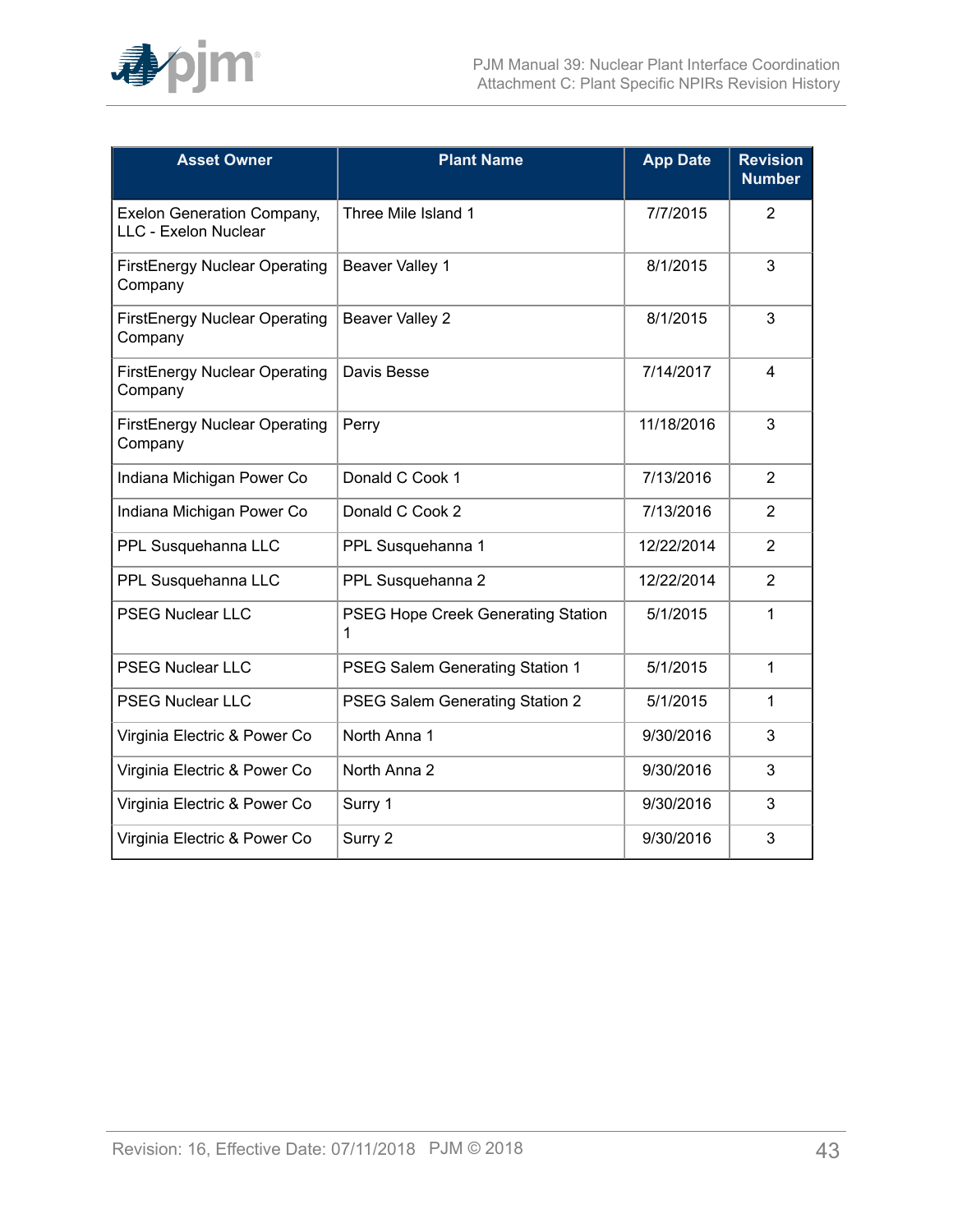

# <span id="page-43-0"></span>**Revision History**

#### **Revision 15 (01/15/2018):**

• Attachment C: Plant Specific NPIRs Revision History: NPIR revision update

### **Revision 14 (07/01/2017):**

- Section 3.1: Clarified language to ensure all changes made to Nuclear Plant Interface Requirements (NPIR) are clearly highlighted with drivers communicated
- Attachment A, Section 5: Added clarification to reinforce that NPGO notifies PJM and associated LCC of conditions at nuclear plant impacted by grid-side event
- Attachment C: Plant Specific NPIRs Revision History: NPIR revision update

#### **Revision 13 (12/23/2016):**

• Attachment C: Plant Specific NPIRs Revision History: NPIR revision update

#### **Administrative Change (11/18/2016):**

• Section 2.1 – removed struck out language and footnote (Production System) as this change was inadvertently not made during the periodic review.

#### **Revision 12 (01/01/2016):**

- Updates to align with NUC-001-3 (effective 01/01/2016) Grammatical corrections; edits to be consistent with NERC documentation.
- Section 2.6: System Restoration updated to include safe shutdown loading requirement for plant specific Nuclear Plant Interface Requirements (NPIRs) developed and endorsed by the Nuclear Generation Owners User Group (NGOUG).
- Attachment A; Appendix 1: Regulatory Background Removed Operating Agreement (OA) and Transmission Owners Agreement (TOA) text; replaced with appropriate references to OA, TOA, and Open Access Transmission Tariff (OATT)
- Periodic Review

## **Revision 11 (12/07/2015):**

• Attachment C: Plant Specific NPIRs Revision History: NPIR revision update

#### **Revision 10 (07/15/2015):**

• Attachment C: Plant Specific NPIRs Revision History: NPIR revision update

#### **Revision 09 (04/15/2015):**

• Attachment C: Plant Specific NPIRs Revision History: NPIR revision update

#### **Revision 08 (10/1/2014):**

• Attachment C: Plant Specific NPIRs Revision History: NPIR revision update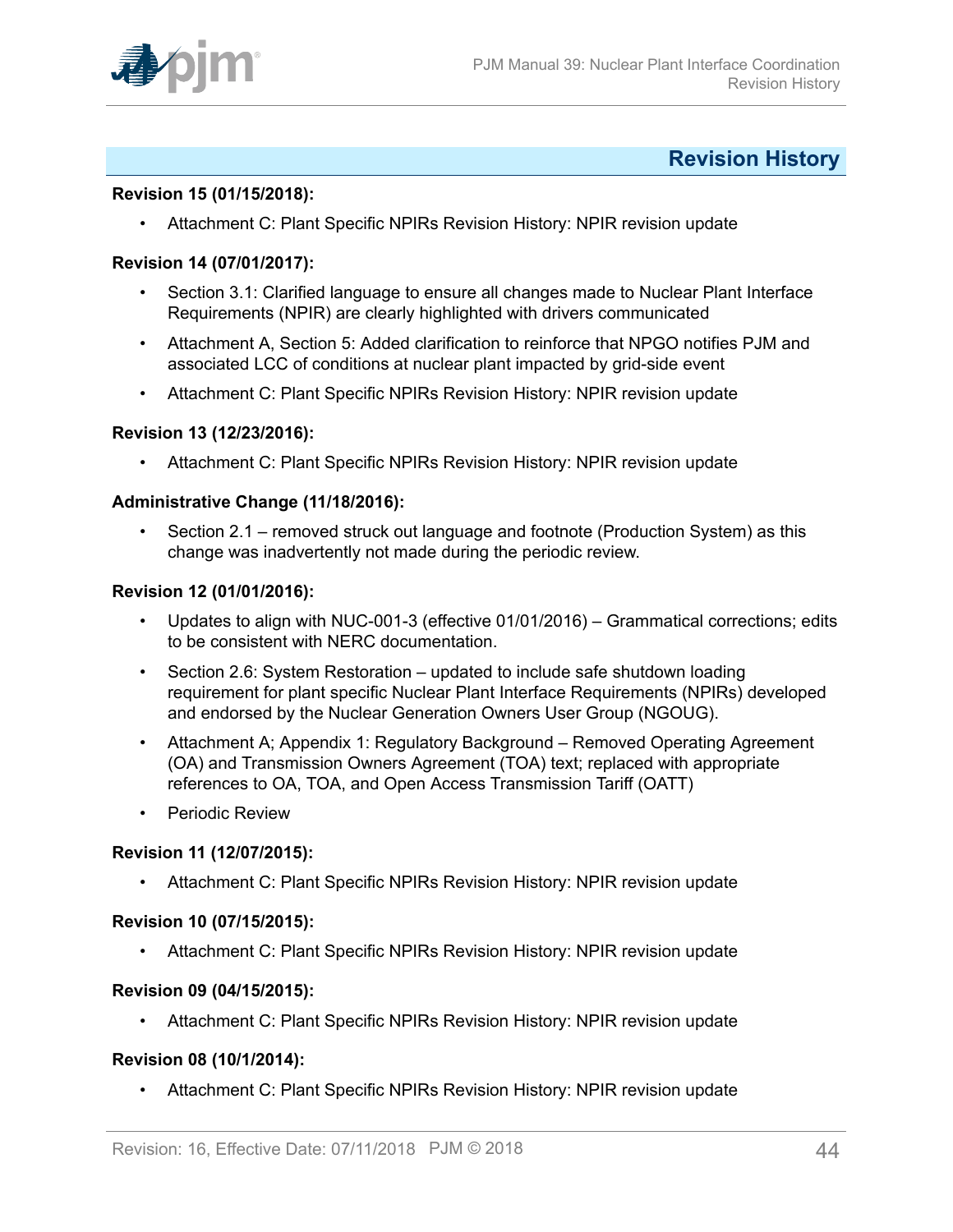# **Revision 07 (9/25/2013):**

• Attachment C: Plant Specific NPIRs Revision History: NPIR revision update

# **Revision 06 (03/01/2013):**

- 3 year review was performed for M39, including NPIR attachments, in accordance with NUC-001-2 R9.1.3
- Introduction: Note added to page 1, that NPIR means Nuclear Plant Interface Requirements
- Introduction: Note 1: revised to read NUC-001
- Section 1.1: *Background* now references when NUC-001 was implemented
- Section 1.1: Added Footnote 1 which was inadvertently deleted in a prior revision.
- Section 1.2: Revised to apply to TEs not just TOs. Clarified that PJM notifies the TOs and not the NPGOs (in accordance with M03) when the ability to monitor the operation of the Bulk Electric System in accordance with the NPIRs is lost.
- Section 2.4.2: *NPGO Action:*  - -will notify PJM and *not* the Transmission Owner when voltage limits are revised
- Section 2.6: Minor edits.
- Section 3.1 Revised to apply to TEs not just TOs.
- Section 3.5: Added clarifying phrase, as part of 3-year review that revisions to NPIRs are made only if required.
- Attachment A and the associated Appendix 1: Updated several paragraphs and references.
- Changed template for Attachment B, Note 1: to read Nuclear Plant Generator Operator (NPGO )
- Attachment C: Plant Specific NPIRs Revision History: NPIR revision updates.

## **Revision 05 (11/01/2012):**

- Section 3: Other NPIR Issues / Section 3.1: Added clarifying text to address sequencing of M39 revision approval with respect to effective dates of plant specific NPIR revisions.
- Attachment C: Plant Specific NPIRs Revision History: NPIR revision updates.

## **Revision 04 (07/01/2012):**

- Introduction / About this Manual / Note 1: Added Operating Agreement section number reference.
- Section 4.1: Additional Nuclear Plant Generator Operator Requirements: Expanded section to include NUC-001 requirements that are not applicable to PJM.
- Attachment C: Plant Specific NPIRs Revision History: NPIR revision updates.

# **Revision 03 (06/01/2011):**